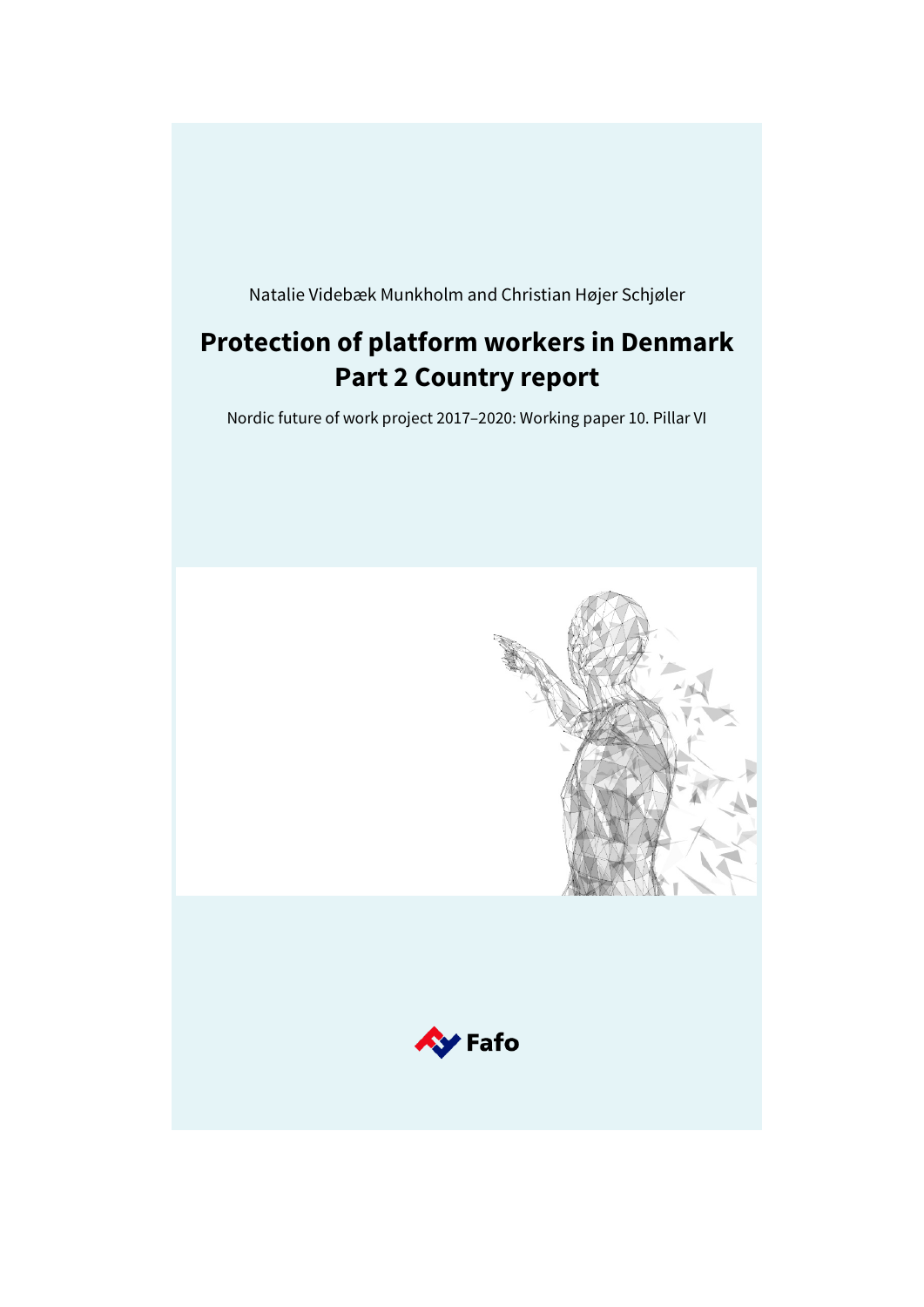© Fafo 2020

Nordic future of work project 2017–2020: Working paper 10. Pillar VI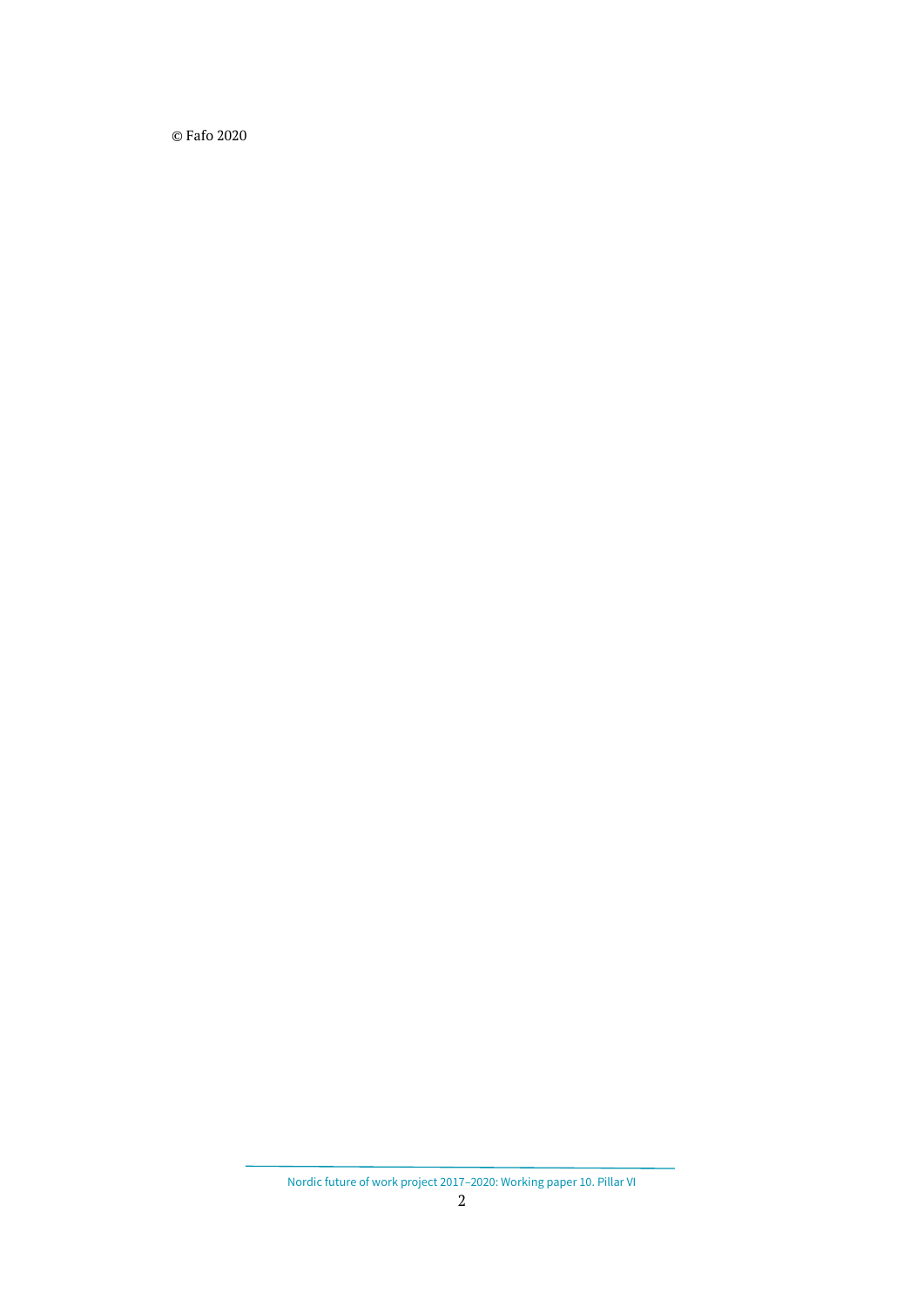# **Contents**

| 2.3 Membership in labour market associations and confederations 13 |  |
|--------------------------------------------------------------------|--|
|                                                                    |  |
|                                                                    |  |
|                                                                    |  |
|                                                                    |  |
|                                                                    |  |
|                                                                    |  |
|                                                                    |  |
|                                                                    |  |
|                                                                    |  |
|                                                                    |  |
|                                                                    |  |
|                                                                    |  |
|                                                                    |  |
|                                                                    |  |
|                                                                    |  |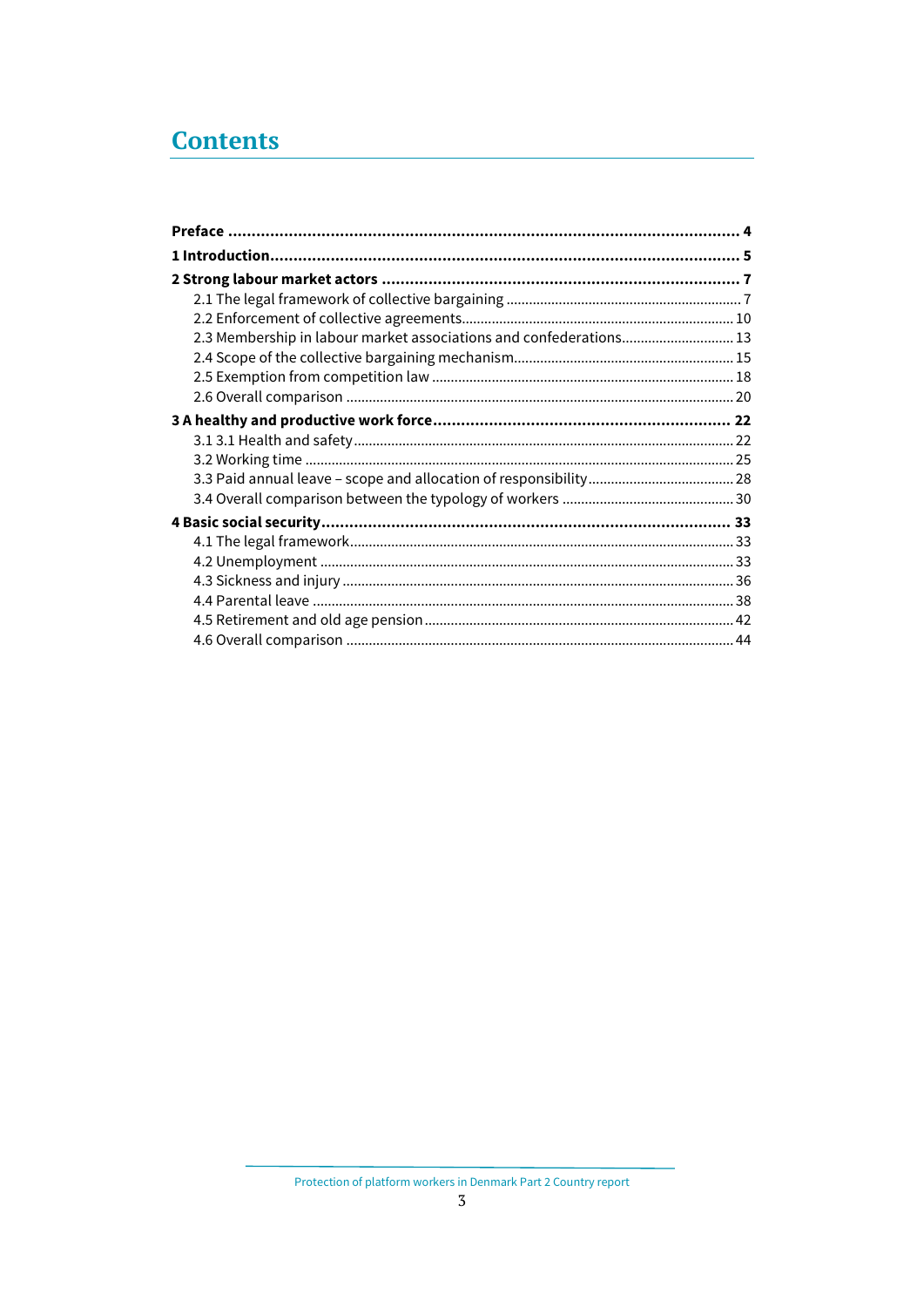# <span id="page-3-0"></span>**Preface**

In the future of work project funded by the Nordic Council of Ministers, more than 30 researchers from the five Nordic countries study:

- What are the main drivers and consequences of the changing future of work in the Nordic countries?
- In what ways will digitalisation, new forms of employment, and platform work influence the Nordic models?
- What kind of renewal in the regulation of labour rights, health and safety, and collective bargaining is warranted to make the Nordic model fit for the future?

Through action and policy-oriented studies and dialogue with stakeholders, the objective is to enhance research-based knowledge dissemination, experience exchange and mutual learning across the Nordic boundaries. The project runs from 2017 to 2020, and is organised by Fafo Institute for Labour and Social Research, Oslo.

The project is divided into seven pillars. This paper is part of Pillar VI Labour law & regulations, and aims to highlight the effect of an unclear employment status on key elements of Nordic labour law and regulation, by using a typology of workers. The paper will map and discuss how the relevant legal norms apply to the traditional employee and the genuinely self-employed worker compared to a type of worker whose employment status is fundamentally unclear – the typical platform worker*.*

March 2020

Natalie Videbæk Munkholm and Christian Højer Schjøler

Nordic future of work project 2017–2020: Working paper 10. Pillar VI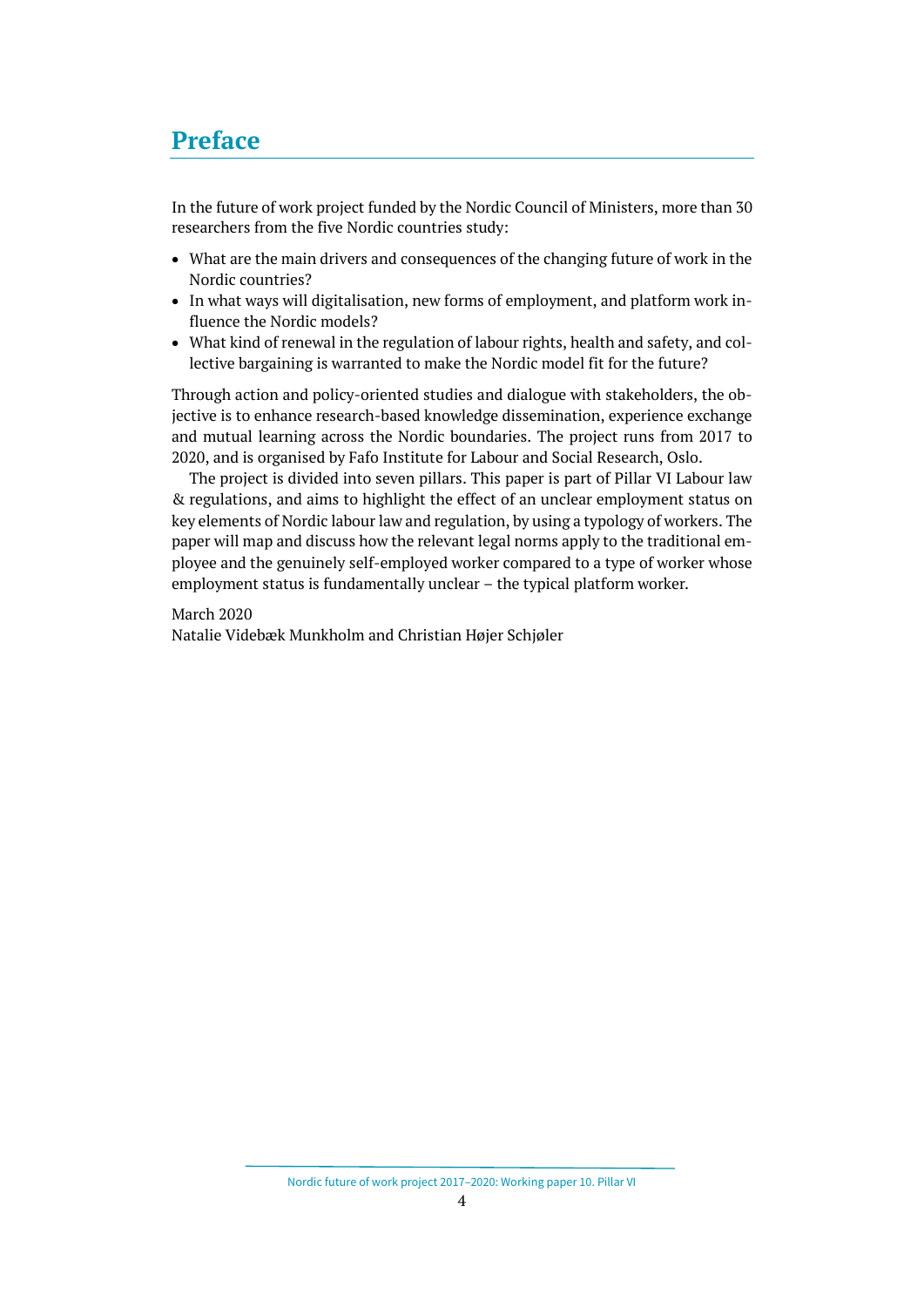# <span id="page-4-0"></span>**1 Introduction**

This paper reflects on the possible impact of the changing relations on the labour law framework in Denmark and the fundamental values on which it is built. The purpose of this is to highlight the legal implications of the uncertain employment status brought about by these changes with the platform worker in mind.[1](#page-4-1) Where does platform work fit into a regulatory framework primarily founded in the binary divide?

The Nordic labour market model excels through its structural integrity reflecting societal interests deeply rooted and institutionalized in the Nordic countries founded in three main objectives: a healthy and productive workforce, strong labour market actors and a basic social security. These objectives provide the structure for the paper, and each section will present the legal norms supporting the objective.

The implications of the legal vacuum and uncertain protective measures are illustrated by means of a *comparison* between the traditional subjects of the binary divide, an employee and a genuinely self-employed, to a platform worker whose employment status is unclear.<sup>[2](#page-4-2)</sup>

The purpose of the comparison is to analyze the legal protection of different types of workers, and in the following sections the analysis will focus on the legal basis, the personal scope and the allocation of responsibilities. The material content of the le-gal norm is therefore only described sparingly.<sup>[3](#page-4-3)</sup>

Platform work often takes place in shape of a triparty structure with both autonomous and subordinated features depending on the level and type of control incorporated into the structure on behalf of the platform. This naturally raises the question, if the platform worker can be deemed as an employee of either the platform or the customer. According to the analysis of the concept of employee,<sup>[4](#page-4-4)</sup> the criterion of connectedness is highly indicative of an employment relationship, and when applied to platform work, the factor of connectedness almost exclusively will point towards the platform as the only possible employer given the ongoing contractual relationship between the parties. The customer as the employer will be addressed only where this is relevant and/or sheds light on interesting aspects.

The Danish approach of not using a strict definition of an employee provides a flexible jurisprudential framework for the judiciary to adjust the interpretation according to new societal developments and changing labour relations. This allows for an adaptive application of the concepts of the employment relationship and adaptive development of the protections provided by labour law. [5](#page-4-5)

<span id="page-4-1"></span><sup>&</sup>lt;sup>1</sup> The study design is presented in Marianne Jenum Hotvedt and Natalie Videbæk Munkholm, "Labour law in the future of work. Introduction paper", *Fafo-paper 2019:06* [Hotvedt/Munkholm 2019]. <sup>2</sup> The typology of labour relations is part of the study design, and for more on the topology see Hotvedt/Munkholm 2019 p. 19.

<span id="page-4-3"></span><span id="page-4-2"></span><sup>&</sup>lt;sup>3</sup> The research questions of this study (Part 2) are described in more detail in Hotvedt/Munkholm 2019 p. 20–22.

<span id="page-4-4"></span><sup>4</sup> See Report Part 1, Denmark, part 1 for the analysis on the concept of employee.

<span id="page-4-5"></span> $5$  The flexible definition is a part of the labour law framework in Denmark presented in Natalie Videbæk Munkholm and Asger Lund-Sørensen, «Key concepts and changing labour relations in Denmark: Part 1 Country report», Nordic future of work project 2017–2020: Working paper 4. Pillar VI [Report Part 1, Denmark].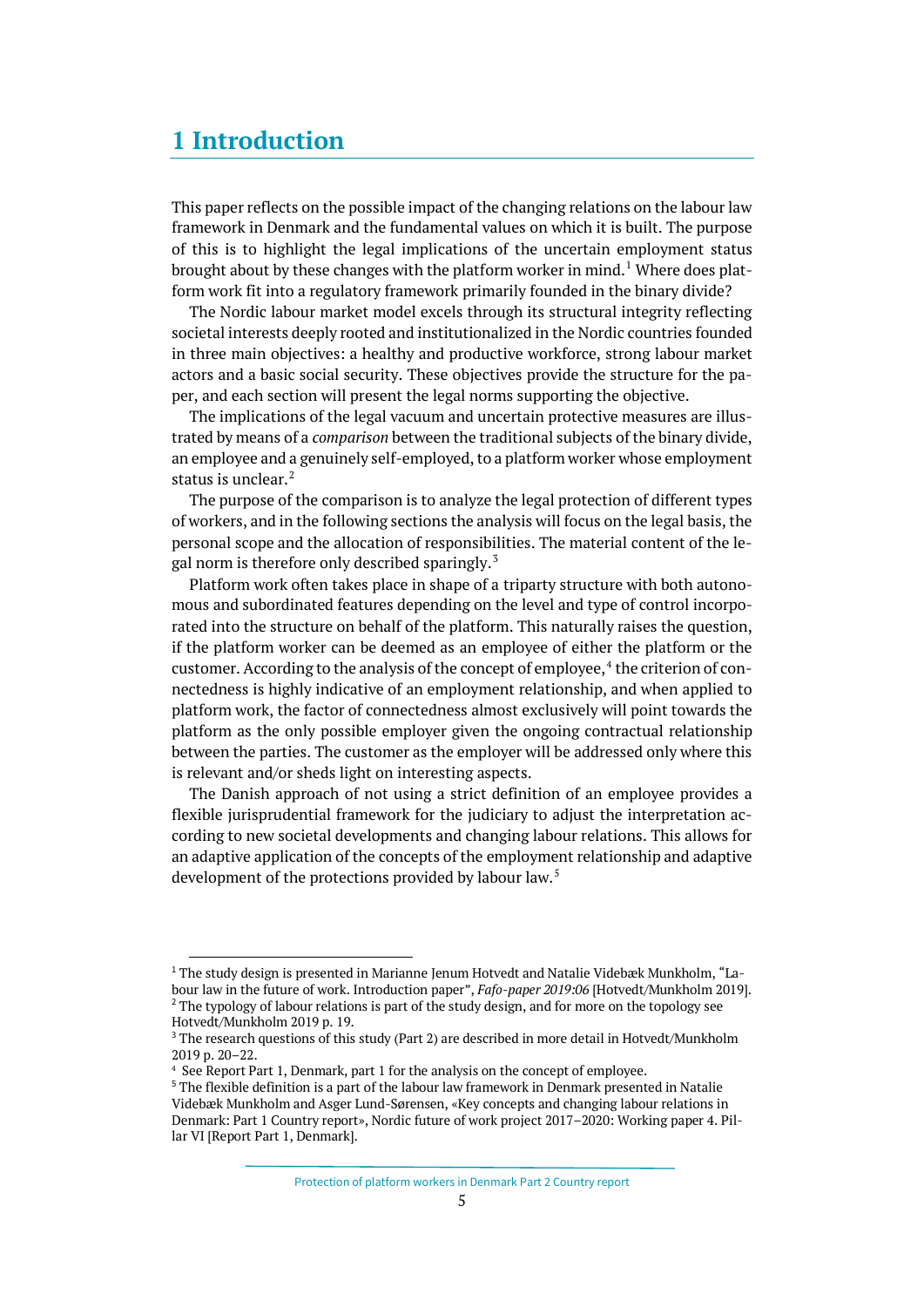One major question is how new forms of work, such as work for digital platforms, affects the role of collective agreements as the primary regulatory tool to ensure co-herence in society and in the welfare system.<sup>[6](#page-5-0)</sup>

<span id="page-5-0"></span> $^6$  For an in-depth discussion of the applicability of collective agreements on platform work see Natalie Videbæk Munkholm and Christian Højer Schjøler, "Platform Work and the Danish Model – Legal Perspectives", *Nordic Journal of Commercial Law NJCL 1/2018.*

Nordic future of work project 2017–2020: Working paper 10. Pillar VI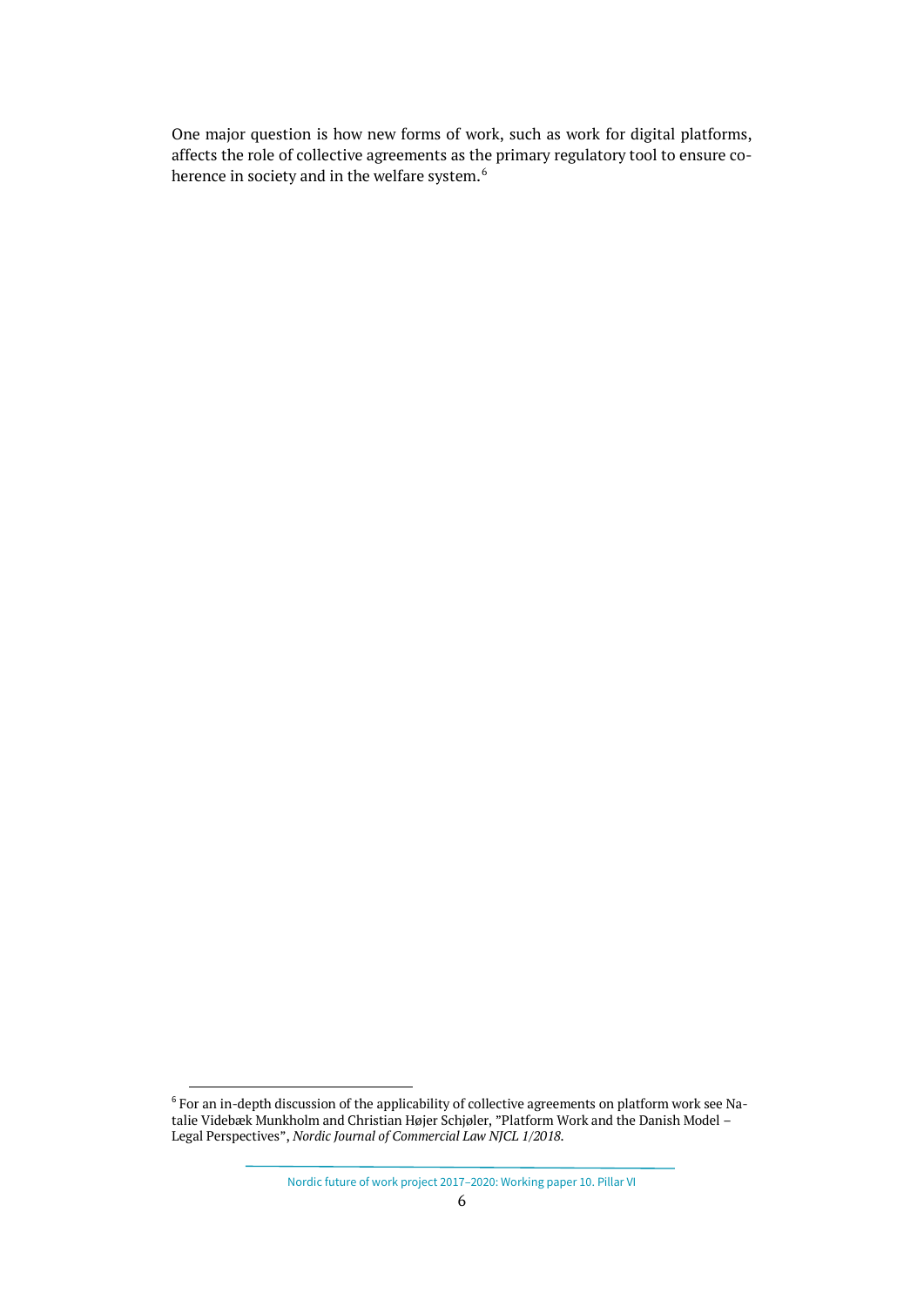# <span id="page-6-0"></span>**2 Strong labour market actors**

# <span id="page-6-1"></span>**2.1 The legal framework of collective bargaining**

The Danish labour market is characterized by very strong social partners, a high unionisation rate of approx. 66% (OECD 2018) across all employee groups, and a collective agreement coverage of 84% with 100% in the public sector and approx. 67% in the private sector. Industrial relations are to a large degree self-regulatory, as there is no statutory law on what is a trade union or employer's confederation, what is a collective agreement, and who can negotiate on behalf of the workers/employers. Regulation of industrial relations are agreed to in collective agreements, in particular the Main Agreements at confederation level, most notably the LO/DA Main Agree-ment,<sup>[7](#page-6-2)</sup> and is developed in the caselaw of the Labour Court.

Collective agreements provide the legal framework for pay and working conditions. Collective agreements are the sole regulator of pay, and the primary regulator of general working conditions in Denmark. By tacit agreement, the Danish parliament is hesitant to pass legislation in areas regulated by collective agreement. There is no generally applicable statutory regulation on working conditions including dismissal protection, minimum wages, normal daily or weekly working hours, sick leave pay, maternity leave pay, pensions, or the right to continuing education. Legislation supplements the collective agreements providing certain rights to certain groups of workers, such as Salaried Employees. When possible, collective agreements are also used to implement EU Directives. In this case, Parliament passes supplementing minimum legislation in order to ensure that the minimum rights provided by the EU, are available to all workers, also those not covered by a collective agreement.

Collective agreements do not have *erga omnes* effect. Collective agreements are binding only to signatories and their members, [8](#page-6-3) and there is no legal mechanism to extend the provisions of agreements to employers, who are not bound by a Collective Agreement.<sup>[9](#page-6-4)</sup> Employers can be bound by a collective agreement, if they are a member of an employers' association.<sup>[10](#page-6-5)</sup> In this situation, an employer becomes bound because they are a member of a signatory to a collective agreement. In this case, employers are automatically bound by any agreement, the employer's association concludes covering work performed at the employer. This applies to pre-existing agreements as well as new agreements entered into by the association for work performed at the employer's workplace, $<sup>11</sup>$  $<sup>11</sup>$  $<sup>11</sup>$  for as long as the employer is a member of the association.</sup>

<span id="page-6-2"></span><sup>&</sup>lt;sup>7</sup>Hovedaftalen mellem LO og DA med ændringer per 1. januar 1993, <sup>http://www.arbejdsret-<br>[ten.dk/arbejdsretten/regler/hovedaftalen.aspx](http://www.arbejdsretten.dk/arbejdsretten/regler/hovedaftalen.aspx)</sup>

<span id="page-6-3"></span><sup>8</sup> This is well-established in caselaw, cf. Hasselbalch, Den Danske Arbejdsret, XXII, 1.3, and e.g. Supreme Court Ruling U 2009.3048 H.

<span id="page-6-4"></span><sup>9</sup> In 2019, the social partners as a novelty proposed that the government legislated to extend minimum pay and working conditions in collective agreements to certain parts of the transportation sector, due to severe problems in the sector with demeaning and inhumane working conditions for truck-drivers of foreign origin.<br><sup>10</sup> This is well-established in caselaw, cf. Hasselbalch, Den Danske Arbejdsret, XXII, 4.2.4. and e.g.

<span id="page-6-5"></span>Labour Court ruling number 5108 and Industrial Arbitration ruling FV of 5/9 1989.

<span id="page-6-6"></span><sup>&</sup>lt;sup>11</sup> This is well-established in caselaw, cf. Hasselbalch, Den Danske Arbejdsret, XXII, 4.2.4. and 4.1. on the material scope of application of a collective agreement.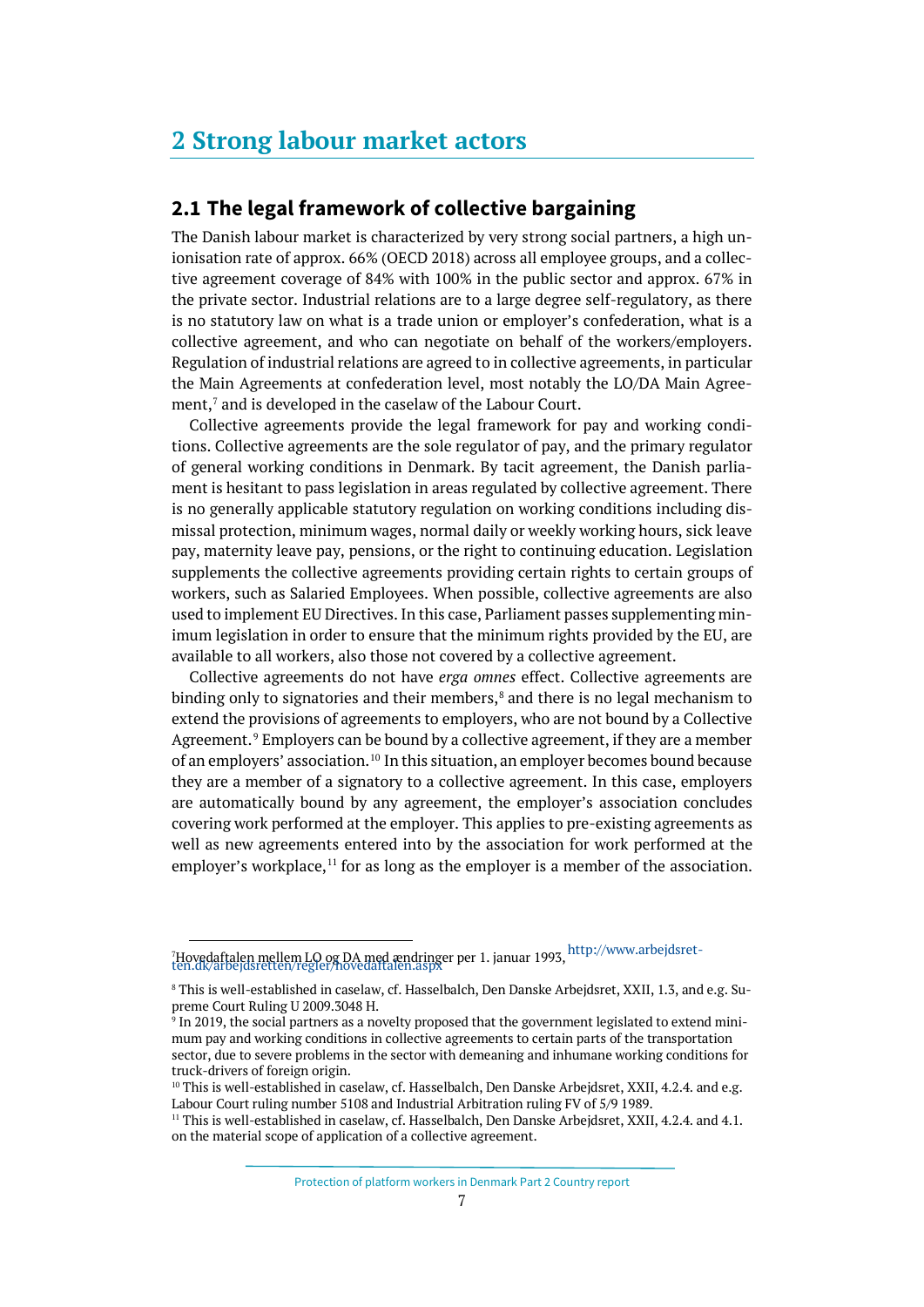Un-organised employers can be bound as individual signatories to a collective agreement concluded directly with a trade union,  $^{12}$  $^{12}$  $^{12}$  or as signatory to an 'accession agreement'. Accession agreements provide, that the un-organised employer agrees to follow an existing collective agreement in the industry for all employees performing the relevant type of work at the workplace. [13](#page-7-1) Collective Agreements in Denmark are most often concluded as area agreements, obliging employers to apply the provisions to all employees performing work within the area of work covered by the agreement. In a Labour Court ruling from 2008, an employer had to pay a penalty of DKK 100.000 for providing differing pay- and working conditions to employees, that were who were perceived as being under the organisational framework and under the instruction of the employer, although technically employed in a separate entity. The employees in the other entity were viewed as employees of the employer, and therefor the employer was in breach of the collective agreement by not extending the pay and work-ing conditions to the alternatively employed workers.<sup>[14](#page-7-2)</sup> It applies to the work actually performed, regardless of the skills or educational background of the worker.[15](#page-7-3) The agreement also applies regardless of the union membership status of the employees. The employer must apply the provisions to all workers performing work covered by the collective agreement notwithstanding membership of the signatory trade union, membership of another trade union, or no trade union membership at all.<sup>[16](#page-7-4)</sup> If the employer on the other hand is not a member of an employers' organization or has not entered into a collective agreement, pay and general working conditions are regulated only in the individual employment contract and the sporadic and piecemeal statutory legislation. Most notably, there is no general regulation on minimum pay, remuneration schemes, pensions, maximum weekly working hours less than 48 hours per week, or dismissal protection.

A platform company who is a member of an employers' association will be obliged to follow any new and existing collective agreements, that cover work performed at the platform company by any employee. The Labour Court assesses whether a platform company would be in breach of agreement by not following the collective agreement, also for employees that have special arrangements or contracts, as long as the Labour Court assesses that they are employees, i.e. under the organisational framework of and under the instruction of the platform company. A platform company can also be bound by a collective agreement entered into individually or as an accession agreement. In this case, the terms of the agreement must be applied to all 'employees' performing the work covered, with breach of agreement if persons performing work are in reality employees but are not provide with the benefits of the agreement.

The lack of *erga omnes* effects or mechanisms places a strong interest on the trade unions to force un-covered employers to sign a collective agreement, in order to en-

<span id="page-7-0"></span> $12$  This used to be expressly stipulated in the Main Agreement between the LO and DA, and is wellestablished in caselaw. The Act on a Labour Court and Industrial Arbitration also presupposes, that an employer can be an individual party to a collective agreement, cf. section 13.

<span id="page-7-1"></span><sup>&</sup>lt;sup>13</sup> This is well-established in caselaw, cf. Hasselblach, Den Danske Arbejdsret, XX, 2.2.9. and numerous examples in caselaw.

<span id="page-7-2"></span><sup>&</sup>lt;sup>14</sup> Labour Court ruling AR 2008476 and AR 2008698.

<span id="page-7-3"></span><sup>&</sup>lt;sup>15</sup> Labour Court ruling AR 2195.

<span id="page-7-4"></span><sup>&</sup>lt;sup>16</sup> Hasselbalch, Den Danske Arbejdsret, XXII, 4.2.1. and e.g. from very early caselaw clearly established in Labour Court rulings AR 613 and AR 1548 that unless clearly stated otherwise in the agreement, the collective agreement must be applied also to non-unionised workers. The same is the case for alternatively organised workers, e.g in Industrial Arbitration ruling FV 27/1 1968.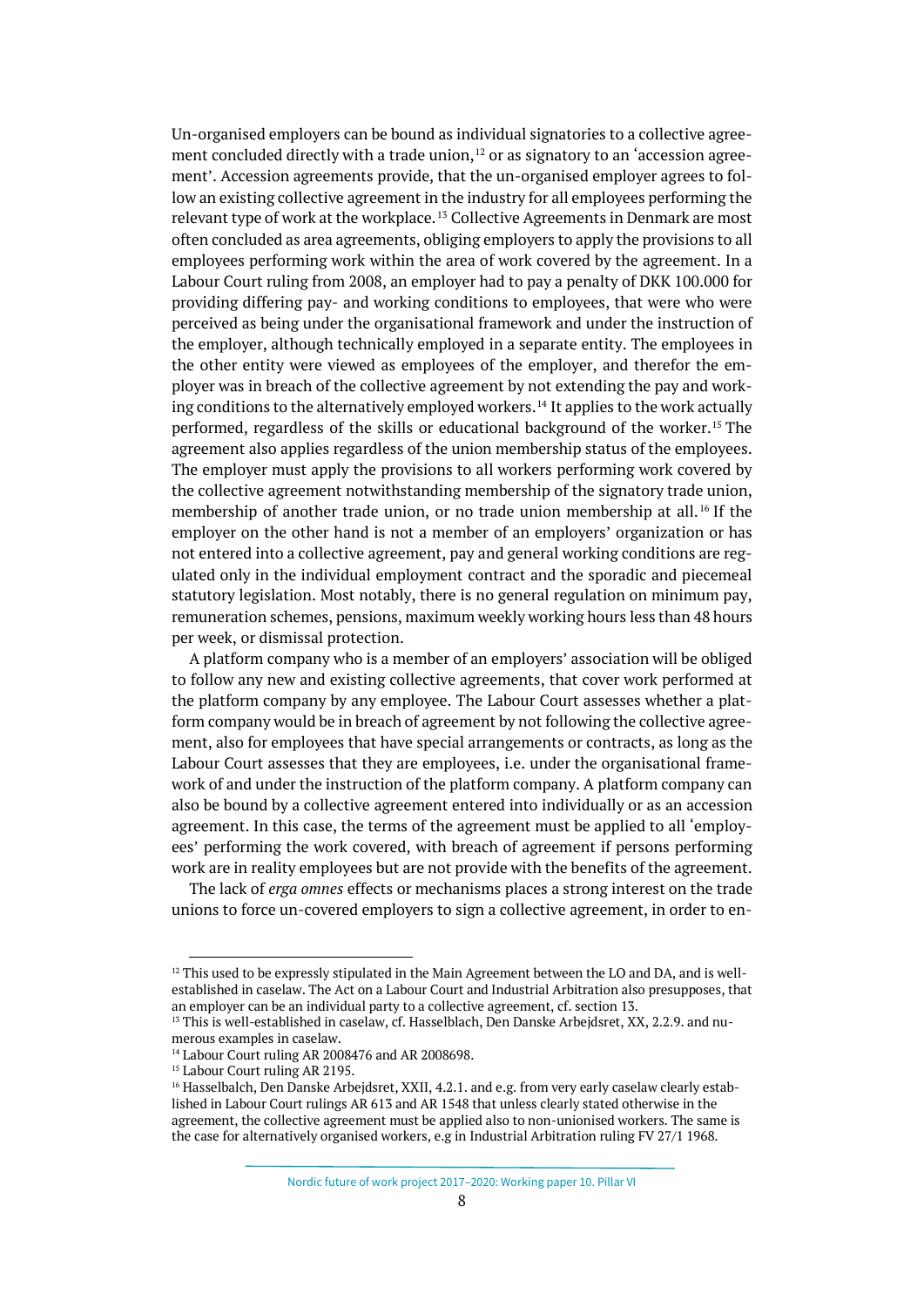sure the best possible rights for their members. Trade unions will engage in negotiations with uncovered employees, including industrial actions. Danish law recognises a wide right to engage in collective action with a view to obtain the best pay and working conditions possible for the workers.<sup>[17](#page-8-0)</sup> Industrial actions are subject to very few restrictions, all of them developed by caselaw of the Labour Court and many of them expressed the Main Agreements of the large confederations.<sup>[18](#page-8-1)</sup> Most importantly, the material requirement is, that the interest of the trade union in concluding a collective agreement with the specific employer must be sufficiently strong.<sup>[19](#page-8-2)</sup> This refers to the type of work performed at the undertaking. The trade union has a sufficiently strong interest, when work performed is the type of work which is usually carried out by members of the trade union.<sup>[20](#page-8-3)</sup> There is no requirement that any member is currently employed at the undertaking in question. This is expressed e.g. in the 2012-ruling *Restaurant Vejlegården*, [21](#page-8-4) that

"in the assessment of whether work falls under the natural, occupations of the trade union it plays no role wither the organisation currently has any members at the undertaking in question. The central assessment is whether the organisation has the necessary and current interest in covering the undertaking in question with an agreement."<sup>[22](#page-8-5)</sup>

If the material condition is met, the trade union is entitled to engage in industrial action against any employer with a view to cover the work at the undertaking with a collective agreement. All types of industrial actions are allowed, including strikes and blockades.[23](#page-8-6) The actions must follow the general rules of conduct in society, such as refraining from harming persons or assets. $^{24}$  $^{24}$  $^{24}$  Likewise, the contents of the collective agreement must be lawful. To increase the pressure on the employer, secondary action is lawful in Denmark. Secondary action breaches the duty of peace of workers, covered by collective agreements in other undertakings, so there are some requirements for the lawfulness of secondary action. First, the main conflict must be lawful and in force.[25](#page-8-8) Next, the parties in the main conflict and in the supporting secondary

<span id="page-8-0"></span><sup>&</sup>lt;sup>17</sup> This is well-established in caselaw, cf. Hasselbalch, Den Danske Arbejdsret, XXI, 1. and e.g. Labour Court ruling A2007.831 Nørrebro Bryghus, and Labour Court ruling AR2012.0341 Restaurant Vejlegården, the Labour Court expressly states, that the right to engage in industrial action is essential for the development of pay and other central working conditions,

<span id="page-8-1"></span><sup>&</sup>lt;sup>18</sup> See also DA and LO Report on the right to engage in conflict with a view to support a demand for a collective agreement, *Hovedorganisationerns redegørelse om retten til at iværksætte konflikt til større for krav om overenskomst*, 17 June 2003[, http://arbejdsretten.dk/media/1112912/endeli](http://arbejdsretten.dk/media/1112912/endeligredegorelsevedr.konfl.pdf)[gredegorelsevedr.konfl.pdf](http://arbejdsretten.dk/media/1112912/endeligredegorelsevedr.konfl.pdf)

<span id="page-8-2"></span><sup>&</sup>lt;sup>19</sup> This is well-established in caselaw, cf Hasselbalch, Den Danske Arbejdsret, XXI, 2.4., Lovligt formål, and the numerous examples there.

<span id="page-8-3"></span><sup>20</sup> E.g. AR 2007.831 Nørrebro Bryghus and AR2012.0341 Restaurant Vejlegården.

<span id="page-8-4"></span><sup>21</sup> AR2012.0341 Restaurant Vejlegården

<span id="page-8-5"></span> $22$  Author's translation to English. Likewise in AR 2016.0633 concerning a farmer with no current members in employment, and in AR 2015.0083 concerning Ryanair establishing a base in Copenhagen.

<span id="page-8-6"></span><sup>&</sup>lt;sup>23</sup> Employers can use lockouts and boykots.

<span id="page-8-7"></span><sup>&</sup>lt;sup>24</sup> Well-established in caselaw, expressed in e.g. AR2012.0341 Restaurant Vejlegården, cf. Hasselbalch, Den Danske Arbejdsret, XXI, 2.2.

<span id="page-8-8"></span> $25$  This is well-established in caselaw, cf. Hasselbalch, Den Danske Arbejdsret, XXIII, 3.2.2., and e.g. the Labour Court case AR 10.092 La Cabana, where the Labour Court reiterates the current state of law for the lawfulness of secondary actions, reiterated again in the Labour Court rulings Nørrebro Bryghus and Restaurant Vejlegården above.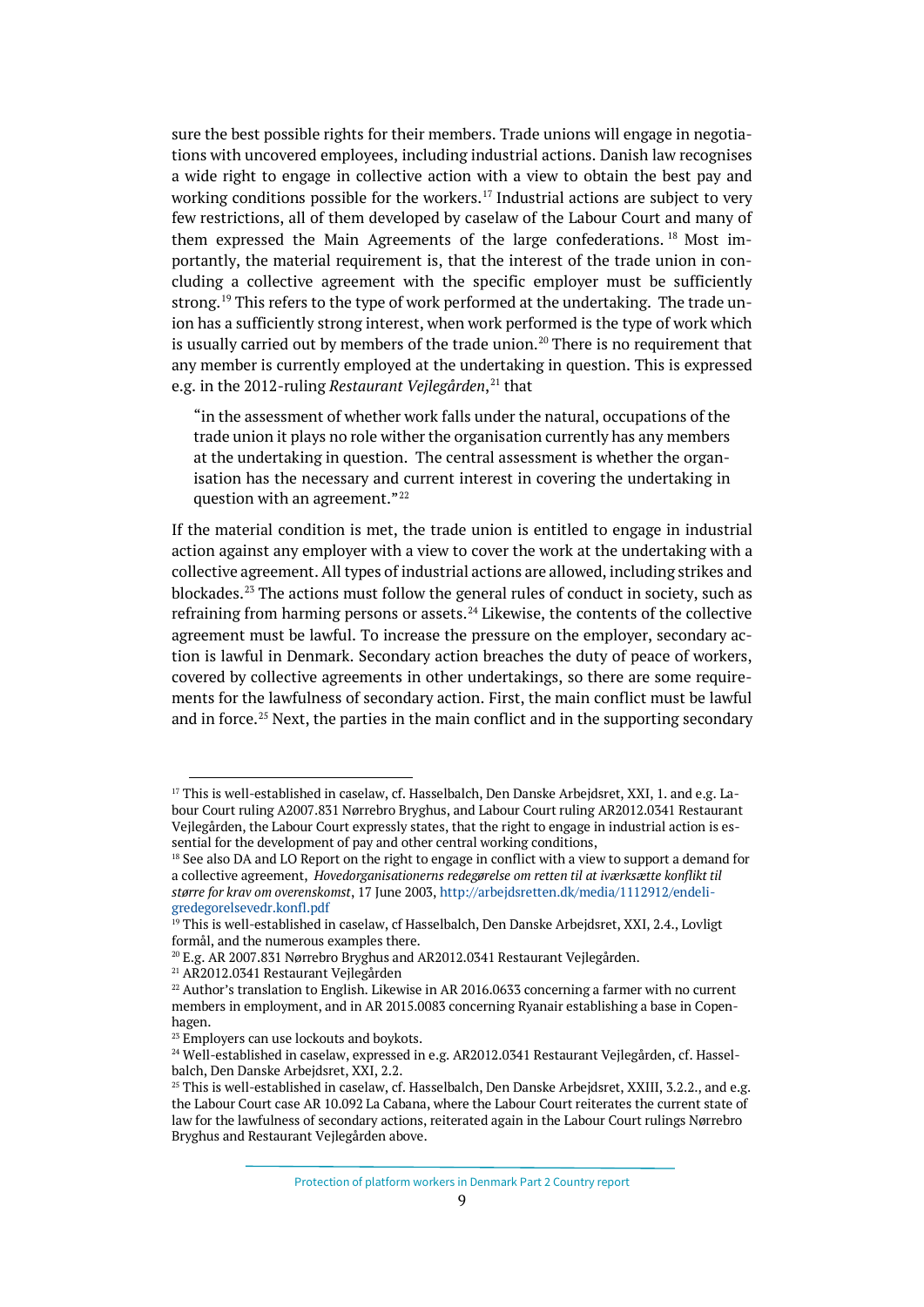actions must have common interests, such as being organised in the same trade union or main confederation. Further, the secondary action must be suitable to influ-ence the main conflict.<sup>[26](#page-9-1)</sup> Finally, both secondary action and the main conflict are limited by the degree of pressure, which may not be disproportionate to the purpose of the main conflict.<sup>[27](#page-9-2)</sup> The limit for the pressure to the business itself is, that the secondary actions must not completely hinder the undertaking from carrying out its business. This outer limit for the pressure in reality gives a very wide right to engage in secondary action.[28](#page-9-3)

For platform workers, the degree of unionisation among platform workers could be low or even non-existent. As there is no requirement that a trade union has members currently employed by the platform company, this in itself would not make industrial action unlawful. If the platform company engages in work, that is the type of work typical for the members of the trade union, and if the work could potentially be performed by 'employees', the trade union would have a material interest in seeking to cover the work with a collective agreement.

The effect of the main conflict against a platform company would in itself be limited, as only members of trade unions are obliged to participate in a strike. If there are no members working for the platform company, a strike and blockade would have very limited effect. However, as seconday action is allowed and welcomed to a large degree with the purpose of covering as much of the labour market with collective agreement, this could paralyse the services delivered to the platform company and in this way be a potent means to force a platform company to sign an agreement. The Danish model has several times demonstrated, that the threat and impact of secondary actions against employers with few or no unionised workers, is effective.

## <span id="page-9-0"></span>**2.2 Enforcement of collective agreements**

Rights and duties in collective agreements are enforced by industrial dispute resolution. For the duration of a collective agreement, the parties are bound by a duty of

<span id="page-9-1"></span><sup>&</sup>lt;sup>26</sup> E.g. in AR 10.096 La Cabana, where the individual notification periods should be observed, when there were no rules on notification of secondary action, in order for a secondary action to be lawful.

<span id="page-9-2"></span><sup>&</sup>lt;sup>27</sup> This is well-established in numerous cases, cf. Hasselbalch, Den Danske Arbejdsret, XXI, 2.2.5 and XXIII, 3.2.2., *Betingelse 6. Pressionens styrke*, and e.g. AR 10.092, where the main conflict was aimed a a number of restaurants and secondary actions included conflicts against three beverage depots in the area, which were supplying all restaurants in the area. As the influence on the main conflict of paralysing the beverage depots was very limited and the effects on the owners and the staff in the beverage depots were considerable, this secondary actions was found to be disproportionate compared to the aim of the main conflict.

<span id="page-9-3"></span><sup>28</sup> Cf. Hasselbalch, Den Danske Arbejdsret, XXI, 2.2.5 and XXIII, 3.2.2., *Betingelse 6. Pressionens styrke* and Kristiansen, Den Kollektive Arbejdsret, 2014, p. 533 ff. In AR 2017.0285 the main conflict against a farmer, and the secondary actions were not found to be disproportionate, as they did not ompletely hinder the undertakings in question from selling their milk production. Likewise in AR 2012.0341 Restaurant Vejlegården, where hindering garbage collection was disproportionate with a view to the risks to public health. The labour court stated, that the limit for the weight of the secondary action is, that it completely hinders the employer from carrying out business. In the case, handing out flyers and sending out emails to potential customers with a view to boykot the restaurant was unlawful.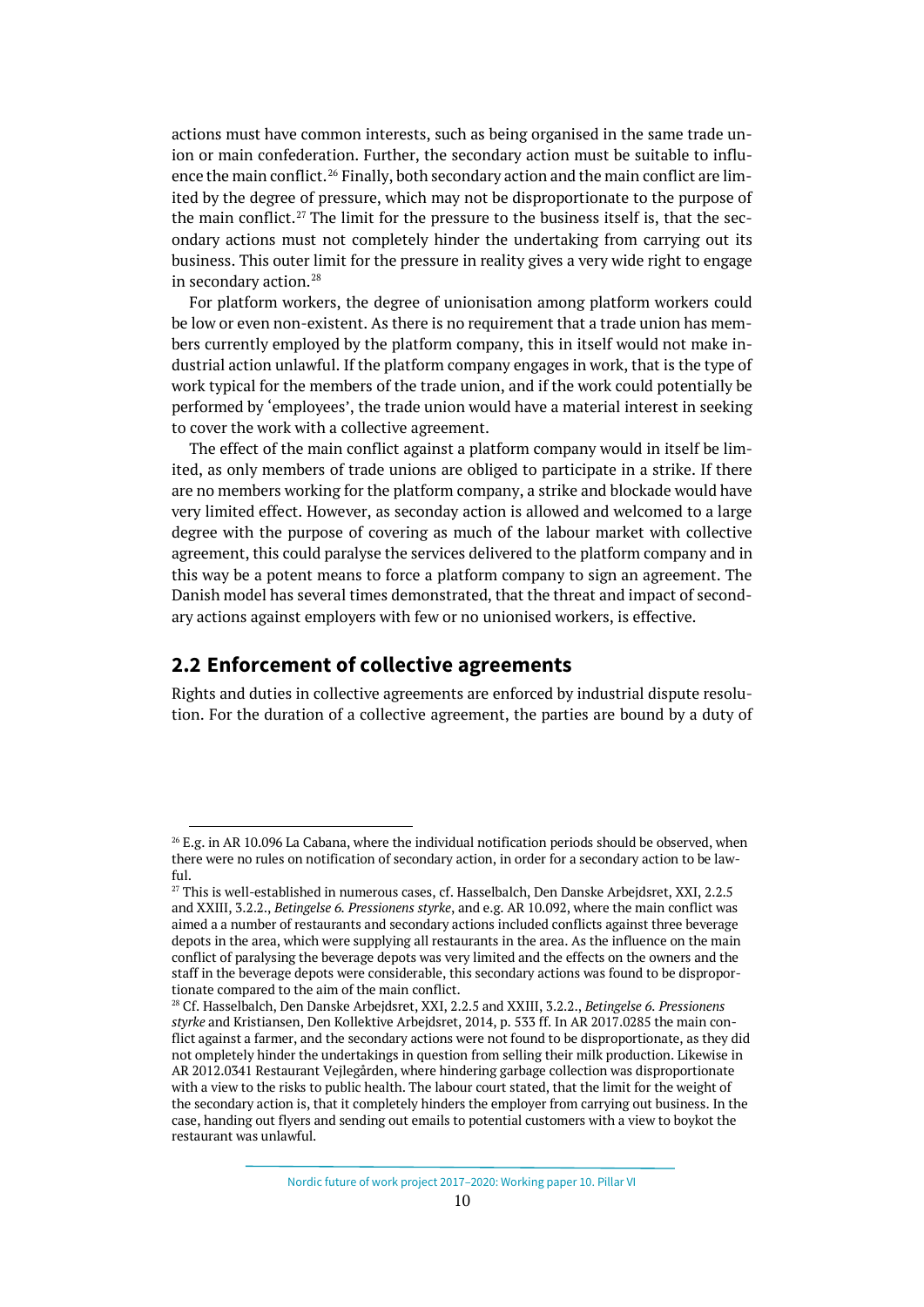peace. [29](#page-10-0) During the course of a collective agreement, disagreements about the administration of collective agreements, including breaches, are settled by judicial re-view, not by industrial actions.<sup>[30](#page-10-1)</sup> Enforcement is fast, efficient and fierce.

Monitoring at the workplace is carried out by the elected shop steward, *tillidsmand.* There is no general statutory rule on shop stewards. Rules for the election of, functioning of and dismissal protection of shop stewards are found only in collective agreements<sup>[31](#page-10-2)</sup> This is the primary source for ensuring that the collective agreement is administered within the framework intended. Shop stewards, elected and protected according to collective agreements, are the central element in monitoring and enforcing correct administration.

If a company is not covered by a collective agreement, workers can at their own initiative appoint an employee to act on behalf of the others in matter relating to their working conditions, but this representative would not enjoy any special rights or protections.<sup>[32](#page-10-3)</sup>

Finally, the Statutory Act on Information and Hearing, implementing the EU Di-rective on Information and Consultation,<sup>[33](#page-10-4)</sup> provides, that a company with more than 35 employees must arrange for employee representatives to be informed and consulted on central topics relating to the conduct of business and the employment sit-uation, also in those companies without shop stewards.<sup>[34](#page-10-5)</sup>

Disputes about breach of collective agreement by an employer are solved by industrial dispute resolution mechanisms.

First step is the non-judicial measures mandated in *the Norm*, Rules Governing the Hearing of Industrial Disputes. [35](#page-10-6) This includes mandatory negotiations at shop level, conciliation proceedings and meetings between the organisations, with a view to reach a negotiated agreement, before engaging in judicial review. The mechanisms of *the Norm* are by statutory act extended as default measures for all industrial disputes, cf. the Act on a Labour Court and Industrial Arbitration, section 33(2).

If disputes are not resolved by non-judicial negotiations, *the Norm* and the Act on a Labour Court and Industrial Arbitration provides, the disputes are settled by judicial review either by the Labour Court or by Industrial Arbitration, depending in the ques-tion at hand.<sup>[36](#page-10-7)</sup>

For breach of agreements, penalties are imposed by the Labour Court, or, if the parties agree, by Industrial Arbitration.<sup>[37](#page-10-8)</sup> Penalties are a fundamental part of industrial dispute resolution and can be issued regardless of any economic losses. The Labour Court will, in the absence of agreements from the parties, set a penalty taking

<span id="page-10-0"></span><sup>&</sup>lt;sup>29</sup> Expressly stated in the Basic Agreement of LO and DA, section 2, and implied as a general binding principle for all industrial relations in Denmark, cf. Hasselbalch, Den Danske Arbejdsret, XXIII, and Jens Kristiansen, Den Kollektive Arbejdsret, 2014, chapter 13.

<span id="page-10-1"></span><sup>&</sup>lt;sup>30</sup> Expressly stated in the Basic Agreement of LO and DA, section 2, and implied as a general binding principle for all industrial relations in Denmark, cf. Hasselbalch, Den Danske Arbejdsret, XXIII, and Jens Kristiansen, Den Kollektive Arbejdsret, 2014, chapter 13.

<span id="page-10-2"></span><sup>31</sup> Hasselbalch, Den Danske Arbejdsret, XXIV, 6.2.1.

<span id="page-10-3"></span><sup>32</sup> Hasselbalch, Den Danske Arbejdsret, XXIV, 6.2.1.

<span id="page-10-4"></span><sup>&</sup>lt;sup>33</sup> Directive 2002/14/EC of 11 March 2002 on a general framework for information and consultation of employees in the European Community.

<sup>&</sup>lt;sup>34</sup> The Act on Information and Hearing, no. 303 of 2 May 2005, sections 1, 2 and 4.

<span id="page-10-6"></span><span id="page-10-5"></span><sup>35</sup> Norm of 27 October 2006, Rules for the Hearing of Industrial Disputes. The Confederation of Danish Employers (DA) and the Danish Trade Union Confederation (LO)[. http://www.arbejdsret](http://www.arbejdsretten.dk/generelt/labour-court/norm-of-27-october-2006.aspx)[ten.dk/generelt/labour-court/norm-of-27-october-2006.aspx](http://www.arbejdsretten.dk/generelt/labour-court/norm-of-27-october-2006.aspx)

<span id="page-10-7"></span><sup>36</sup> The Norm section 10, the Act on a Labour Court sections 9 and 21.

<span id="page-10-8"></span><sup>&</sup>lt;sup>37</sup> The Act on a Labour Court sections 12 and 24 (2).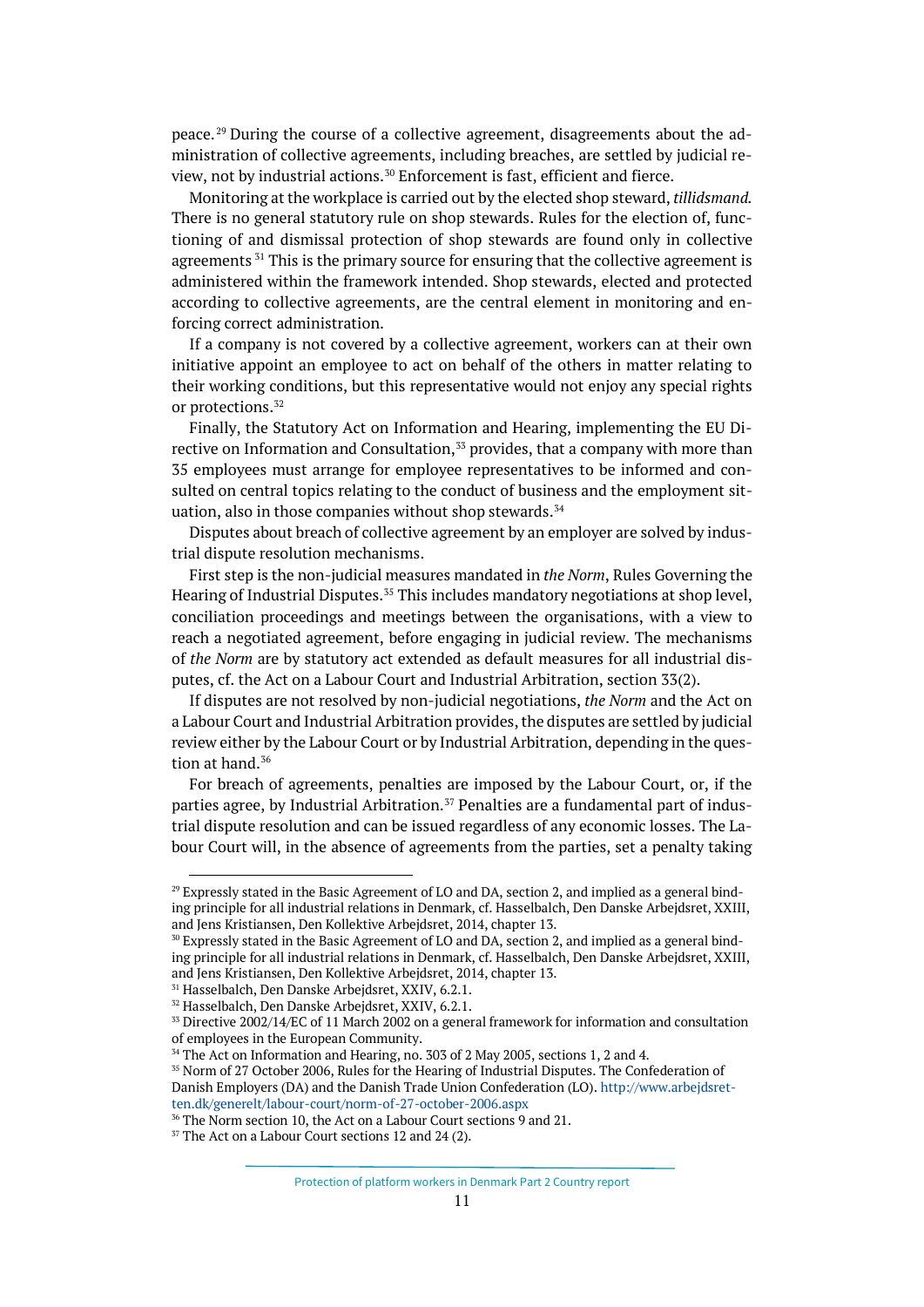into account all the circumstances of the case. Such circumstances include e.g. the degree of fault of the parties, any back payment of salaries, other economic losses, and the financial capabilities of the party at fault.

The parties to an industrial dispute are the signatories to the agreement, i.e. the trade union on the one side, and an employers' association or an individual employer on the other side.[38](#page-11-0) Individual employees are not party to disputes before the Labour Court or Industrial Arbitration. Trade unions register claims against an employer for breach of agreement for not providing the rights in the agreement to any employee covered by the agreement. This is the case if freelance workers are covered by the collective agreement, and this is the case regardless of the union membership or nonmembership of the worker in question. Members of the trade union, party to the collective agreement, can expect their trade union to make a complaint against the employer on their behalf, and can under certain circumstances receive part of a penalty as back payment. An individual worker, who is not a member of the specific trade union, can have a claim for breach of collective agreement assessed by the ordinary courts, if the provisions in the collective agreement are considered and express or implied part of the individual contract. The trade union, party to the agreement, can have a claim assessed by the Labour Court regardless of an individual claim by the un-organized worker before the ordinary court.

The industrial dispute resolution system enforcing collective agreements is very efficient and speedy, it ensures that collective agreements and industrial relations are upheld on a long-term basis.

The enforcement of pay and working conditions provided by collective agreement is carried out at shop level inter alia by the central role of elected shop stewards. Shop stewards are elected only when companies are covered by a collective agreement.

Platform companies, who are party to a collective agreement, can have claims brought against them for breach of agreement, regardless of the union membership of employees. The decisive element is, whether the worker is covered by the agreement mandating the employer to extend the rights to this specific worker. Platform workers, who are performing work covered by a collective agreement, and who are not genuinely self-employed, can expect the signatory trade union to file claims against the platform company for any breach of agreement, regardless of the unionmembership of the platform worker. Platform workers, who are members of the signatory trade union can under certain circumstances receive part of the penalty, if any, as back payment for outstanding payments. Platform workers, who are not members of the signatory trade union, cannot receive back payments for outstanding payments from the trade union, unless the trade union have made a specific agreement with the un-organised worker in this respect. The platform company will have the penalty calculated on the basis of all outstanding payments including outstanding payments to un-organised workers. This principle of calculation, the differential principle, is a deterring and an equalising measure against employers who save money on breach of collective agreements, and is well-established in case law of the Labour Court and Industrial Arbitration.<sup>[39](#page-11-1)</sup>

Nordic future of work project 2017–2020: Working paper 10. Pillar VI

<span id="page-11-0"></span><sup>38</sup> The Act on a Labour Court section 13.

<span id="page-11-1"></span><sup>39</sup> See on this principle, Natalie Videbaek Munkholm, *Posting of workers before Danish courts*, Chapter 2, in Ransaca, Zane and Bernaciak, Magdalena (eds), *Posting of workers before national court*s, ETUI, Brussels 2020.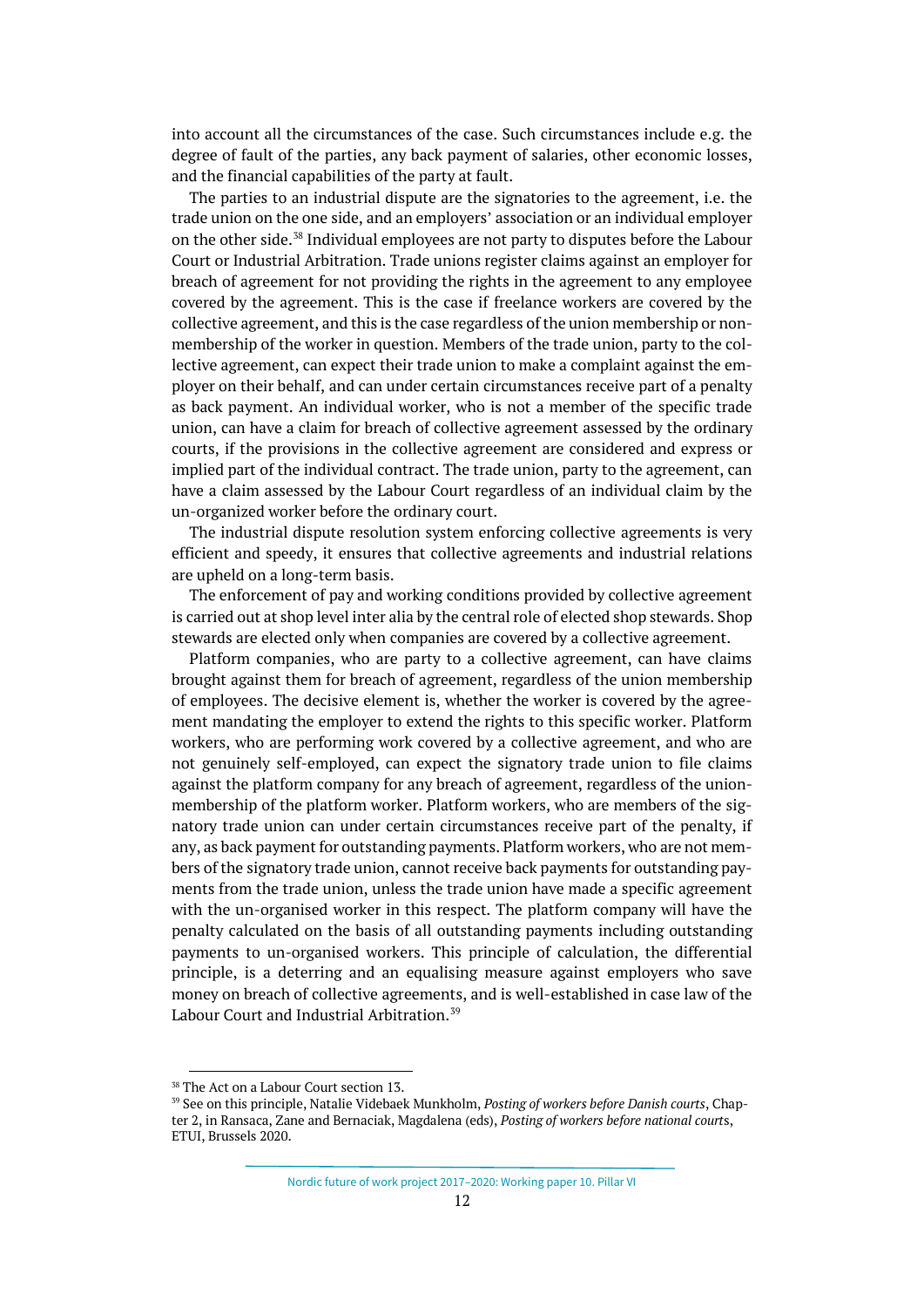# <span id="page-12-0"></span>**2.3 Membership in labour market associations and confederations**

The right to form associations, which have a lawful purpose, is a fundamental right protected by section 78 of the Danish Constitution.<sup>[40](#page-12-1)</sup> This provision is the legal basis for the right of the formation and existence of trade unions and employers' confederations. This right can only be withdrawn only if the activities of an association are deemed unlawful by judicial review.<sup>[41](#page-12-2)</sup>

There is no statutory provisions or criteria for establishing or approving an association, including trade unions.[42](#page-12-3) This is left to the members. Likewise, there is no statutory right to membership of any association, including trade unions. Criteria for membership are set out in the bylaws of the individual association by its members. The criteria for membership must not be in breach of statutory legislation. Membership must not e.g. discriminate unlawfully, $43$  or depend on criminal actions. Furthermore, early case law has established, that an undertaking or a person, which fulfils the lawful conditions for membership of an association, has a right to become a member. [44](#page-12-5) This right to membership, is particularly important regarding membership of trade unions and employers' organizations, as membership gives access to representation in obtaining and enforcing rights under collective agreements and statutory acts.

Lawful criteria for membership of a trade union includes specific educations, students/apprentices in those educations, or actual performance of work within the types of work covered by the trade union.<sup>[45](#page-12-6)</sup> It is for the trade union to decide on the criteria, and many trade unions also allow retired persons to become members. It would be unusual for membership to depend on the person having been employed for or having worked for a certain number of hours within the trade in question. The degree of interest connected to membership in many cases also influences the as-sessment of the lawfulness of specific excluding membership criteria.<sup>[46](#page-12-7)</sup>

Platform workers, would on these grounds be eligible for membership in a trade union, on the grounds of performing work within the area of work covered by the trade union. Membership is not likely to be hindered by a requirement of a minimum number of hours per week. The decisive element is the degree of interest connected with membership, where caselaw establishes that the interest of representation in

<sup>40</sup> The Constitutional Act of Denmark of 1849 as amended in June 1953[, https://www.ft.dk/-/me-](https://www.ft.dk/-/media/sites/ft/pdf/publikationer/engelske-publikationer-pdf/grundloven_samlet_2018_uk_web.ashx)

<span id="page-12-2"></span><span id="page-12-1"></span>[dia/sites/ft/pdf/publikationer/engelske-publikationer-pdf/grundloven\\_samlet\\_2018\\_uk\\_web.ashx](https://www.ft.dk/-/media/sites/ft/pdf/publikationer/engelske-publikationer-pdf/grundloven_samlet_2018_uk_web.ashx) <sup>41</sup> The only time this has taken place was the Municipal Court in Copenhagen of 24 January 2020 dissolving the associtation of Loyal to Familia, as they were found to be using violence and other criminal means to obtain criminal purposes, cf. The Constitutional Act of Denmark section 78(2). The ruling has been appealed, and appeal is pending (March 2020).

<span id="page-12-3"></span><sup>42</sup> Hasselbalch, Foreningsretten, 1. *Introduktion til foreningsretten*

<span id="page-12-4"></span><sup>43</sup> Act on Non-Discrimination section 3(4) regarding race, colour, age, disability, religion, sexual orientation, political view, social or ethnic origin, Act on Equal Treatment section 5a regarding gender, and Act on Ethnic Equality section 2(1) regarding race and ethnicity.

<span id="page-12-5"></span> $^{44}$  E.g. Supreme Court ruling U 1946.246 H, on right to membership of a hauliers' guild, a decision for rejection of membership could not be exempt from judicial review, and the rejection could not be upheld in view of the considerable economic and business interests depending on being part of the guild, cf. Hasselbalch, Foreningsretten, 1., 3.1.2.

<span id="page-12-6"></span><sup>45</sup> Hasselbalch, Foreningsretten, III, 1.2.3., b. Særlige kvalifikationer

<span id="page-12-7"></span><sup>&</sup>lt;sup>46</sup> Numerous cases illustrate this, along the lines of the reasoning in Supreme Court ruling U 1946.246 H and Hasselbalch, Foreningsretten, III, 1.2.3.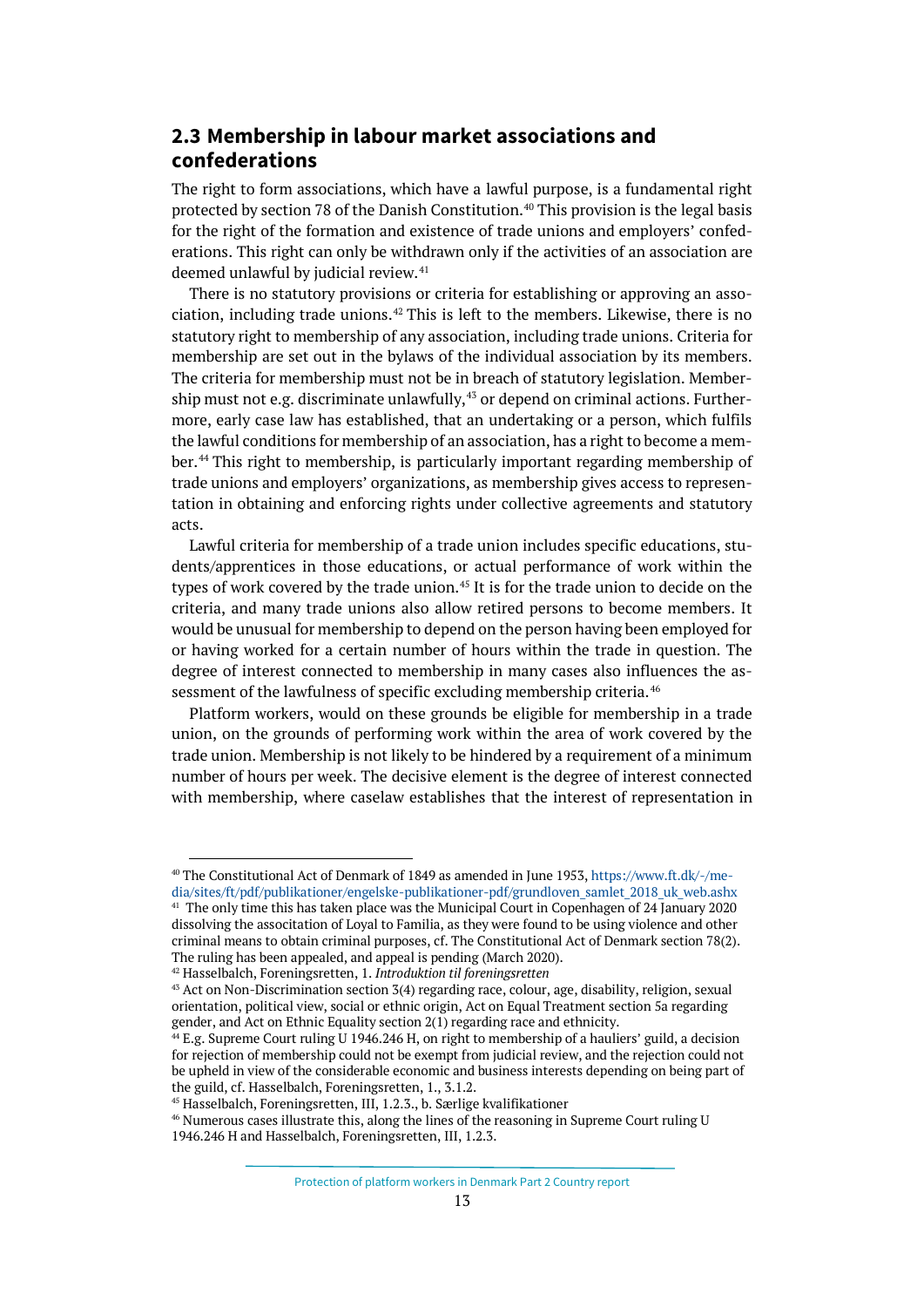obtaining and enforcing rights on collective agreements and statutory acts are a weighty interest.

A number of trade unions allows membership for the self-employed, or have established separate branches catering to self-employed. This is the case for the trade unions for dentists, doctors and pharmacists, that often provide their services as selfemployed. A more generic example is Denmark's largest trade union for salaried employees, HK.[47](#page-13-0) Their 275,000 members work in the retail industry and as administrative staff in both the public and the private sector. Several of the members of HK work as so-called *freelancers*. The term 'freelancer' does not have a legal definition in Danish labour law. It is often used referring to individuals taking on a number of separate assignments, by one or more undertaking, rather than having regular permanent employment with one employer. Freelancers often formally appear to be self-employed, as they can be registered with a CVR-number. The assessment of their status under labour law is less obviouse, as they often perform work on terms in part characteristic of self-employment and in part characteristic of employment. In addition to accepting memberships and negotiating agreements for freelancers working as 'false' selfemployed, HK accepts also genuinely self-employed persons as members. For this group of members, HK has established a separate service bureau with the purpose of supporting freelancers of all kinds. HK has furthermore concluded three collective agreements for the media, *medieaftalerne,* for journalistic, photographic and graphical work performed as freelancers. [48](#page-13-1) Some media-agreements specifically cover work performed by freelancers working on employee-like terms, i.e. freelancers that are not genuinely self-employed, as they are in a comparable situation to employees.[49](#page-13-2) Some agreements are guiding documents for all freelancers, including genu-inely self-employed.<sup>[50](#page-13-3)</sup>

It is possible within the Danish industrial relations system for self-employed, even genuinely self-employed, to be members of trade unions, when the bylaws of the trade unions allow this. The genuinely self-employed are in this case entitled to representation and support of their interests, and the compromise of 'guiding' agreements with recommendations for prices for freelancers has so far been accepted in industrial relations as not being in breach of competition law. For freelancers, who are not genuinely self-employed, membership also entitle to collective bargaining on their behalf with a view to conclude collective agreements.

There are currently no examples of employers' organisations having platform companies as members, or representing platform companies in collective negotiations. Platform companies maintain their role as being purely intermediary and not an employer, and this activity does not create a need for membership of an employer's association. Perhaps, membership would also accentuate an assessment of whether any of the platform workers were in reality employees performing work covered by a collective agreement of the employers' organisation.

Depending on the by-laws of the trade union in question, platform workers and platform freelancers can be members. Whether self-employed platform workers could be members, likewise depend in whether the bylaws exclude genuinely self-

Nordic future of work project 2017–2020: Working paper 10. Pillar VI

<span id="page-13-0"></span><sup>47</sup> <https://www.hk.dk/>

<span id="page-13-1"></span><sup>48</sup> <https://journalistforbundet.dk/medieaftalerne>

<span id="page-13-2"></span><sup>49</sup> E.g. the agreement with Aller for freelance journalists[, https://journalistforbundet.dk/sites/de](https://journalistforbundet.dk/sites/default/files/inline-files/Aller%20Freelanceaftale%202017-2020_0.pdf)[fault/files/inline-files/Aller%20Freelanceaftale%202017-2020\\_0.pdf](https://journalistforbundet.dk/sites/default/files/inline-files/Aller%20Freelanceaftale%202017-2020_0.pdf)

<span id="page-13-3"></span><sup>50</sup> <https://journalistforbundet.dk/overenskomster-og-kollektive-aftaler-freelancere>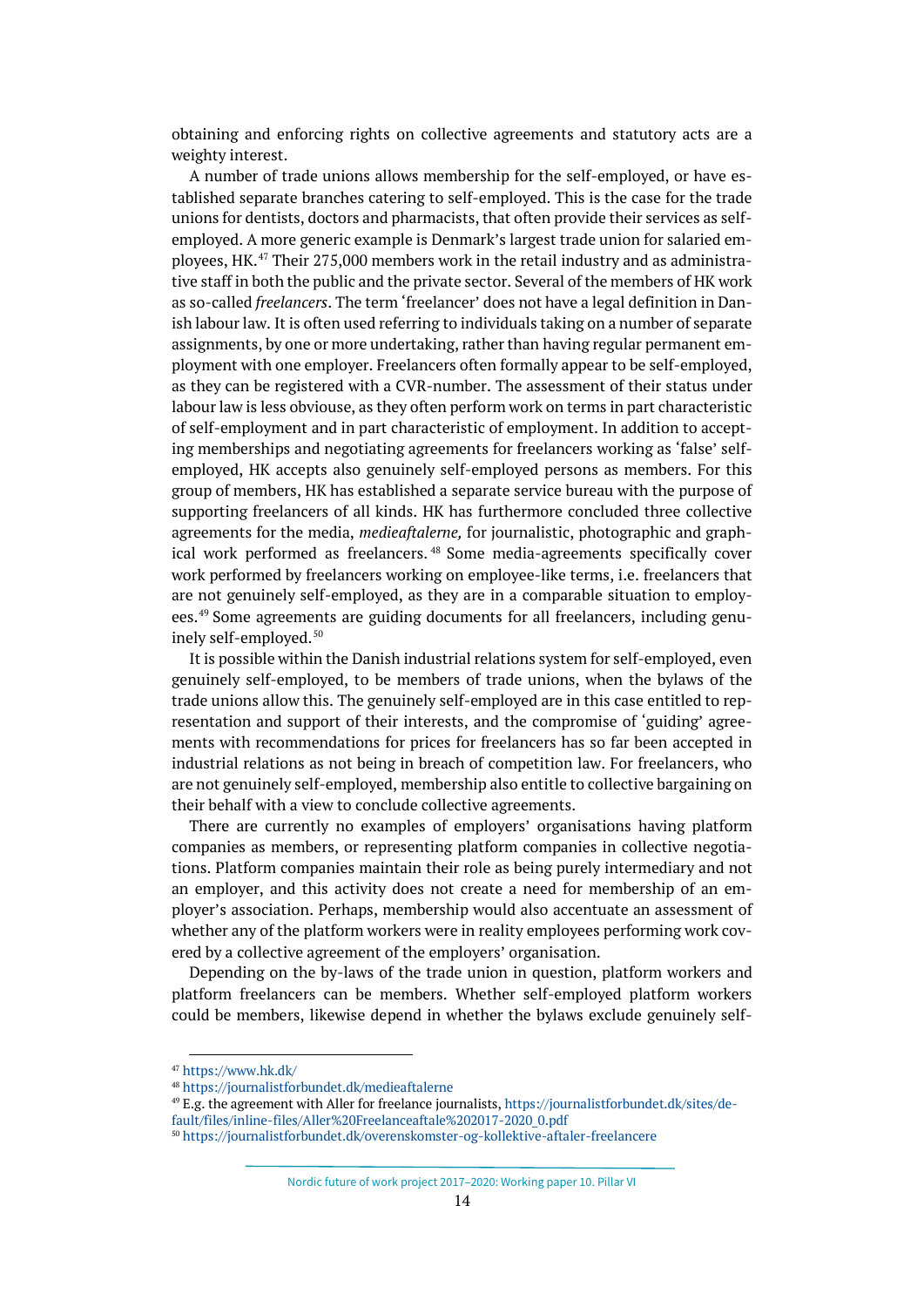employed persons. There is no statutory act or general principle of law if industrial relations hindering trade unions in granting membership, including being eligible for certain membership rights and benefits, also to genuinely self-employed. The question of whether the services include the right to conclude collective agreements for all members depend on the status of the members in relation also to competition law, see below at section 2.5.

# <span id="page-14-0"></span>**2.4 Scope of the collective bargaining mechanism**

Trade unions can enter into collective negotiations on behalf of their members with a view to obtain the best possible pay and working conditions. As mentioned, there is no statutory regulation on what constitutes a trade union, or what the limits of the activities of the trade union is. If disputed, the Labour Court has the prerogatory to assess whether a specific agreement is a 'collective agreement',<sup>[51](#page-14-1)</sup> with all the ensuing legal consequences of being a recognised agreement in the collective bargaining system.[52](#page-14-2) This entails that the party on the employee side is a collectivity. The party on the employee side is not restricted to 'trade unions' per se.<sup>[53](#page-14-3)</sup> The concept of trade union is not imperative to an agreement being recognized as a collective agreement. The criteria of a collectivity on the side of the workers, and in this respect the exact boundaries of what constitutes a 'worker', is fluid, $54$  and follows the general concept of worker under Danish labour law,<sup>[55](#page-14-5)</sup> cf. Report Part 1, Denmark.

The trade union defines the personal scope of the collective agreement on a case by case basis, and in this can adjust the wording to best suit the real circumstances at the company in question. A good example from caselaw includes AR 2007.293, where the lawfulness of industrial action with a view to obtain a collective agreement for freelance journalists was deemed lawful, as the freelancers in question, performed work of the same character as the permanently employed journalists in the same company, and the fact that they performed work as individual assignments did not in itself render them self-employed. The collective agreement expressly stated, that it did not include freelancers, that were genuinely self-employed.

Limitations to the personal scope of bargaining of the trade unions, other than those imposed by competition law, would be found in the bylaws of the trade union. The trade union members decide the aims and functioning of the trade union, including who the trade union is mandated to negotiate agreements on behalf of. This mandate can be unlimited, in which case limitations would be found in general law, or can be limited to certain groups or trades in the bylaws. The collective agreement for medical doctors covers also genuinely self-employed doctors providing medical services to the public as general practitioners. General medical services are paid by the Regions, and the prices are negotiated collectively on behalf of the self-employed medical doctors.[56](#page-14-6) This collective agreement is viewed as 'a contract' between the medical doctors and the regions.

The social partners have freedom to negotiate on behalf of their members, subject to the general limitation to negotiate only for 'employees', which by the Labour Court

Protection of platform workers in Denmark Part 2 Country report

<span id="page-14-1"></span><sup>&</sup>lt;sup>51</sup> The Act on a Labour Court, section 9(1)4).

<span id="page-14-2"></span><sup>52</sup> Hasselbalch, Den Danske Arbejdsret, XXII, 1.1.

<span id="page-14-3"></span><sup>53</sup> Hasselbalch, Den Danske Arbejdsret, XXII, 1.1.

<sup>54</sup> Hasselbalch, Den Danske Arbejdsret, XXII, 1.1.

<span id="page-14-6"></span><span id="page-14-5"></span><span id="page-14-4"></span><sup>55</sup> See e.g. AR 2007.293 H

<sup>56</sup> <https://www.laeger.dk/sites/default/files/ok18-overenskomst-almen-praksis-010318.pdf>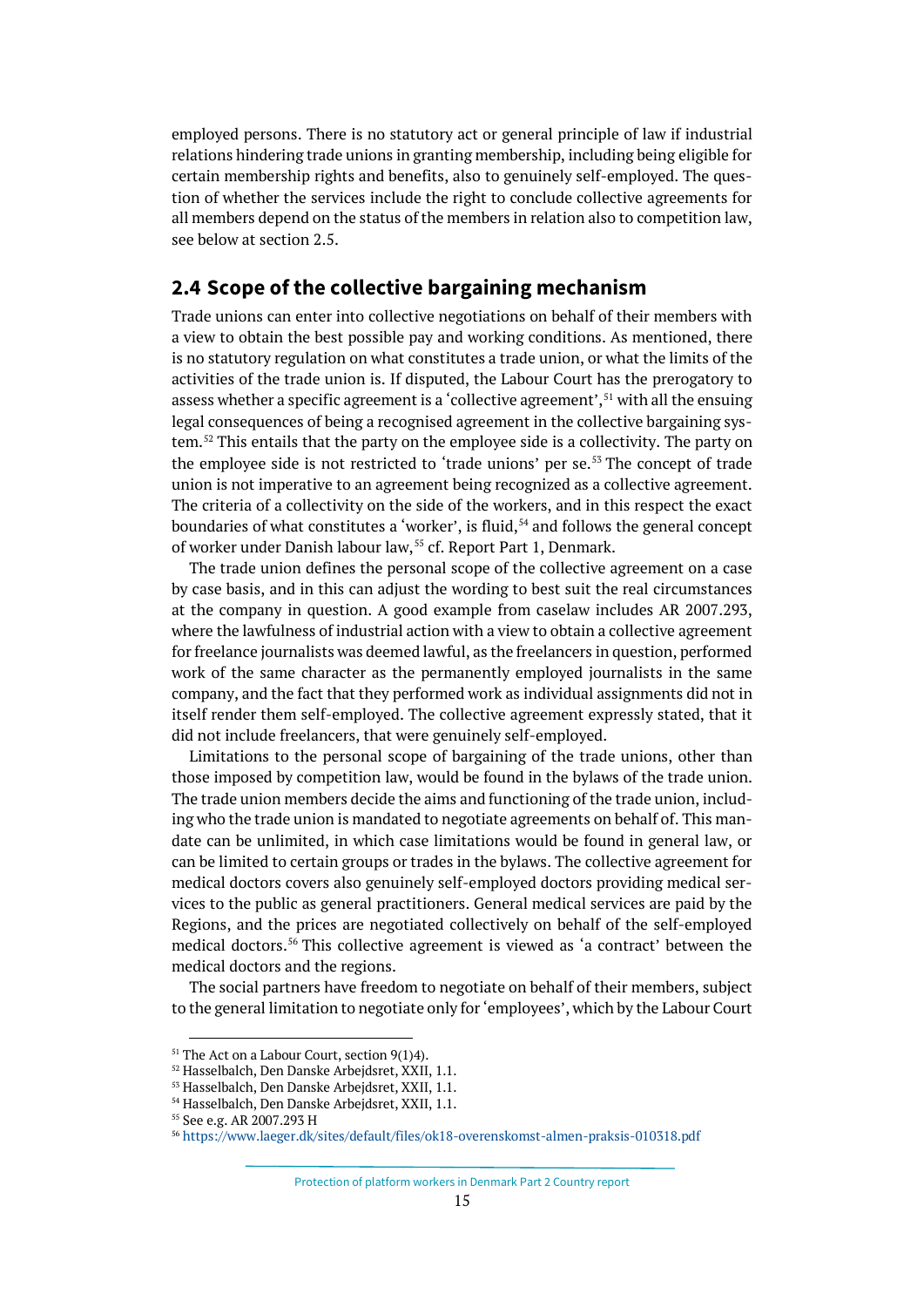is interpreted as including self-employed working on terms characteristic of employment. Limitations can also be found in the bylaws of the trade unions. The trade unions have already concluded agreements for self-employed freelancers working on terms characteristic of employees in the same firm, and has concluded agreements even for genuinely self-employed in a specific public service position, naming the agreement a 'contract' as well as 'collective agreement'. The trade union defines the personal scope of the collective agreement on a case by case basis, and in this can adjust the wording to best suit the real circumstances at the company in question. This was the case for the freelancer journalists, where the collective agreement expressly stated, that it did not include freelancers, that were genuinely self-employed. In this view, trade unions, with bylaws that does not hinder negotiations for selfemployed, can negotiate agreements on behalf of platform workers, who are not genuinely self-employed. The assessment of the lawfulness of an ensuing industrial action, including the personal scope of the pursued agreement, will be carried out by the Labour Court.

As described in the Report Part 1, Denmark, Danish Trade Unions have concluded agreements with two platform companies. In august 2018, Hilfr, a platform company providing cleaning services to private users, concluded a collective agreement with the largest trade union in Denmark, 3F - the United Federation of Danish Workers. The agreement applies to 'employed cleaning assistants', but not to 'freelancers' associated with the platform. Freelancers are in the agreement understood as genuinely self-employed freelancers. Cleaners are assigned a default status as 'freelancer' for the first 100 hours of services, and a default status of 'employee' after having performed 100 hours of service. Cleaners can choose 'employee'-status before performing 100 hours of services, and can choose to retain 'freelancer'-status after performing 100 hours of services. The individual's free choice of their employment status under the collective agreement is new, and has been criticized, as it does not sit well with the general principles for assessing employee status, as mentioned in Report Part 1, Denmark. The agreement gives 'employed cleaners' right to salaries, payment in case of cancellation of tasks, just cause for sanctions such as annulling or making a profile inaccessible, pensions, holiday pay. Disputes are resolved by the mechanisms in the Main Agreement between LO and DA, and the Norm concluded between DA and LO.<sup>[57](#page-15-0)</sup> In the event of dispute solved by industrial arbitration, the parties can only seek back-payment and not a penalty. Dispute resolution under the agreement is only available, if the platform worker is an 'employee' under the agreement by default or by choice. For platform workers, who are not employees under the agreement, complaints about breach of terms of contract must instead be filed with the ordinary courts. The parties are not bound by the provisions after the expiry or termination of the agreement. This is novel in Danish industrial relations, as the general principle is that an employer must continue to apply the provisions of a terminated agreement until a new agreement has been concluded by the same parties, or until the parties have endured a collective dispute of a certain length and severity. [58](#page-15-1) The trade union gave up this protective measure, is likely because of the overall trial character of the agreement. The legal binding nature of the agreement or its general legal status has

<sup>57</sup> <http://www.arbejdsretten.dk/generelt/labour-court/norm-of-27-october-2006.aspx>

<span id="page-15-1"></span><span id="page-15-0"></span><sup>58</sup> E.g. Basic Agreement between DA and LO, *Hovedaftalen mellem DA og LO,* section 7(2),

<http://www.arbejdsretten.dk/arbejdsretten/regler/hovedaftalen.aspx>

Nordic future of work project 2017–2020: Working paper 10. Pillar VI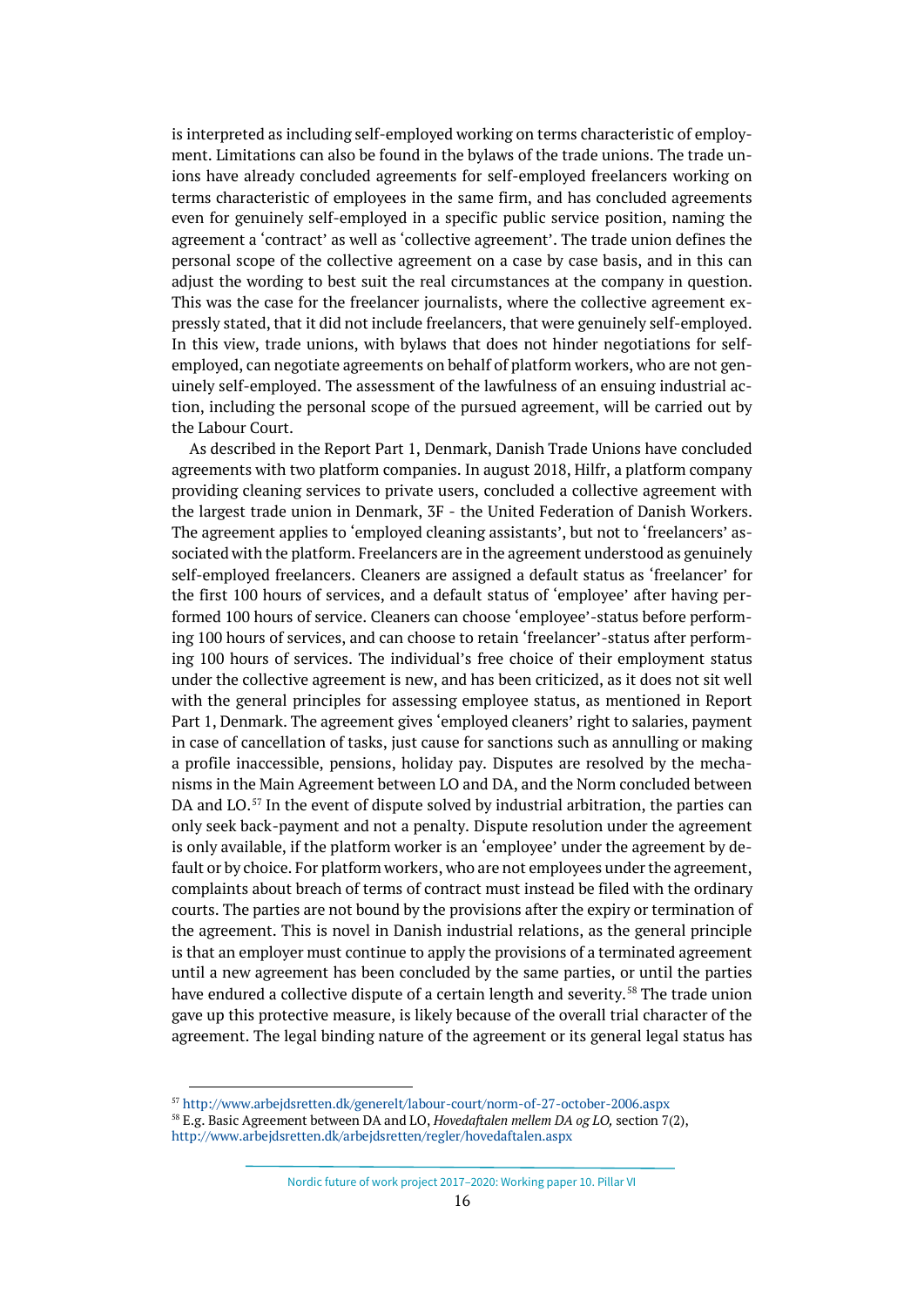not been subject to judicial review, not in the Industrial Dispute Resolution system nor in ordinary courts.

In September 2018,<sup>[59](#page-16-0)</sup> Voocali, providing translation services, concluded an agreement with the trade union HK. The agreement was an adjusted accession agreement, stipulating that all work performed by Voocali freelancers and by Voocali employees, must follow the Collective Agreement for Salaried Employees between HK and the Danish Chamber of Commerce, Dansk Erhverv. In July 2019, the Voocali agreement was extended to cover Police translation services for a period until later in 2019m when the next tender for translation services was finalised. $60$  The Voocali agreement applies to employees as well as freelancers. Unlike the Hilfr agreement, the platform workers cannot choose their own status. A genuinely self-employed translator can claim payment according to the rates mentioned in appendix 7.4. of the Collective Agreement for Salaried Employees. The terms on dispute resolution prescribe private arbitration as the means to resolve disputes, unless the dispute concerns indisputable genuinely self-employed in which case the dispute is brought before the civil courts. Penalties are explicitly allowed for disputes referred to private arbitration tribunals. Cases concerning genuine self-employed are referred to the ordinary courts. There is no explicit provision on penalties in ordinary court proceedings. The agreement applies to 'freelancers'. Many freelancers offering their services through the Voocali platform are registered with the Central Business Register. Having a business registration number does not in itself preclude a freelancer from having status as an employee, as the assessment is made on the basis of the reality of the relationship, as described in Report Part 1, Denmark. Some Voocali freelancers will however provide their services as genuinely self-employed. As the agreement does not distinguish between false or genuinely self-employed freelancers, the question of personal scope for these persons is unresolved. The parties in the agreement acknowledge, that a number of questions on the distinction between employee and self-employed remain unanswered, and the agreements can and should be altered accordingly, once the distinction becomes clearer.

The two agreements have been concluded after negotiations between a trade union and the specific platform companies. Industrial actions have not been necessary.

Novel approaches include first, that Hilfr platform workers under the collective agreement can choose their own status as employed or as freelancers/self-employed. Second novelty, is the provision that the agreement does not obligate the platform company after its expiry. Third novelty is, that the Voocali agreement covers all freelancers, regardless of them being self-employed or not. The novelties have not been tested by judicial review, nor is there any public information about breaches having been subject of dispute resolution. The status and future of the agreements is for now uncertain.

There is an increased focus on platform work in Denmark, from researchers and stakeholders. Although the topic has been debated in international and regional fora, the debate from a labour law perspective in Denmark has been very limited. The focus from a policy perspective has been more apparent, e.g. from legislators the former

<span id="page-16-0"></span><sup>59</sup> [https://www.hk.dk/-/media/dokumenter/raad-og-stoette-v2/freelancer/erklringvoocalihkpri](https://www.hk.dk/-/media/dokumenter/raad-og-stoette-v2/freelancer/erklringvoocalihkprivatendelig.pdf?la=da&hash=F220F50F58285F3F4681F9AE6A81E2E716EF953C)[vatendelig.pdf?la=da&hash=F220F50F58285F3F4681F9AE6A81E2E716EF953C](https://www.hk.dk/-/media/dokumenter/raad-og-stoette-v2/freelancer/erklringvoocalihkprivatendelig.pdf?la=da&hash=F220F50F58285F3F4681F9AE6A81E2E716EF953C)

<span id="page-16-1"></span><sup>60</sup> [https://www.hk.dk/aktuelt/nyheder/2019/07/29/ny-aftale-for-polititolke-skal-sikre-fair-vilkaar](https://www.hk.dk/aktuelt/nyheder/2019/07/29/ny-aftale-for-polititolke-skal-sikre-fair-vilkaar-i-nyt-udbud)[i-nyt-udbud](https://www.hk.dk/aktuelt/nyheder/2019/07/29/ny-aftale-for-polititolke-skal-sikre-fair-vilkaar-i-nyt-udbud)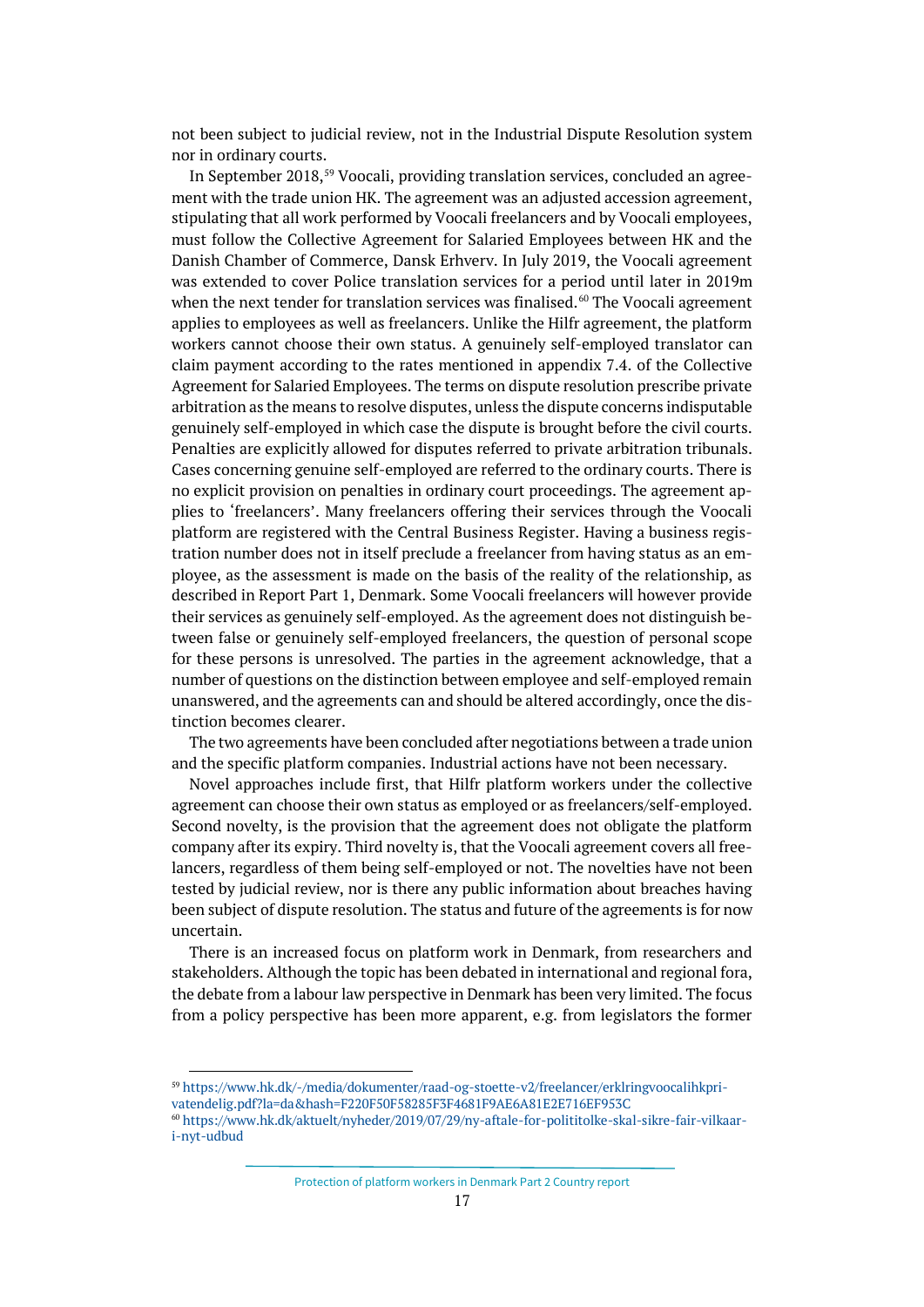government's Disruption Council, [61](#page-17-1) from academia a newly established privately funded research center on platform work,  $62$  and broad initiatives funded by large trade unions with a view to develop policy recommendations on platform work.<sup>[63](#page-17-3)</sup>

# <span id="page-17-0"></span>**2.5 Exemption from competition law**

Using industrial action against platform companies could be a breach of competition law, if industrial action aims to conclude binding price agreements for genuinely selfemployed persons. Agreeing on wages for genuinely self-employed is equal to agreed pricing between undertakings, a so-called hard-core violation of the competition rules. Collective agreements can restrict competition directly by fixating the labour costs of the employer, as well as indirectly by appointing a specific financial institution as the sole provider of e.g. compulsory occupational pension. [64](#page-17-4)

Agreements concerning wages or working conditions for employees are explicitly exempt from the Competition Act, cf. section 3,<sup>65</sup> and has been since 1936.<sup>[66](#page-17-6)</sup> According to the preparatory works to the (then Price Agreement) Act in 1936, collective agreements do not constitute unilateral price fixing, but are the result of negotiations between two parties pursuing opposing interests and the process of negotiation en-sures well-balanced provisions.<sup>[67](#page-17-7)</sup>

The scope of the exemption in section 3 is based on a qualitative assessment of, whether the collective agreement regulates salaries and working conditions or not. If it does, it is exempt from competition law irrespective of the formal classification of the agreement.<sup>[68](#page-17-8)</sup>

As established in case law from the Danish competition authorities, it is possible for collective agreements to meet the conditions in section 3 even when the agreements cover self-employed persons, as long as the material content of the agreement concerns persons under working conditions similar to those of regular employees.

In a 1994-ruling,<sup>[69](#page-17-9)</sup> the Competition Appeals Tribunal (CAT) stipulated that the use of the term 'freelance' indicated that the agreement did not concern 'pay and working conditions'. The formal setup of the self-employed company was assessed, noting that the freelance photographers in question had registered their businesses with the Central Business Register and was under a duty to pay sales taxes. The material content of the relationship with the undertaking was assessed, comparing these to the characteristics of those working in traditional employment or in traditional commercial relations, cf the assessment mentioned in Report Part 1, Denmark. It was assessed whether the relationship provides pay and working conditions typical for the industry, and whether mandatory social security payments were made on behalf of

<span id="page-17-1"></span><sup>61</sup> [https://bm.dk/nyheder-presse/pressemeddelelser/2019/02/regeringen-offentliggoer-rapport](https://bm.dk/nyheder-presse/pressemeddelelser/2019/02/regeringen-offentliggoer-rapport-om-disruptionraadets-arbejde/)[om-disruptionraadets-arbejde/](https://bm.dk/nyheder-presse/pressemeddelelser/2019/02/regeringen-offentliggoer-rapport-om-disruptionraadets-arbejde/)

<span id="page-17-2"></span><sup>62</sup> [https://faos.ku.dk/nyheder/forskere-faar-6-millioner-til-kortlaegning-af-digitalt-plat](https://faos.ku.dk/nyheder/forskere-faar-6-millioner-til-kortlaegning-af-digitalt-platformsarbejde/)[formsarbejde/](https://faos.ku.dk/nyheder/forskere-faar-6-millioner-til-kortlaegning-af-digitalt-platformsarbejde/)

<span id="page-17-3"></span><sup>6</sup>[3https://via.ritzau.dk/data/attachments/00374/5bfbff04-04f6-41cf-8dc0-fddf4fcf3876.pdf](https://via.ritzau.dk/data/attachments/00374/5bfbff04-04f6-41cf-8dc0-fddf4fcf3876.pdf) and <https://fagbladet3f.dk/artikel/anbefaler-feriepenge-og-pension-til-loestansatte>

<span id="page-17-4"></span><sup>64</sup> Ruth Nielsen, 'Samspillet mellem konkurrenceretten og arbejdsretten', in Jens Hartig Danielsen and others (eds.), Festskrift Til Jens Fejø (DJØF 2012), p. 324

<span id="page-17-6"></span>

<span id="page-17-5"></span><sup>&</sup>lt;sup>65</sup> Statutory Act on Competition, no 155 of 1 March 2018, section 3.<br><sup>66</sup> Statutory Act on Price Agreements, *Prisaftaleloven*, Rigsdagstidende 1936-37, p. 4948

<span id="page-17-7"></span><sup>67</sup> Rigsdagstidende 1936-37, 4948.

<span id="page-17-8"></span><sup>68</sup> Hasselbalch, Den Danske Arbejdsret, XXI, 2.2

<span id="page-17-9"></span><sup>&</sup>lt;sup>69</sup> The ruling is described in sections 70-76 of Competition Appeals Tribunal Ruling of 10 September 2003.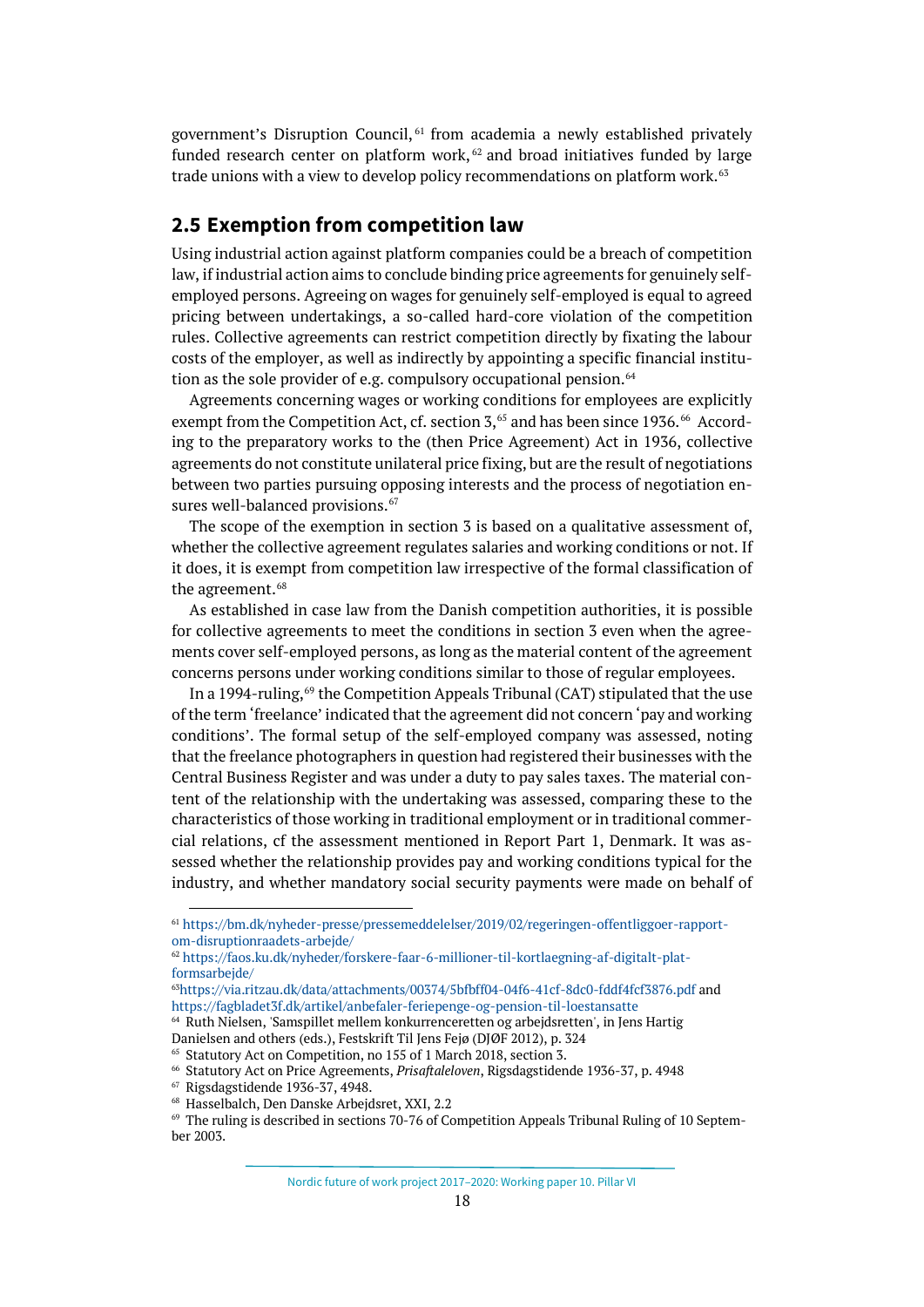the freelancers. The relationship with the media house did not differ significantly from comparable commercial relations with regard to power of instruction and loyalty obligations, and in this situation, the freelancers were assessed as genuinely selfemployed. The determining factor was whether the self-employed workers performed services under the same material terms as regular employees, at the same entity and under the instruction of the employer, whilst performing the tasks.

In a 1998-ruling, $70$  CAT carried out the same assessment, and reached the opposite result concerning a 'Guideline' for pay and working conditions for freelance journalists. The 'Guideline' used the term 'freelance' for any contract lasting less than 6 months, including casual contracts. According to the tribunal, freelance journalists providing services on casual contracts cannot be classified as self-employed solely because the work is performed as assignments and not as permanent work. As the services of casual freelance journalists had the same characteristics as the services of the permanent employees at the same media houses, the 'Guideline' was comparable to collective agreement provisions concerning casual work and was exempt from the Competition Act.

In 2005, $71$  the CAT ruled inter alia on fixed prices for veterinary services. A collective agreement between the employer organisation for practitioner veterinarians and the Danish Veterinary and Food Administration set hourly rates for meat quality controls for employed as well as for substitute veterinarians. The substitute veterinarians providing the services in question could be employed elsewhere and could be selfemployed with their own clinics. The tribunal found that the distinction between pay and working conditions on the one side, and terms for conducting trade between businesses on the other side, was to be assessed through comparing the circumstances of the situation to the characteristics of either employment status or selfemployed services. The cornerstone of the assessment is whether the person is under the instruction of the other party, including a right to dismiss. A duty to pay mandatory contributions to social security measures, such as social pensions, sick leave payments and occupational injury insurance, contributes to the characteristic of employment status. The tribunal found the veterinarians to be under the instruction of the public authority whilst providing the services as temporary substitutes. It was significant that during the contracts, the substitute veterinarians provided services under the same working conditions as permanently employed veterinarians. The Tribunal also took into consideration, that payments were paid out as ordinary remuneration, the veterinarians accrued holidays with pay and social security contributions, and that the work as substitutes was a supplement to the main occupation. The Tribunal considered the veterinarians to be employees under the substitute contracts, regardless of their main occupation as self-employed, and the agreements were therefore exempt from the Competition Act.

The Danish case law on competition law and collective bargaining for self-employed or freelancers shows, that the competition law authorities assess the relationship on a case by case basis, assess the formal setup of the self-employed and assess the relationship with the undertaking in question. In assessing the relationship with the undertaking in question, the characteristics of the relationship are compared to

<span id="page-18-0"></span><sup>70</sup> Competition Appeals Tribunal, ruling of 7 April 1999, j. no. 97-218.349.

<span id="page-18-1"></span><sup>71</sup> Ruling of 26 October 2005, j.nr. 3/1120-0301-0374/SEK/LOB,

<sup>&</sup>lt;https://www.kfst.dk/media/13665/20051026-afgoerelse-praktiserende-dyrlaegersarbejdsgiverforenings-vedtaegter.pdf>.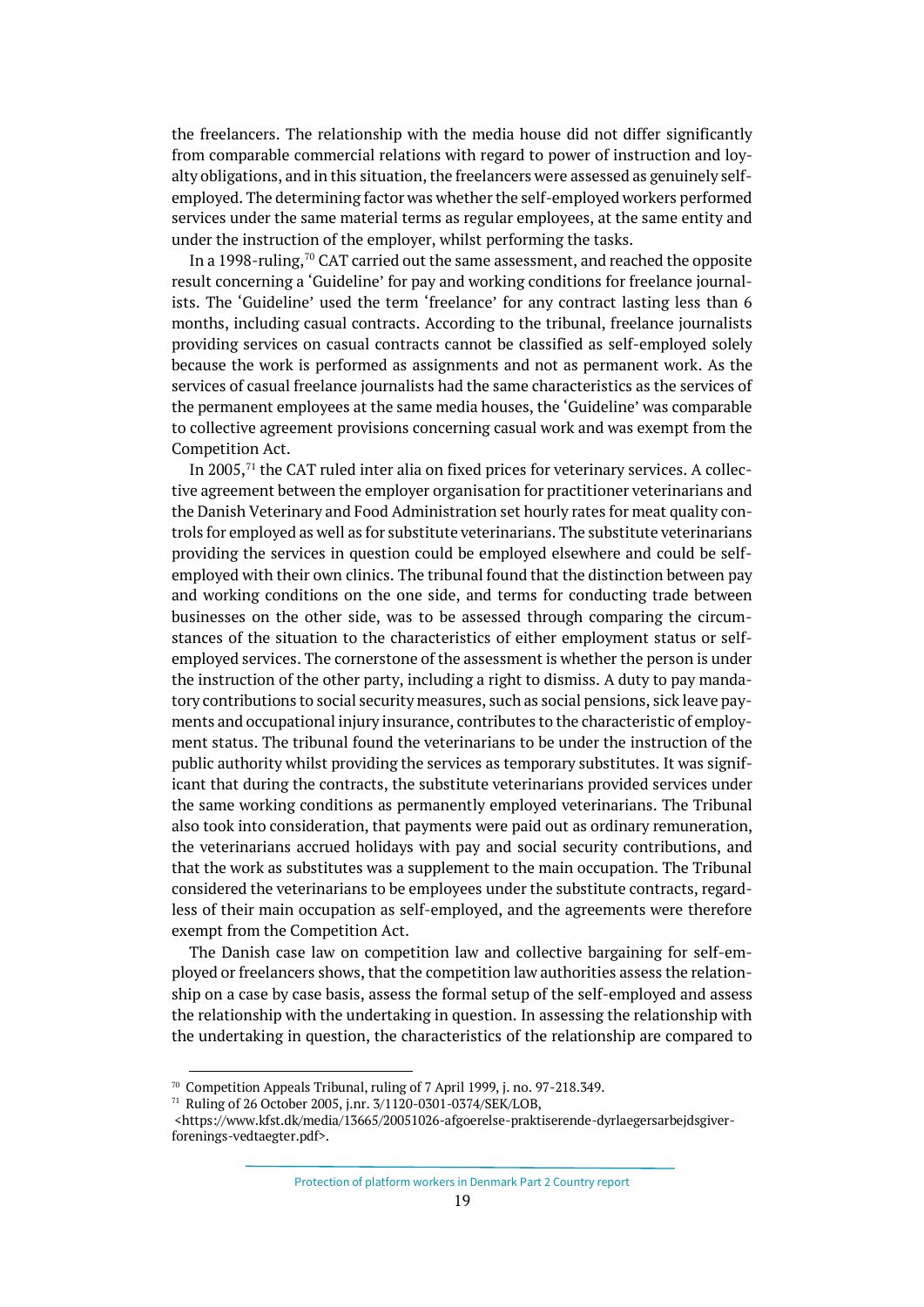on the one hand the permanent employees at the undertaking, and on the other hand the characteristics typical for independent commercial relations. The relationship furthermore is assessed on a contract by contract basis, and does not place a general tag on the self-employed as being generally self-employed in all relationships. This was clear from the ruling concerning veterinarians, who in their daily full-time work were genuinely self-employed, but under the contracts as substitutes were seen as having most characteristics in common with employees.

The Competition tribunal assesses in particular, whether the self-employed, after having signed a contract, are free to organise their own working hours, their own quality of work, as well as the characteristics of the economic relationship. This approach is fully in line with recent EU-case law on price agreements and competition law for substitute musicians, in the CJEU ruling *FNV Kunsten Informatie.*[72](#page-19-1)

For platform workers, this means, that the CAT would assess a collective agreement in light of these principles – and view the formal business setup of the platform worker, as well as the relationship with the platform company under each contract for work. The assessment will therefor vary across platform companies depending on their setup, and will even vary for each platform company as some platform workers may be genuinely self-employed due to their commercial setup, and others may be viewed 'false' self-employed.

## <span id="page-19-0"></span>**2.6 Overall comparison**

Platform workers would have a right to minimum pay and central working conditions only if negotiated by a trade union.

There is no statutory act extending the rights in collective agreements to all companies, and no mechanism by which to extend collective agreements to a specific industry. A platform company can be bound by a collective agreement either by membership of an employers' association or by individual agreement with a trade union.

Coverage of collective agreements for work performed in platform companies relies on the initiative of the social partners to institute negotiations including industrial action against platform companies with a view to cover work performed by employees by a collective agreement.

The social partners can engage in negotiations and industrial action against platform companies if work, which is typically performed by members of the trade union, is carried out by employees at the undertaking. There is no requirement of current members at the platform company, the assessment is on the character of work alone. Furthermore, negotiations must pursue a collective agreement, and must follow the general rules of conduct in society. Strikes as well as blockades are allowed, as well as secondary action. The limit for industrial action is, that the weight of the pressure on the company must be balanced against the overall purpose of the negotiations. The Labour Court has disallowed specific actions, such as contacting customers, but very rarely is the overall weight of the main action and secondary actions as strikes deemed disproportionate. It is an essential and important purpose to cover as many employees with good pay and working conditions as possible, and in this light of an overall societal interest, even pressure that in the end results in the bankruptcy of undertakings have been accepted.

<span id="page-19-1"></span><sup>72</sup> Case C-413/13, EU:C:2014:2411.

Nordic future of work project 2017–2020: Working paper 10. Pillar VI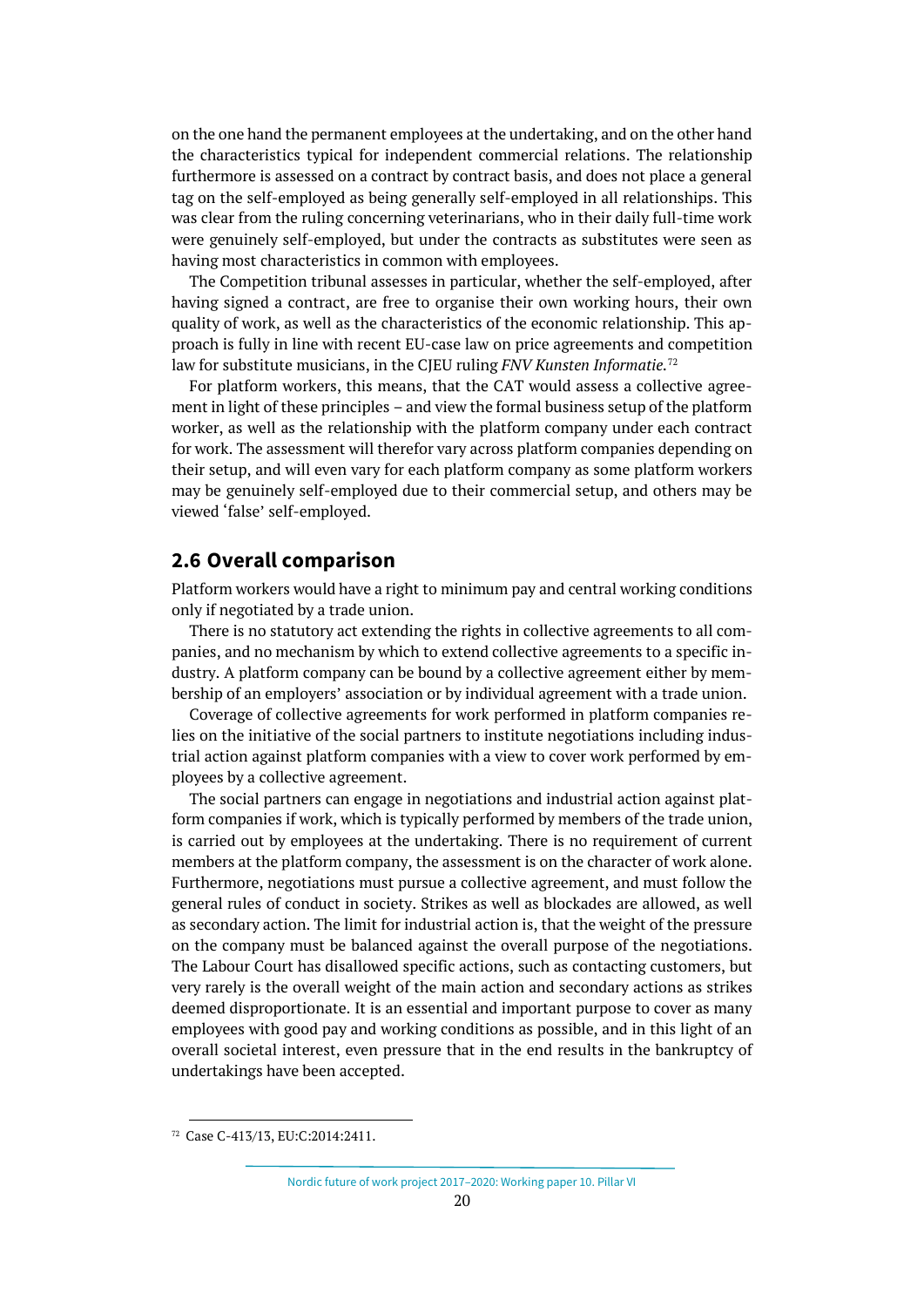Platform workers who are self-employed can be members of trade unions, depending on their bylaws. Typically, right to membership follows specific criteria relating to the type of work performed or education.

The trade union cannot negotiate binding pay and working conditions for the genuinely self-employed, as they are considered undertakings under competition law. Some trade unions produce guideline pricelists, that are available as recommendations for genuinely self-employed freelancers. Genuinely self-employed, are not covered by collective agreements and are left to make claims for breach of individual contract in the ordinary courts, like other commercial entities.

Trade unions can negotiate collective agreements for self-employed platform workers, subject only to the requirement that they can negotiate binding agreements only for self-employed persons performing work under employee-like terms. It would be up to the Labour Court to in this respect assess the lawfulness of the industrial action.

Trade unions in Denmark have been innovative in seeking to adjust the personal scope of collective agreements to the special working conditions of platform workers. Two approaches have been tested for 1 year or more. The ensuing result is unclear as the agreements have not immediately been extended or re-negotiated.

A collective agreement in force at a platform company binds the employer to apply the provisions to all employees performing work at the undertaking – regardless of the union membership status of the employees.

Whether each worker is covered or not by an agreement in place – either as an agreement with the individual platform company, or as an accession agreement referring to an existing collective agreement for the type of work performed - will be assessed by the Labour Court or Industrial Arbitration. The status of each platform worker will be assessed based on the formal commercial setup of the person, and the relationship between the platform company and the platform worker. A registration in the Central Business Registry is one element in the assessment of the formal setup, but is in itself not decisive or sufficient. This element can be counterweighed by the other factual circumstances of the business setup of the individual or of the relationship with the platform company. Speculative pro forma arrangements to not have their own 'employees' will not be endorsed, if they are in reality working as employees. The assessment would be made specifically on each platform company, as their contractual and algorithmic setup varies significantly, and the assessment would most likely take into consideration the circumstances per contract.

Although not yet assessed in any court, the industrial relations in Denmark would have existing

Enforcement and monitoring of the administration of collective agreements at the workplace relies strongly on the shop stewards. Enforcement is carried out in the well-functioning and efficient industrial dispute resolution system, starting with negotiations and in the end resolved by judicial review. Breach of agreement, including not adhering to rights of platform workers in reality viewed as employees, incurs heavy penalties in excess of the actual damages.

measures which could be used and developed to accommodate the special situation also of platform workers with an unclear status. The decisive element is however, whether the trade union decides to initiate negotiations including industrial action against the platforms. Although negotiations have been successful twice, the social partners are still hesitant to engage in industrial action at this point in time.

Protection of platform workers in Denmark Part 2 Country report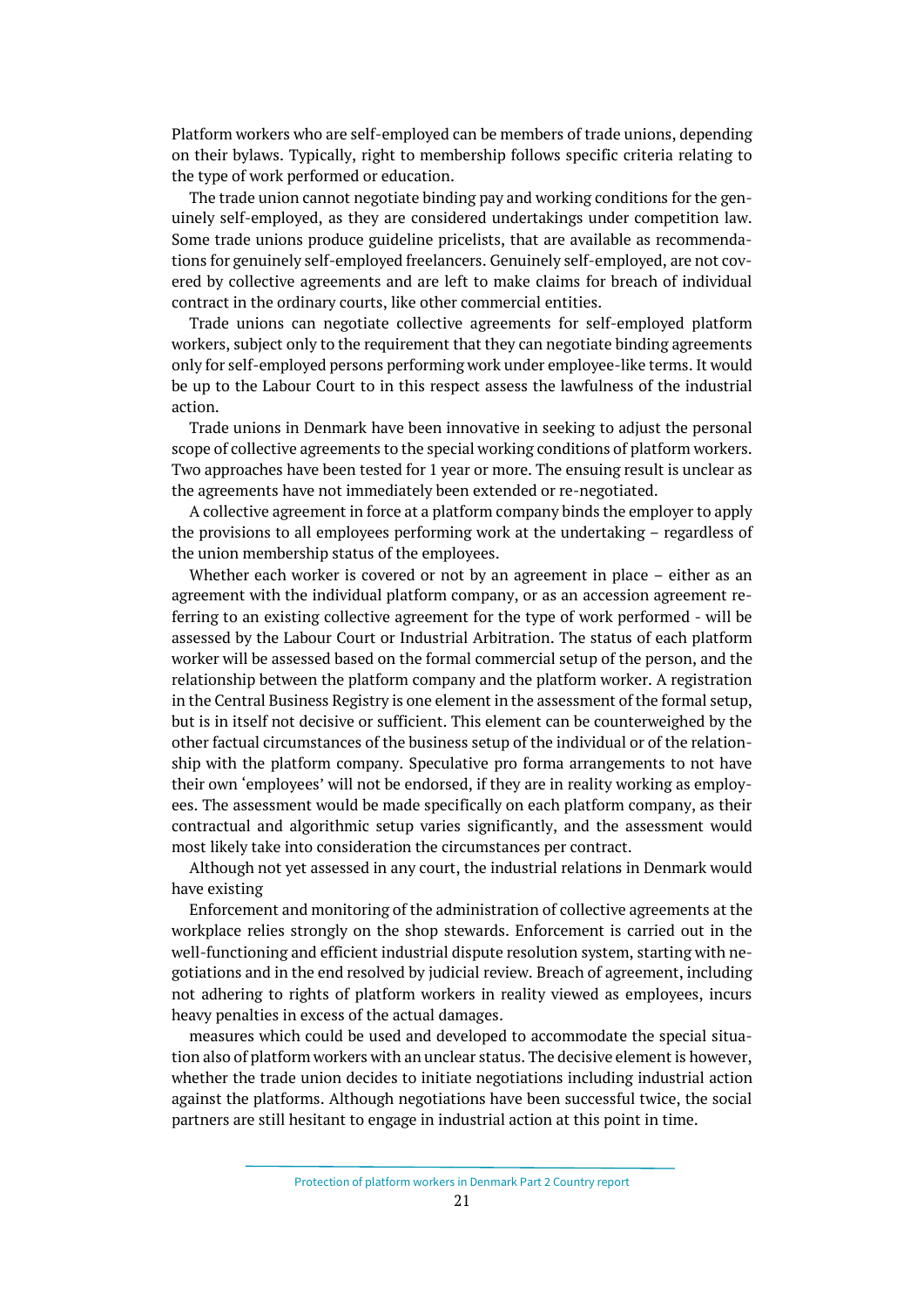# <span id="page-21-1"></span><span id="page-21-0"></span>**3.1 3.1 Health and safety**

## **A historical view**

Regulating health and safety at work has traditionally been a matter of statutory legislation, as the topic is not suited for bargaining - it should not be possible for the workers to risk their health and safety in return for a higher pay.<sup>[73](#page-21-2)</sup>

Regulation ensuring a healthy and productive workforce was early on a vital component in the development of the Nordic labour market model. In 1873 the first regulation on worker protection, the Factory Act, was passed, which regulated occupational safety and health. The Factory Act also established an inspectorate to super-vise protection of children and young people in factories and workshops.<sup>[74](#page-21-3)</sup> Since then the national regulation on occupational health and safety has expanded in both depth and range and the surrounding institutional apparatus has grown. In 1954 three Acts on Worker Protection were passed, which to a certain extent widened the coverage of worker protection.<sup>[75](#page-21-4)</sup> In 1977 the Working Environment Act was passed, which promoted a different approach to occupational health and safety; instead of dictating precise requirements to the workplace as in former statutory acts, the Working Environment Act provided a legal framework which left a margin for the inspectorate to determine if a workplace arrangement was hazardous or not. The present Working Environment Act continues that approach.

## **The Working Environment Act[76](#page-21-5) (WEA)**

The WEA implements the Framework Directive on occupational health (directive 89/391/EEC).

The purpose of the WEA is to create a safe and healthy working environment which is always in accordance with the technical and social development of society, cf. WEA section 1(1). The WEA aims to ensure physically as well as psychologically healthy and safe working environments.

The WEA serves as the basis on which enterprises themselves will be able to solve issues relating to health and safety under the guidance of the employers' and workers' associations/confederations, and under the guidance and supervision of the Danish Working Environment Authority, cf. WEA section 1(2). It is the obligation of the employer to ensure safe and healthy working conditions, cf. WEA section 5, which inter alia requires the employer to maintain an effective supervision monitoring that work is performed safely and without risks to health, cf. WEA section 16. The employees are under a duty to cooperate to ensure that the working conditions are safe and without risks to health within their field of activity.

The Danish Working Environment Authority is responsible for monitoring and enforcing the WEA and inspects companies in order to prevent accidents and sickness and to ensure safe working places, cf. WEA section 71(1).

<span id="page-21-2"></span><sup>73</sup> Jens Kristiansen, *The growing conflict between European Univormity and national felxibility, p. 61.*

Nordic future of work project 2017–2020: Working paper 10. Pillar VI

<span id="page-21-3"></span><sup>74</sup> Statutory act no. 74 of 23 May 1873.

<span id="page-21-5"></span><span id="page-21-4"></span><sup>75</sup> Statutory acts no 226, 227 and 228 of 11 June 1954.

<sup>76</sup> Statutory consolidated act no. 1084 of 19 September 2017 on the working environment.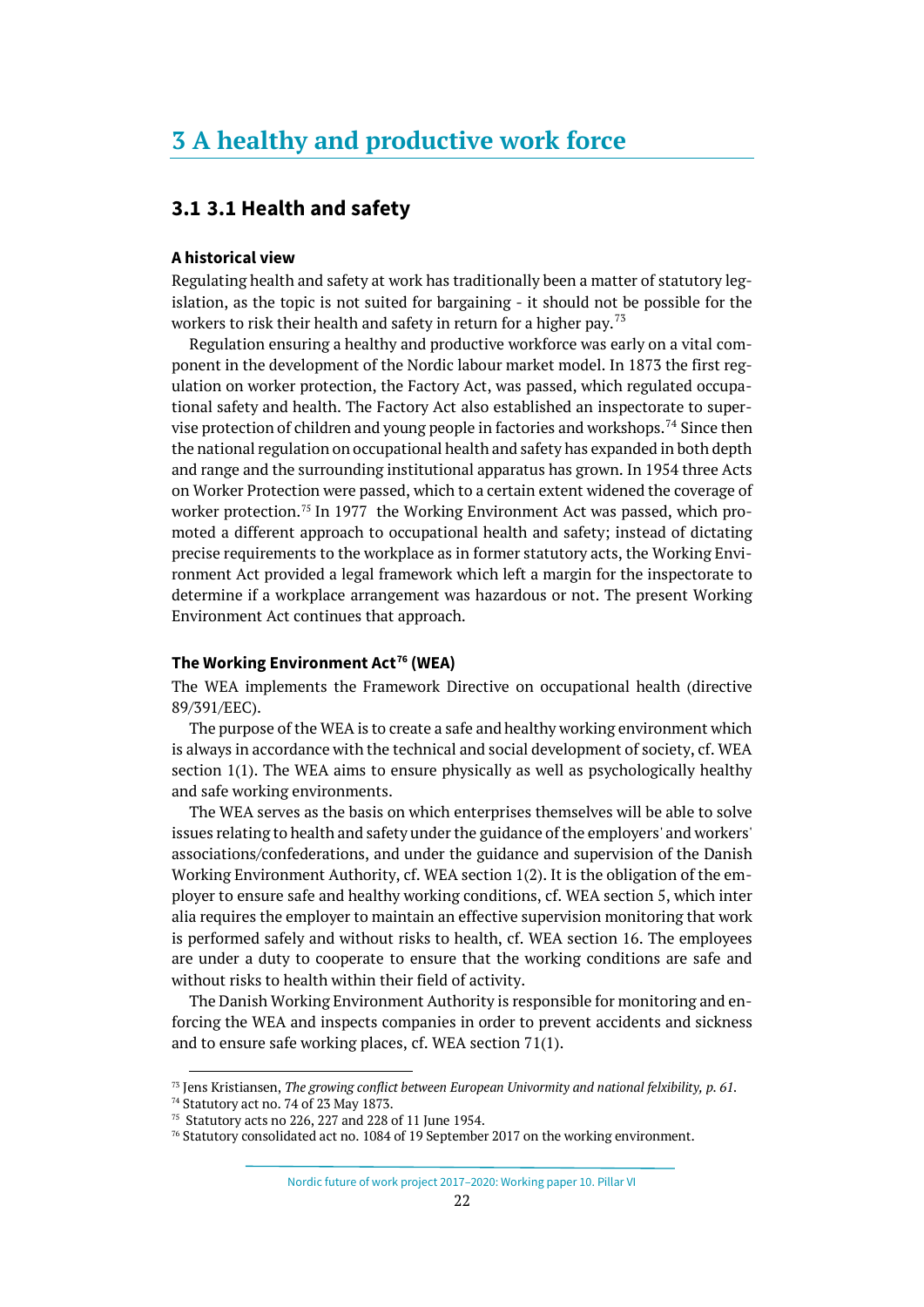## **Health and safety – scope and allocation of responsibility**

The WEA applies to 'work performed for an employer', cf. section 2. The scope of the Working Environment Act is wider than the scope of traditional employment acts, as it applies regardless of remuneration. The scope and application of the WEA for platform workers is the subject of a new research project  $77$  as this topic really is very uncertain due to exactly the scope of application of the WEA to 'work performed for an employer'.

The duties under the Act rests on 'the employer', cf. WEA section 1(3). The WEA does not have a definition of worker, and aims solely to define the duties resting on the employer. The main principle is, that all work performed in the public or private sector, privately, commercially or for one's own benefit, during working hours or outside of working hours is or can be regulated by the WEA and its executive orders.

The employer is obliged to establish a system of internal monitoring, involving the employees.

External enforcement mechanisms for provisions in the WEA primarily consist of planned inspections by the Danish Working Environment Authority, cf. WEA section 72 a. Breaches of the WEA can be sanctioned by the Danish Working Environment Authority depending on the severity of the breach. The Authority can e.g. issue improvement orders and administrative fines, cf. WEA sections 77 and 82a.

The concept of employer under the WEA is interpreted in a very broad purposive sense as to ensure the protection of all work performed. This is discussed in detail in subsection 3.3. in Report Part 1, Denmark.

Many of the duties stipulated in the act rests on any employer for any work performed under the supervision or control of the employer, also work performed by suppliers and other contractors that are clearly not employees. This is the case for the protective rules on the use of hazardous or toxic substances, cf. WEA section 48, which an employer must ensure for all work performed, irrespective of whether the user is an employee or self-employed. This is also the case for the overall obligation to plan, organise and carry out work in such a way as to ensure health and safety, cf. WEA section 38(1), *inter alia* to avoid collapses, falls, subsidence, vibration, radiation, noise, or risks of explosion, fire, or to health from gases, fumes, vapours, dust and smoke, heat, cold, odours, infections, or incorrect working postures, movements or strains, cf. WEA § 39(2)1). The responsibility is allocated to the employer with the competency and opportunity to ensure the safety of the work performed, regardless of the status of the person performing the work.

Private persons have been found in breach of the WEA, when having work performed at their private house, although there is no employment relationship. One case from 2008,[78](#page-22-1) where a house owner was penalised for having work performed which did not follow the rules for safety at work. The house owner was seen as the employer in relation to the WEA, as the foreign workers was under his instruction, and he provided them with room and board. In another case from  $2000$ ,<sup>79</sup> a man was fined DKK 25.000 in breach of the WEA by having a bricklayer friend fix his chimney without central safety measures such as a lifeline and handrailings to the scaffolding.

<span id="page-22-0"></span> $77$  A new research project analyses platform workers and possible challenges concerning working environment[, https://amid.dk/om-os/arbejdsmiljoeforskningsfonden/projekter-og-rap](https://amid.dk/om-os/arbejdsmiljoeforskningsfonden/projekter-og-rapporter/virkemidler-i-arbejdsmiljoeet/)[porter/virkemidler-i-arbejdsmiljoeet/](https://amid.dk/om-os/arbejdsmiljoeforskningsfonden/projekter-og-rapporter/virkemidler-i-arbejdsmiljoeet/)

<span id="page-22-1"></span><sup>78</sup> Western High Court ruling of 1 september 2008, case s-1781-08.

<span id="page-22-2"></span><sup>79</sup> Eastern High Court ruling of 20 November 200, case s-3302-00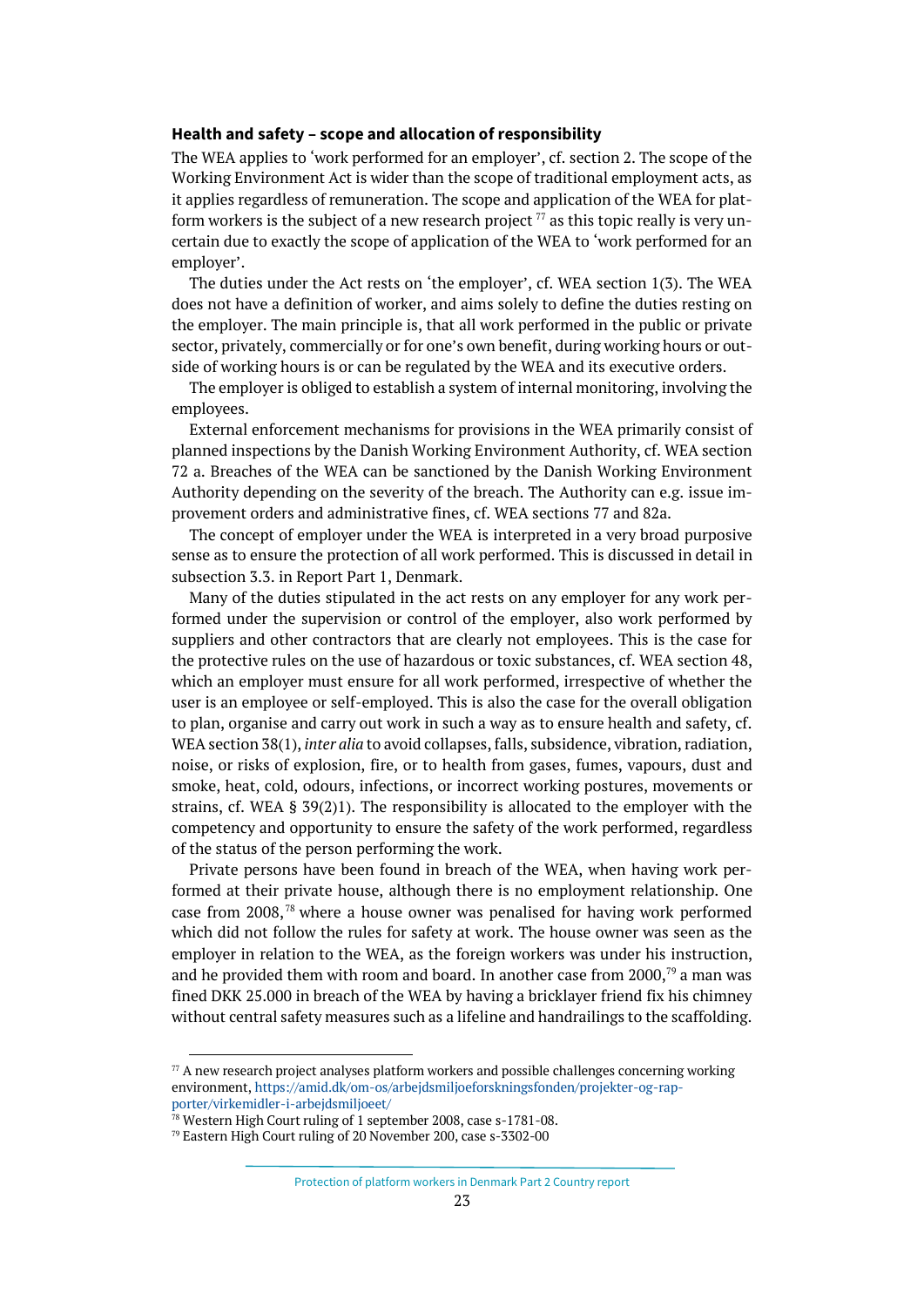Employers other than the contractual employer have been found responsible. In a ruling from 1999, a digging company was responsible for the injuries incurred by the employee of a pipelaying company. The employee was inspecting the work site of the digging company, and fell and injured his back. The digging company was found to be at fault for not having secured the site sufficiently according to the rules under the WEA, and as a breach of this duty as employer was liable for the injuries of the employee of the pipelaying company.

The main purpose of the WEA is to ensure safe and healthy working conditions for all work performed and to place the responsibility on the employer.

If perceived as genuinely self-employed, platform workers are their own employer. In this situation, platform workers are responsible for adhering to the WEA for their own work performed.

If perceived as employees, or 'false' self-employed, the platform company as well as the end user can be the employer in the view of the WEA. The platform company would be the first employer responsible for adhering to the WEA for the work performed by the platform workers. This includes everything from physical to psychological health and safety at work, as well as being responsible for organising a work environment safety organisation.

The end user may in both instances have the responsibility and opportunity to ensure health and safety for the platform worker, if the work is performed at a place where the end user is in charge, e.g. a private house, the offices or premises, or a specific workplace under the instruction and control of the end user. Work performed in an employer's private household is exempt from the WEA, cf. section  $2(1)1$ , this however does not include work performed in the private house of an employer, as long as the work performed does not have the character of being part of the household.

The issue for genuinely self-employed persons and the WEA is one of enforcement. Although covered by many of the provisions of the WEA, genuinely self-employed persons are not a priority with the Working Environment Authority due to political priorities. In 2013 the Working Environment Authority publicly expressed that it did not perform inspections with self-employed enterprises. $^{80}$  $^{80}$  $^{80}$  In March 2015 the Danish government entered into an agreement with several political parties on the topic of an improved effort on occupational health and safety, which stressed risk-based planned inspections by the Working Environment Authority. According to the agreement, 80% of all inspections should be carried out only in enterprises with at least one employee. In the remaining 20 percent of the inspections, the undertaking of the inspection is chosen by random. [81](#page-23-1) This leaves very little opportunity for self-employed to become the subject of inspections.

In the context of the WEA, if the platform worker is regarded as an employee, the other party, most likely the platform and in some instances the end user, will be regarded as an employer and therefore be responsible for the health and safety of the platform worker. If the platform worker is regarded as genuinely self-employed, the platform worker is eligible for their own health and safety. In both situations, the end

Nordic future of work project 2017–2020: Working paper 10. Pillar VI

<span id="page-23-0"></span><sup>80</sup> According to an article, which can be found here[: https://ekstrabladet.dk/nyheder/samfund/arti](https://ekstrabladet.dk/nyheder/samfund/article4556024.ece)[cle4556024.ece.](https://ekstrabladet.dk/nyheder/samfund/article4556024.ece)

<span id="page-23-1"></span><sup>81</sup> See the political agreement here[: https://www.ft.dk/sam-](https://www.ft.dk/samling/20141/almdel/liu/bilag/35/1514847.pdf)

[ling/20141/almdel/liu/bilag/35/1514847.pdf.](https://www.ft.dk/samling/20141/almdel/liu/bilag/35/1514847.pdf)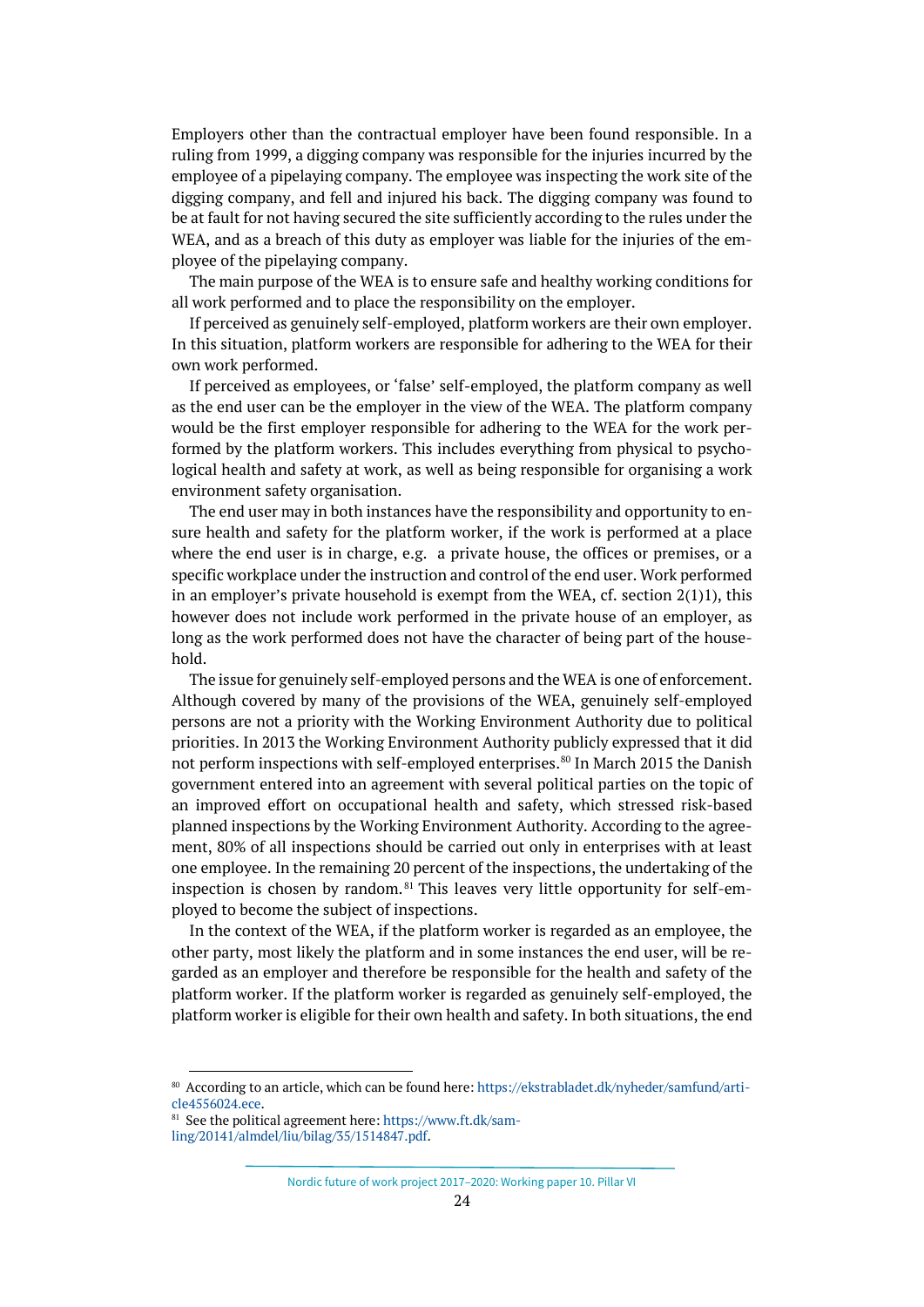user can be held responsible for ensuring a healthy work environment, if the end user has the opportunity being in charge of the workplace.

The WEA as a main rule covers all types of employees and does not exclude marginalized employees or genuinely self-employed from protection. The limitation of external inspections to undertakings with minimum one full time employee, may indirectly lead to marginalization.

# <span id="page-24-0"></span>**3.2 Working time**

## **Overview**

The Working Time Directive 2003/88/EU is implemented through three statutory acts and collective agreements, each implementing different elements of the working time directive.

The Working Environment Act and collective agreements implement the rules on daily and weekly rest periods.

The Working Time Act implement the right to maximum weekly working hours, daily breaks, and restrictions on night work. The Working Time Act can be derogated by collective agreements that guarantee the minimum rights in Directive 2003/88

The Holiday Act implements the right to paid annual leave (below at 3.4.)

The implementation in different acts and agreements results in a difference in scope as well as in enforcement, and supervision.

#### **Scope and allocation of responsibilities**

#### *The Working Environment Act:*

Daily rest periods of 11 hours and weekly rest periods of 24 hours are provided in the WEA, cf. WEA section 50 (2). The right is also reflected in the working time elements of many collective agreements.

The responsibility of monitoring daily and weekly rest periods lies with the employer, cf. WEA section 15 (1), as the other duties of the employer under the WEA. The obligation is inspected by the Danish Working Environment Authority.

If the platform worker is genuinely self-employed, the requirements concerning daily and weekly rest periods must be adhered to, and the platform worker is obliged to meet those requirements for themselves. . The WEA in that regard provides protection for the platform worker from a self-inflicted unsafe working environment. In theory, a genuinely self-employed platform worker could be held liable by the Danish Working Environment Authority for willingly working seven days a week, but as mentioned above the question is one of lack of inspections to undertakings with no employees.

If the platform worker is not genuinely self-employed, the platform company is the most likely employer, and in this must ensure, that the platform worker are provided with the required rest periods. This duty sits with the employer, who has the opportunity to organise the working time. Adherence to this duty can be inspected and enforced by the Working Environment Authority and the platform company can be issued with orders and fines in this respect.

According to article 17, cf. articles 3 and 5 of Directive 2003/88, member states can derogate the rules for daily and weekly rest periods when the duration of the working

Protection of platform workers in Denmark Part 2 Country report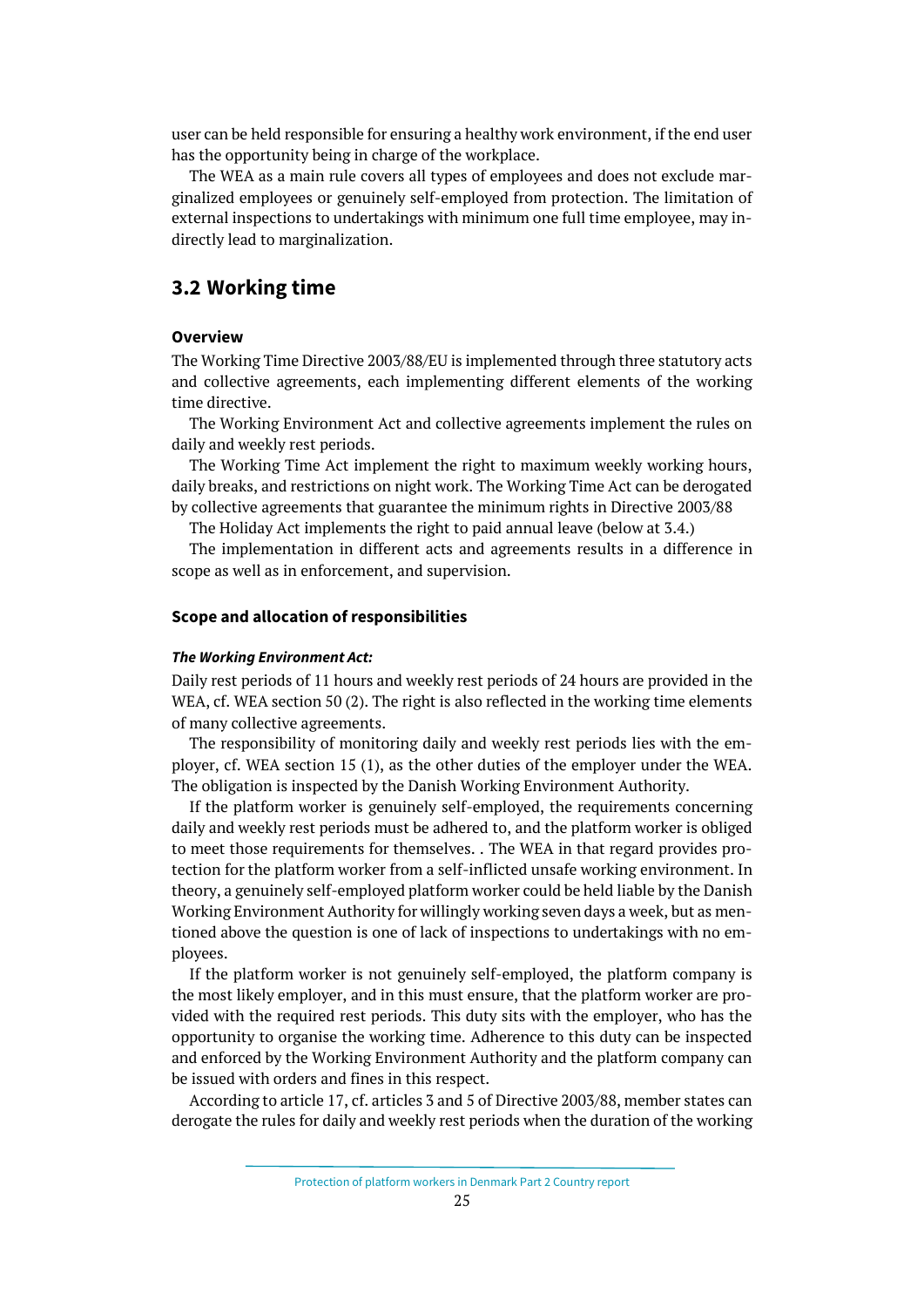time is not measured and/or predetermined or can be determined by the workers themselves. Article 17 gives non-exhaustive examples on the types of workers. This provision has not been implemented directly in the WEA, but may be found in some collective agreements.

Platform workers are not covered by this exemption, if their work is regulated only by the provisions in the WEA.

The WEA operates with a sanction regime encompassing a variety of measures depending on the severity of the breach. The Danish Working Environment Authority can issue orders of improvement, administrative fines or even request the Prosecution Service to begin criminal proceedings resulting in imprisonment up to a year or even two years, cf. WEA sections 77 and 82 (1) and (2). There have been no official cases in which an employer has been sentenced to imprisonment concerning violations of the WEA.

Any platform worker, considered as performing work for an employer under the WEA, would therefor have the right to daily and weekly rest periods. The enforcement would be against either the platform worker as genuinely self-employed, or against the platform company if the platform worker is perceived as an employee, a 'false' self-employed. This is so far untested in Danish law.

#### *The Working Time Act*

The right to daily breaks and maximum weekly working hours of 48 hours per week in average over 4 months are prescribed in the Working Time Act, cf. sections 3 and 4, as well as in some collective agreements. The Working Time Act is a private law act, just as the Holiday Act. There is no external public enforcement mechanism, this is left to the individual employees.

The Working Time Act refers solely to a limitation of working hours as opposed to resting hours. The Act provides no 'normal' weekly working hours, this is established only in collective agreements. The Act likewise does not address the question of remuneration for working hours, overtime hours, or such. Questions about remuneration for working hours, including overtime hours in excess of 'normal' weekly working hours or in excess of the maximum weekly working hours provided by Directive 2003/88, are found only in collective agreements. So, for the purpose of the Working Time Act the limitation to weekly working hours purely relates to the health and safety of the workers, not to remuneration.

The Working Time Act applies to 'persons, receiving remuneration for personal work performed in a contract of service', discussed in part 1 of Report Part 1, Denmark. The Working Time Act does not apply to genuinely self-employed. The scope of the act must be interpreted in conformity with the underlying Directive 2003/88 and the ensuing CJEU caselaw.

Exceptions apply to certain mobile workers, cf. section 1(3). Other exemptions do not apply. The Minister of Employment is after negotiatinos with the social partners authorised to establish rules for further exemptions found in Directive 2003/88, cf. section 9. This option to give further exemptions has not yet been used. The exemption in article 17, cf. articles 4 and 6 of Directive 2003/88, has not been implemented directly in the Working Time Act or ensuing executive orders, but may be found in some collective agreements.

Nordic future of work project 2017–2020: Working paper 10. Pillar VI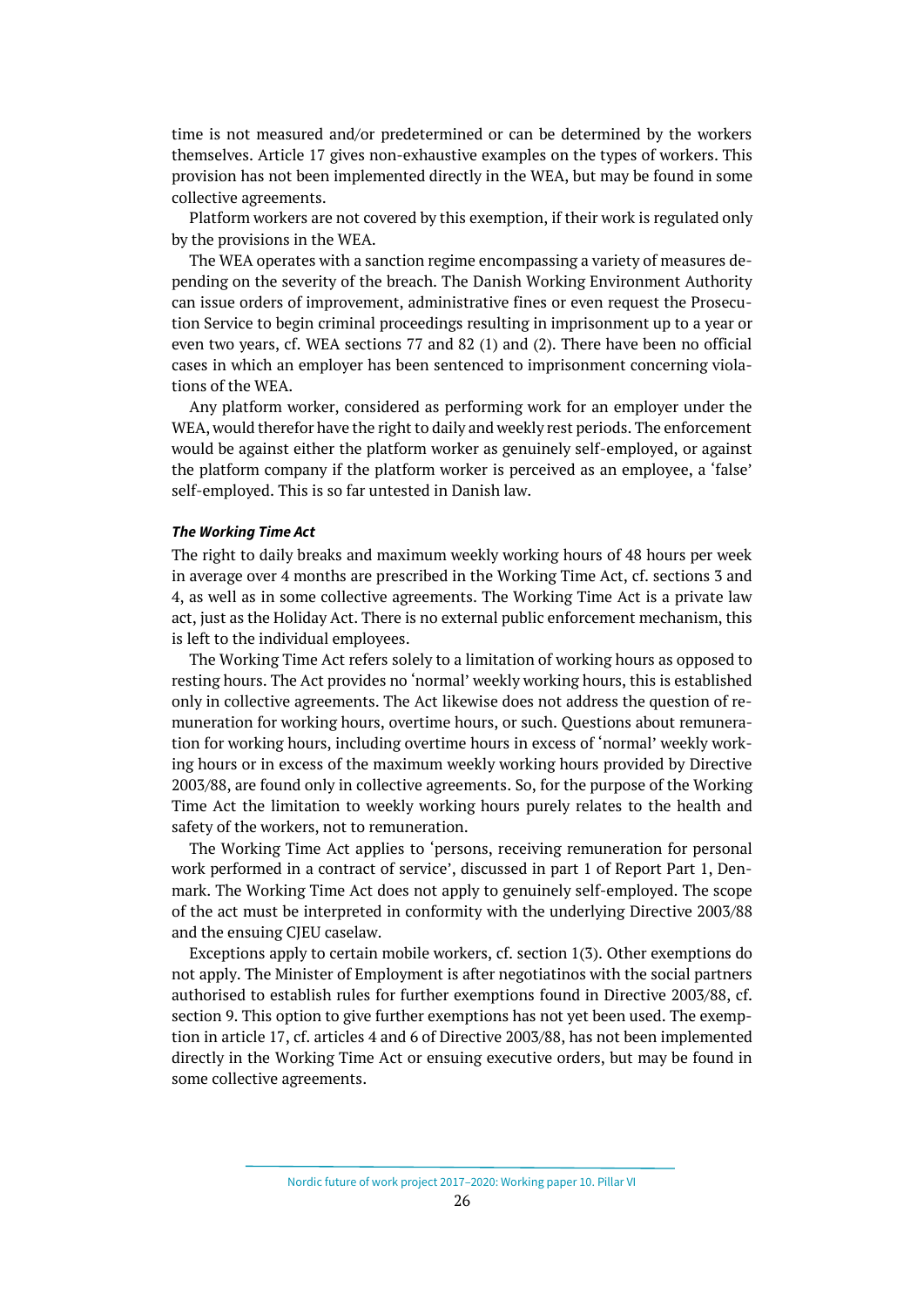The protections apply, even if working more than 48 hours per week has been accepted or requested by the employer, and even of all the working hours have been properly remunerated.<sup>[82](#page-26-0)</sup>

The question with regard to working time and resting time often revolves around what counts as working time. In particularly on-call time has been discussed in Denmark and the EU, as the duty to respond quickly significantly limits the worker's possibility to enjoy the recreational objective of enjoying their own free time. Platform work often involves being on-call in order to respond quickly to offers from the platform. This raises the question of whether time spent on-call awaiting possible requests for platform work from the platform, would be considered working time.

A recent ruling by the Western High Court addressed this issue in the case of a flex driver, whose shift typically began by logging on to a driver's portal at 6.30 am and logging out at 23.55 pm. He was allowed to spend the on-call time at home during the hours he was logged on, but had to be ready to accept the rides appointed by the portal, and was under an obligation to respond to the requests form the portal quickly, from 3 to 18 minutes. The driver likewise had to remain in his driver's uniform while being logged on. If the on-call time was deemed working time, the driver had worked an average of 55 hours a week, in breach of the Working Time Act. The Western High Court ruled, that as the unknown response time limited his freedom to pursue recreational activities, the entire on-call time was considered working time. The employee was awarded a compensation of 25.000 DKK for breach of the Working Time Act.<sup>[83](#page-26-1)</sup> Compensation for breach of the Working Time Act is not calculated as damages or lost payment for overtime. The compensation is a penalty imposed on the employer solely for having breaching the Working Time Act limitations to maximum weekly working hours. The compensation is provided to the employee as a compensatory measure for having endured a restriction to his leisure time, where he can pursue The amount of compensation is set at the discretion of the courts, the Supreme Court in U 2018.763 H provided guidelines for calculating the amount.

The flex driver in this case worked on terms comparable to platform workers. Had the flex driver been a platform worker, and had he been perceived as genuinely selfemployed, he would not have been covered by the Working Time Act, and would not have been entitled to a compensation.

Platform workers are covered by the Working Time Act or by collective agreements, if assessed as 'employees' following the traditional assessment described in Report Part 1, Denmark.

If assessed as employees, the platform company would be responsible for ensuring that the platform worker takes daily breaks, and does not work more than 48 hours per week in average over a period of 4 months. The question of how to count working time would present a separate issue, as some platforms work on the basis that platform workers check-in to be on-call for tasks, which they can then accept or decline, e.g. Wolt. The outstanding question in this situation is, whether working time is counted from the time of checking-in and ends at the time of checking-out, or if working time is calculated per task. This has not yet been assessed by the courts in Denmark, but has been the subject of review by courts in the UK.

<span id="page-26-0"></span><sup>82</sup> See Supreme Court ruling U.2018.763H

<span id="page-26-1"></span><sup>83</sup> Western High Court ruling of 26 August 2019, case BS-28224/2018-VLR.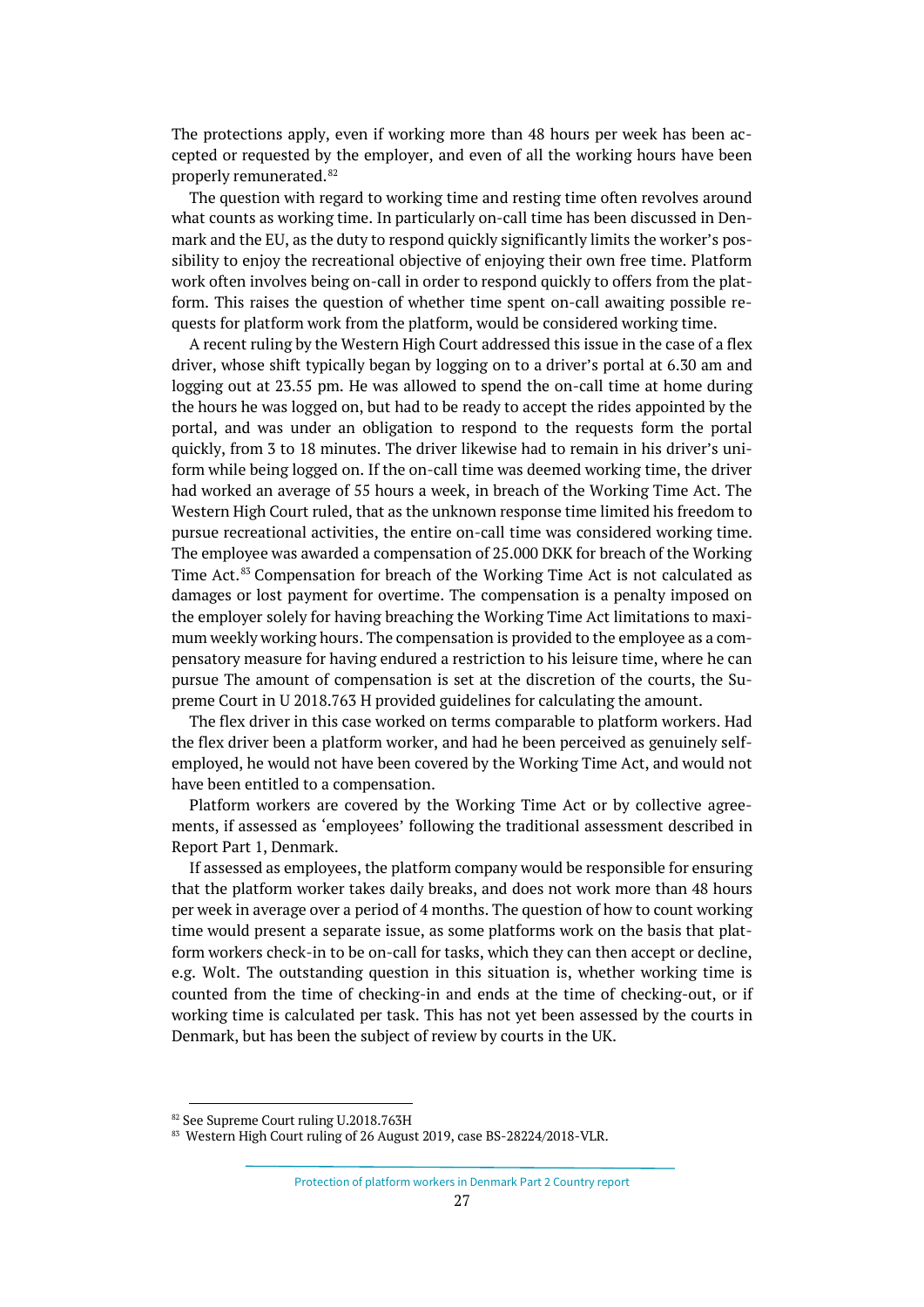A platform worker, who is assessed as genuinely self-employed, has no right to daily breaks and maximum weekly working hours under the Working Time Act or under collective agreement.

The Working Time Act operates with sanctions in the form of a compensation to the employee, cf. Working Time Act section 8. There are no fines or other penalties payable towards public authorities.

The duty to monitor compliance with the Working Time Act does not rest with a public authority. The worker, potentially supported by a trade union, pursues any breach of the Working Time Act. Claims under the Working Time Act are assessed by ordinary courts.

If protection of minimum daily breaks or maximum weekly working hours are provided in collective agreements, the trade union pursues breaches of these provisions. In this case, a claim would be reviewed by the mechanisms of industrial dispute resolution.

# <span id="page-27-0"></span>**3.3 Paid annual leave – scope and allocation of responsibility**

The right to paid annual leave is provided in the Holiday Act.<sup>[84](#page-27-1)</sup> A number of elements of the Holiday Act can be derogated from by collective agreements, which are in correspondence with the EU directives on the organisation of working time, and are concluded by or approved by the most representative social partners, cf. section 1(3). Most rules on paid annual leave are found as much in collective agreements as in the Holiday Act.

The Holiday Act provides, that any employee has the right to 5 weeks of paid annual leave, cf. sections 7 and 8. The employer has the obligation of ensuring employees the right to annual paid holidays. The same right, often extended with 5 extra days of paid annual leave, is provided in most collective agreements.

The right to paid annual leave cannot be exchanged to extra remunerations. The system of payments in the Holiday Act cannot be derogated by individual or collective agreement to the detriment of the employee, cf. section 3(2) and (6). Paid annual leave can be paid out to the employee, only when the employee is in reality taking leave.[85](#page-27-2) As the purpose of the Holiday Act is to ensure that employees take annual leave to embark on leisurely and recreational activities, it is well-established in caselaw, that employers cannot discharge their duty to pay annual leave periods by

<span id="page-27-1"></span><sup>84</sup> The new Holiday Act, Statutory Act on Holidays no. 1025 of 4 October 2019, comes into force on 1 September 2020, and this report will be based on the new Act. The new Holiday Act was a result of the work of a committee established by the Ministry of Employment with the purpose of proposing a new Holiday Act and transition of the Danish holiday system to concurrent right to paid holidays. The report of the Holiday Commission, Report 1568 of 2017, is available at <https://www.regeringen.dk/media/3803/ferielovsudvalgets-betaenkning.pdf>

<span id="page-27-2"></span><sup>&</sup>lt;sup>85</sup> A strict system entails, that employers are unable to discharge their duty to ensure paid annual leave by e.g. providing the holiday payments directly to the employee. The system entails two ways of having paid holidays either as the normal remuneration during annual leave, cf. section 16(1), or as holiday compensation during annual leave, cf. section 16(2). The employer is obliged to deposit holiday compensation to the publicly managed Holiday Account, *FerieKonto,* for each employee cf. section 31, which then in turn pays out the holiday compensation to the employee during their leave, cf. section 32. Employers failing to deposit the holiday compensation correctly or timely pays penalty interests of 1,5% per month, cf. section 31(3). Employers are alternatively obliged to provide annual leave to the employees, and during this leave to continue to pay out the normal remuneration, cf. section 16(1).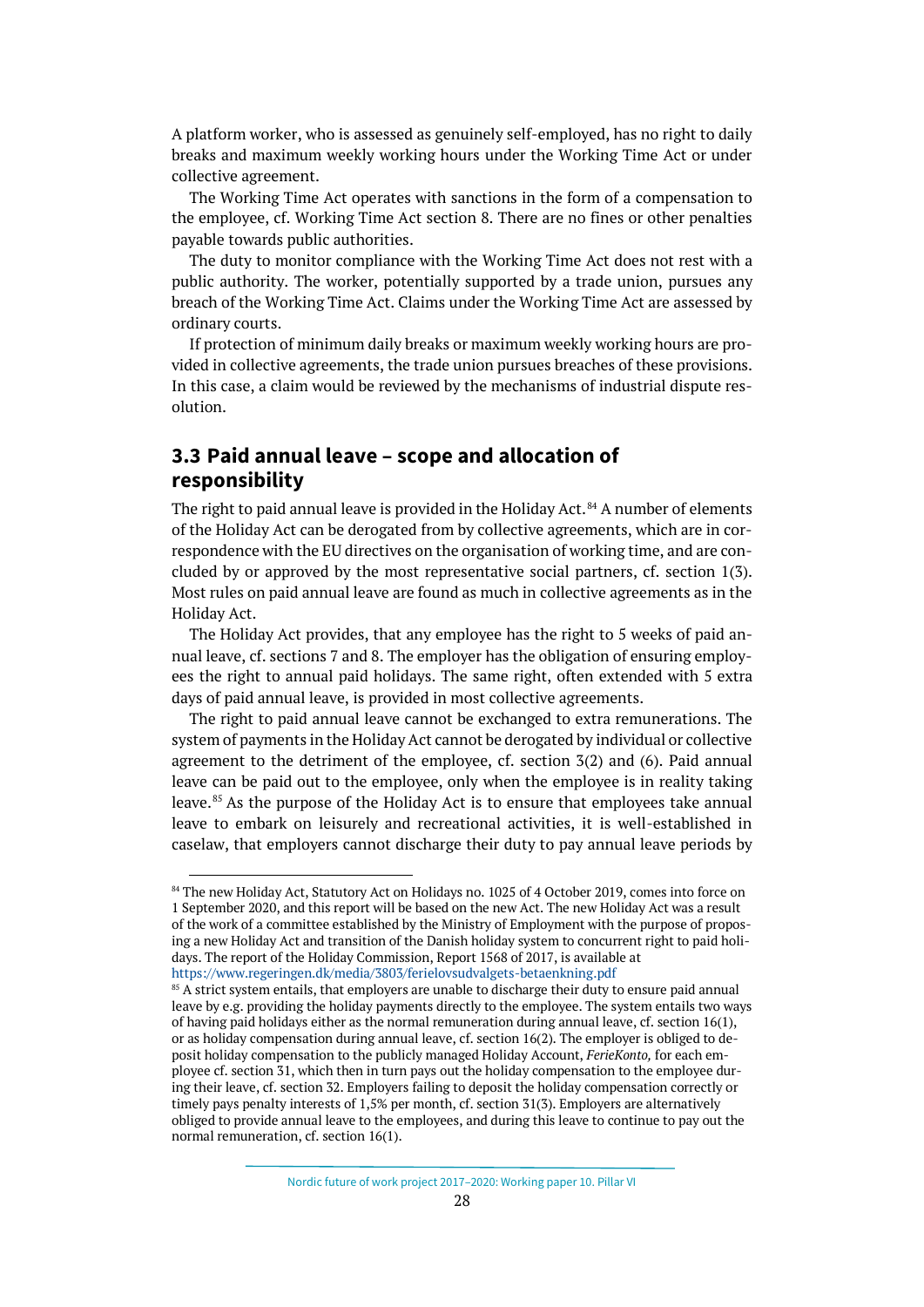other arrangements of payment with the employee. $86$  In cases, where the employer has paid out holiday payments to the employee as part of the remuneration, the employee has retained the right to claim paid annual leave regardless of any earlier pay-ments.<sup>[87](#page-28-1)</sup>

There is an exhaustive list of the few situations, where holiday payments can be made to the employee without the employee taking leave, cf. sections 23-27.

The Holiday Act is a private law act and is not enforced by public authorities. It provides rights and obligations between employer and employee, not between employer and the state. The right to annual leave under the Holiday Act is enforced by the individual employee, potentially supported by their trade union. An employer who fails to pay holiday pay to eligible employees is obliged to make back-payments and can be imposed a fine, cf. section 47.<sup>[88](#page-28-2)</sup> The size of the fine is increased in the new Holiday Act. According to the preparatory works, the new Holiday Act by this intends to align the size of the fines imposed by the ordinary courts for breach of the right to paid annual leave with the size of the fines imposed by the Labour Court for breach of right to paid annual leave provided in collective agreements.<sup>[89](#page-28-3)</sup>

Right to paid annual lave provided in collective agreements, is monitored and enforced by the trade union. Breach of agreement, such as breach of provisions concerning paid annual leave, is assessed by the Labour Court, who can issue fines for breach of agreement as well as any outstanding back-payments to employees.

The Holiday Act applies to 'employees' meaning 'a person receiving remuneration for personal work performed in a relationship of service', cf. section 1(2).

Part of the major revision of the Holiday Act was to align the Act with the duties provided in the Working Time Directive, ensuing CJEU case law, and the EU Charter of Fundamental Rights. The preliminary works takes a very careful discussion of the scope of the Act and its application to persons in 'atypical employment'.<sup>[90](#page-28-4)</sup> The legislators expressly state, that the scope of application of the Act must continue to be interpreted in line with the development of the underlying EU Directive and its interpretation by the CJEU. In addition, the preliminary works state, that the working group behind the proposal has discussed the scope of application for persons in atypical employment. This group of employees is expected to continue to develop, is not homogenous and cannot be uniformly defined. This lead the Commission to propose a new approach to the assessment of employee status under the Holiday Act. Taking as a starting point the protective purpose of the Holiday Act, this would create a presumption of employment status, which could then be rebutted by proof of genuine self-employment.<sup>[91](#page-28-5)</sup> The proposal states:

Protection of platform workers in Denmark Part 2 Country report

<span id="page-28-0"></span><sup>86</sup> Hasselbalch, Den Danske Arbejdsret, XIX, 3.3.1 and 3.9.

<span id="page-28-1"></span> $87$  E.g. Supreme Court Ruling U 1987.898 H where holiday compensation was not perceived as paid out even though it was included in the monthly salaries to some teachers, and Commercial Court Ruling U 1958.233 SH, where an agreement stated that salaries included holiday pay, the court found the agreement to be invalid and the employee had a right to be awarded holiday pay. 88 Consolidated statutory act no. 1052 of 4 October 2019.

<span id="page-28-3"></span><span id="page-28-2"></span><sup>&</sup>lt;sup>89</sup> At present the fines imposed typically range from 1100 Danish Krones and upwards, whereas the proposal suggests a minimum level of 3500 Danish Krones.

<span id="page-28-5"></span><span id="page-28-4"></span><sup>&</sup>lt;sup>90</sup> Preliminary works to Proposal L116 of new Holiday Act, section 2.2. pp. 15 and 39, available at [https://www.ft.dk/ripdf/samling/20171/lovforslag/l116/20171\\_l116\\_som\\_fremsat.pdf](https://www.ft.dk/ripdf/samling/20171/lovforslag/l116/20171_l116_som_fremsat.pdf)  $91$  Ibid.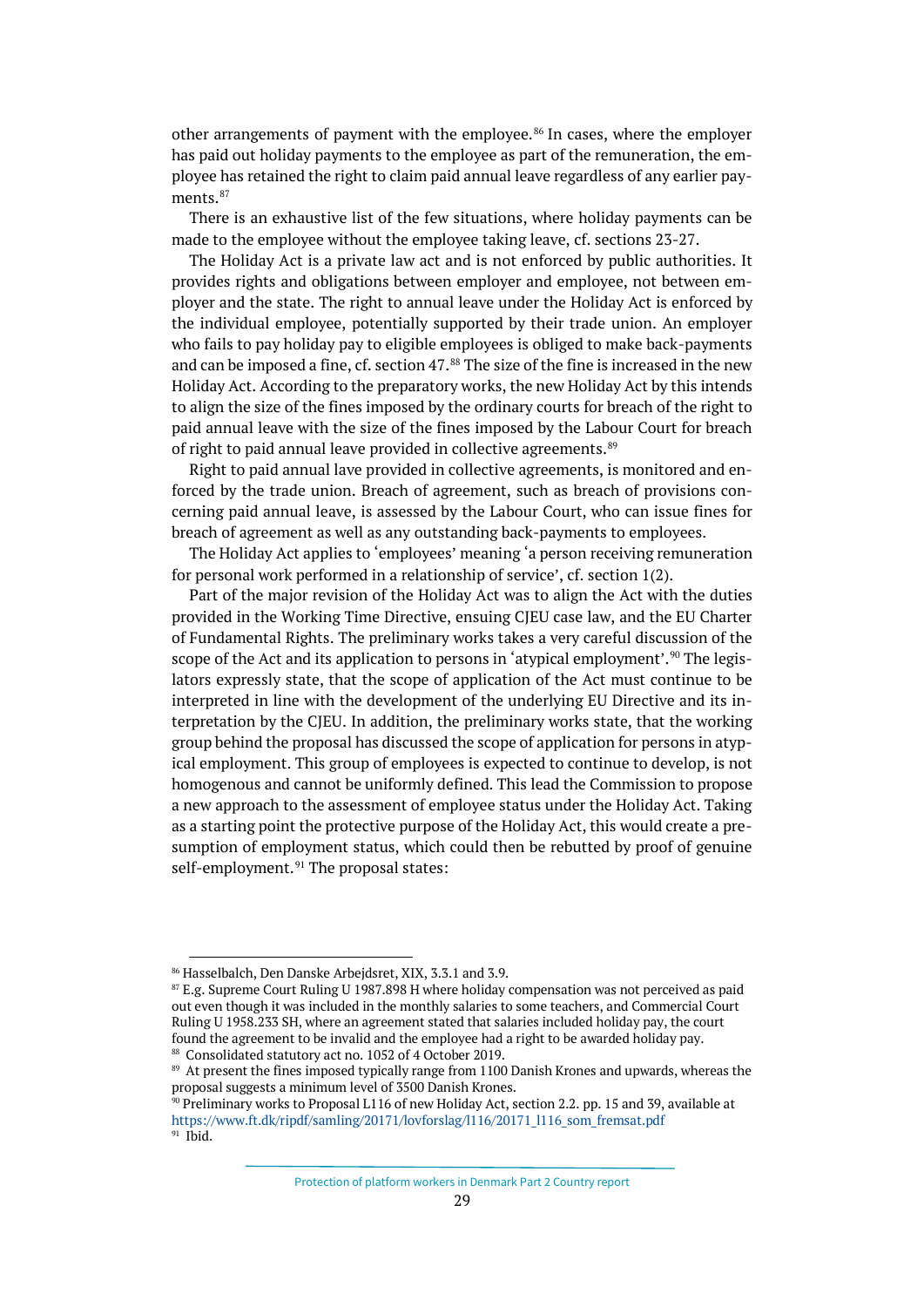"… for self-employed (who are not employees), freelancers, external consultants and fee-earners,  $92$  it will be a specific and individual assessment in each case. It is most congruent with the protective purposes of the Act, that status as employee is only lost, when there is a basis for constituting independence in the performance of work for another person. Decisive is, whether the person in reality is self-employed."<sup>[93](#page-29-2)</sup>

The legislators foresee situations, where the terms of work are so uncharacteristic to employee status as well as status as genuinely self-employed, and that in these situations the default status is, that the person is covered by the Holiday Act, unless a basis is provided that the person is in reality genuinely self-employed. Albeit an individual assessment is still a prerequisite, the approach to assessing employee status starting with an express presumption is none the less perhaps a shift in the employment law approach.

This approach taking as a starting point a presumption of employee status also self-employed persons is in line with the approach to platform workers taken by the California legislature in Assembly Bill 5.[94](#page-29-3) Assembly Bill 5 codifies a ruling of the Supreme Court of California, *Dynamic Operations West, Inc., v. Superior Court*, [95](#page-29-4) in which the court held that most workers are employees and ought to be classified as such, and the burden for proof for classifying individuals as independent contractors belongs to the hiring entity. Assembly Bill 5 entitles workers classified as employees to greater labour protections such as minimum wage laws, sick leave and unemployment and workers' compensation benefits, which do not apply to independent contractors.

For platform workers, who are self-employed, the amended starting point would mean, that he or she is assumed to be an employee and covered by the Holiday Act with a right to 5 weeks of paid annual leave. Only if the platform company provides a basis for an assessment as genuinely self-employed, would this assumption be overruled and the platform worker would fall outside the scope of the Holiday Act.

As the new Holiday Act comes into force in September 2020, so far there is no caselaw on the amended approach to scope of application.

# <span id="page-29-0"></span>**3.4 Overall comparison between the typology of workers**

The analysis above show significant differences in the coverage of platform workers with regards to health and safety.

### **The right to occupational health and safety**

The right to occupational health and safety with regards to physical and psychologically healthy and safe workplaces is covered by the Working Environment Act. The WEA places obligations on employers. The notion of 'employer' is understood as the entity, which has the opportunity to ensure health and safety for the work performed.

<span id="page-29-1"></span><sup>92</sup> In Danish 'honorarlønnede'

<span id="page-29-2"></span><sup>93</sup> Author's translation.

<span id="page-29-4"></span><span id="page-29-3"></span><sup>&</sup>lt;sup>94</sup> AB-5 Worker status: employees and independent contrators (2019-2020). Assembly Bill No. 5, Chapter 296, amending section 3351 of ,and to add section 2750.3 to, the Labor Code [https://leginfo.legislature.ca.gov/faces/billNavClient.xhtml?bill\\_id=201920200AB5](https://leginfo.legislature.ca.gov/faces/billNavClient.xhtml?bill_id=201920200AB5) <sup>95</sup> Dynamic Operations West Inc v Superior Court of Los Angeles, (2018) 4 cal. 5<sup>th</sup> 903 (April 30, 2018)

Nordic future of work project 2017–2020: Working paper 10. Pillar VI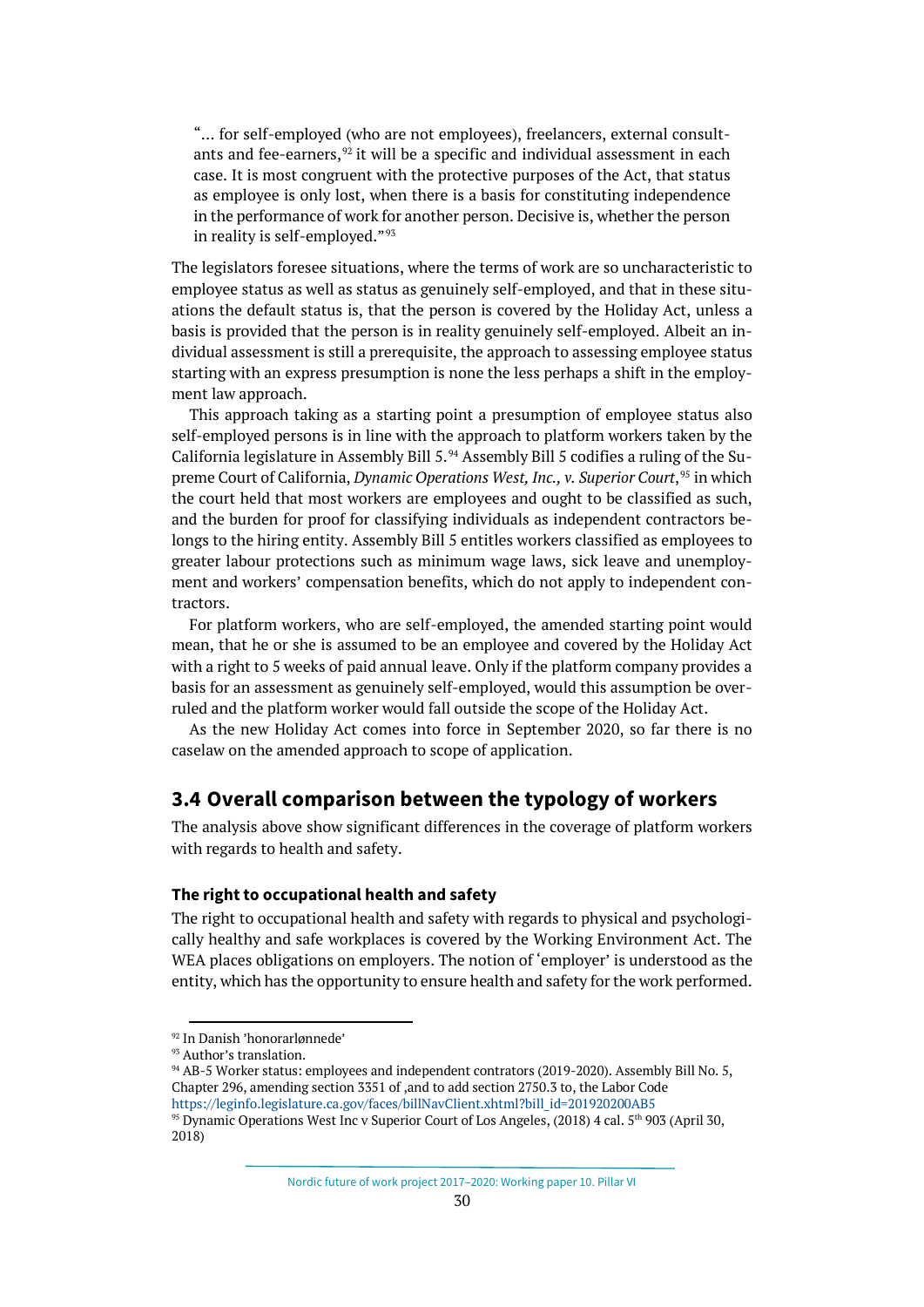The duty applies to employers, who are obliged to ensure health and safety for their own traditional employees and 'false self-employed', as well as for employees of other entities, and self-employed persons, when the work is carried out under the instruction of the employer in question. The duty applies to genuinely self-employed to ensure their own health and safety. As the responsibilities for duties as 'employer' rests on the de facto employer with the opportunity to ensure healthy and safe working conditions, both the platform company as well as the end user can be seen as 'employer' for platform workers, depending on the location in which the work is carried out.

The Danish Working Environment Authority monitors and inspects working conditions in all workplaces in Denmark. As 80% of inspections are carried out only in workplaces with minimum one full-time employee, the enforcement for genuinely self-employed platform workers is very weak. Enforcement for 'false' self-employed platform workers depends on an assessment to this end by the Danish Working Environment Authority and a choice to inspect workplaces of platform workers who are not genuinely self-employed. This would include de facto workplaces, including the private homes or offices of the end user. The initiative would be at the account of either the Danish Working Environment Authority or at the request of the platform workers themselves.

## **The right to daily and weekly rest periods**

The right to daily and weekly rest periods is likewise provided in the Working Environment Act, with the implications outlined above.

In addition, daily and weekly rest periods is very often provided in collective agreements on the organisation of working time. Enforcement of collective agreements rests on the trade unions and is solved by industrial dispute resolution. If a platform company is covered by a collective agreement, this would then improve the enforcement of the right to daily and weekly rest periods for the platform workers, who are not genuinely self-employed.

## **Maximum of 48 hours of work per week in average, and the right to daily breaks**

Maximum of 48 hours of work per week in average, and the right to daily breaks is a right extended to employees by the Working Time Act. Weekly working hours and daily breaks, as well as remuneration for overtime work, is in addition provided for in many collective agreements.

Genuinely self-employed platform workers are not covered by the Working Time Act. Platform workers, who are viewed as working on terms more characteristic of employment than of genuinely self-employment could be viewed as 'employees' under the Act, as outlined in Report Part 1, Denmark. The scope of application of the Act must be interpreted in line with EU Directive 2003/88 and ensuing case law of the CJEU. If platform workers are viewed as employees the issue of which hours count as working hours is next. A recent Danish ruling assessed on-call hours in the private home as working time, in correspondence with the CJEU ruling *Matzak,* as the requirements for response time significantly reduced the opportunity to engage in the recreational activities. This could have implications for the platform workers, who are logging-in to be available for tasks that are offered by the platform, where working time could potentially be viewed as commencing when logging in and ending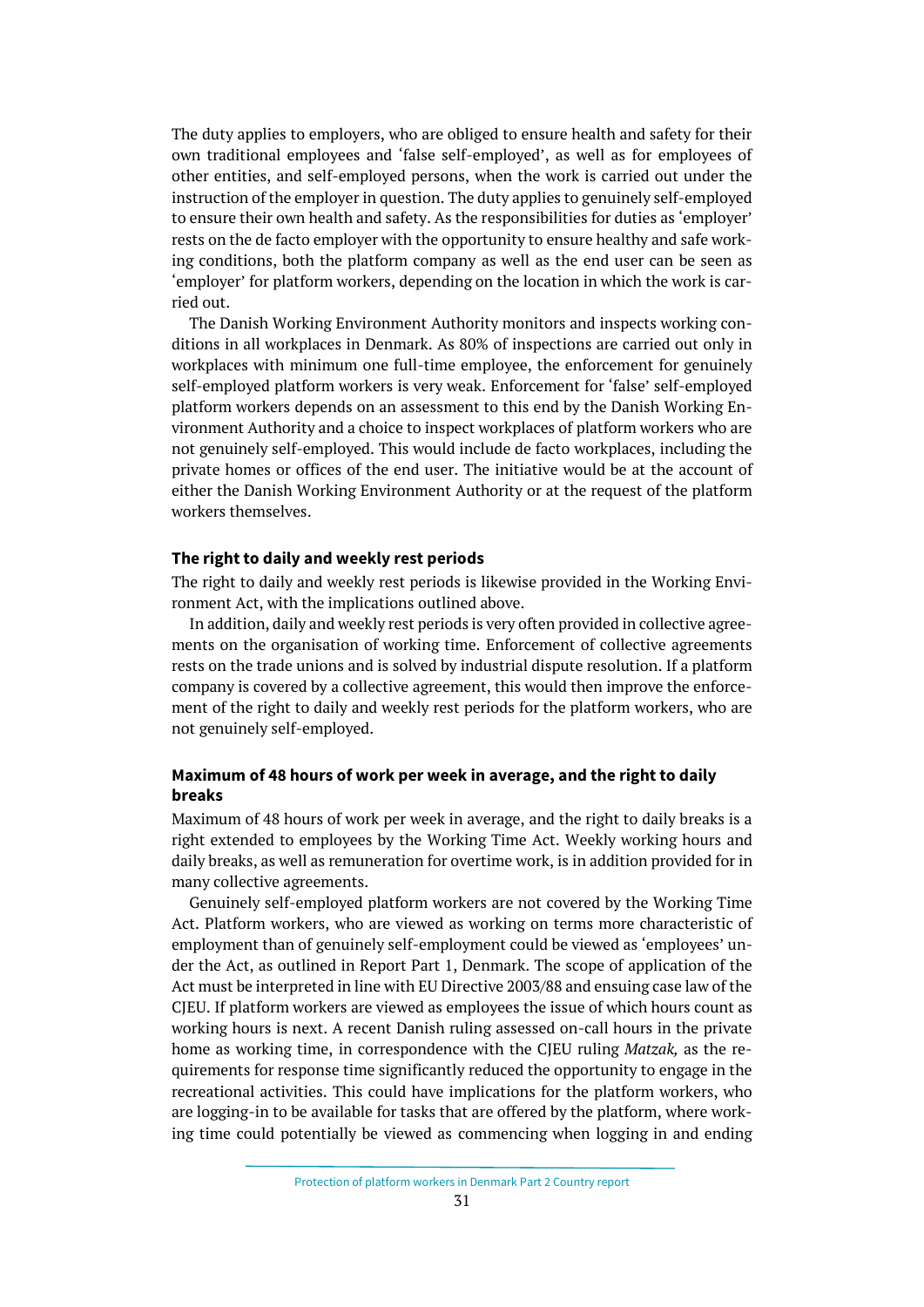when logging off, as opposed to commencing when starting on an individual task and stopping when ending the individual task. Enforcement of the Working Time Act is individual enforcement before ordinary courts. The Working Time Act provides rules solely on the right to not work and do not provide rules on remuneration for overtime work. Employers in breach of the Working Time Act can be fined for allowing employees to work more than 48 hours per week in average, regardless of the employee agreeing to perform the extra work and regardless of whether the extra work has been correctly remunerated.

Collective agreements likewise provide rules on weekly working hours, including remuneration for overtime work. Collective agreements can apply to non-standard employees including platform workers, who are not genuinely self-employed. Enforcement of working time provisions in collective agreement, including lack of payments and overtime payment, is carried out by the trade unions in the industrial dispute resolution system. Breach of agreement can be penalised in addition to any outstanding back-payments.

## **The right to annual paid holidays**

The right to annual paid holidays is provided by the Holiday Act, and in collective agreements concluded by the most representative social partners. The new Holiday Act applies to employees. The method of assessment has changed so 'atypical' employees, including self-employed platform workers, are presumed to be covered until status as genuinely self-employed is documented. For platform workers this would entail, that most platform workers are presumed to be covered by the Holiday Act, and that in order to avoid obligations as employer, the platform company must prove the platform worker has status as genuinely self-employed. Platform workers, who are genuinely self-employed are still outside the scope of the Holiday Act.

Enforcement is left to the individual employee by way of complaints assessed by the ordinary courts.

Collective agreements can provide rights to paid annual leave, and can apply to employees as well as platform workers, who are not genuinely self-employed. If covered by a collective agreement, enforcement is carried out by the parties to the agreement by way of industrial dispute resolution.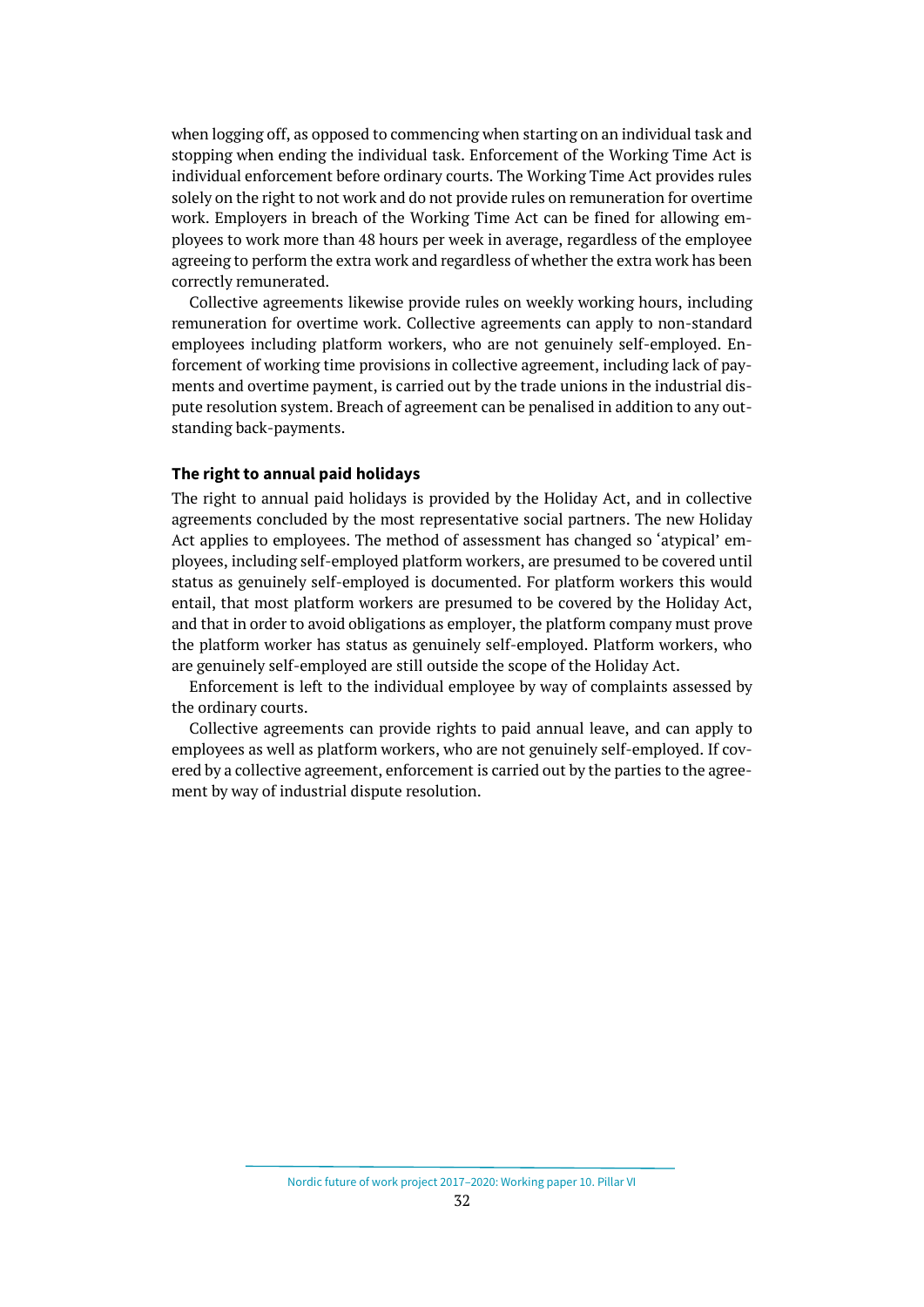# <span id="page-32-0"></span>**4 Basic social security**

# <span id="page-32-1"></span>**4.1 The legal framework**

In Denmark, the flexibility for employers in having a fluctuating work force, is counterbalanced by a safety net ensuring an income for employees, when out of work, i.e. flexicurity. The social security system consists of a range of benefits awarded in case of unemployment, parental leave, sickness, work injuries and retirement, which is co-financed by social security contributions by the employers.

The regulation on the benefits is scattered in several different statutory acts. The binary divide described in the sections above is also important in the context of social security.

# <span id="page-32-2"></span>**4.2 Unemployment**

Payments during periods of unemployment can be divided into two separate sources. Unemployment Insurance, *Arbejdsløshedsdagpenge,* which is an insurance-based source for those who are members of unemployment benefit associations (independent from trade unions), and Basic Social Assistance, *Kontanthjælp,* provided by the local municipality, for those who are not members and hence not insured. More than 70% of employees are members of an unemployment insurance fund.<sup>[96](#page-32-3)</sup>

## **Unemployment insurance**

The rules on Unemployment Insurance Benefits (UIB) are provided in the Act on Un-employment Insurance.<sup>[97](#page-32-4)</sup>

The unemployment insurance system underwent a reform in early 2018,<sup>[98](#page-32-5)</sup> focusing on the activities of a person, rather than on the employment status of a person. The amendment was a response to recommendations by the Disruption Council, that pointed to the rigidity of the existing categorization of persons as either employees or as self-employed in two separate pillars in the system, which was not reflecting the modern pattern of fragmented or atypical employments.<sup>[99](#page-32-6)</sup> The reform entailed, that all hours worked as employee as well as hours worked as self-employed can be accrued towards being eligible for unemployment benefits. This adapts the system of unemployment insurance for persons in atypical employment and in self-employment.

Self-employment is defined in the Act on Unemployment Insurance, cf. section 57a, which aligns the definition with the tax definition. Any activity with the purpose of generating finances and where the persons has or has had personal work with the activity can be viewed as self-employment, if one of 5 additional conditions are met. One of these conditions are that the activity is registered with the Central Business Registry, unless the tax authorities tax the income as personal salaries, cf. section 57a(1)1). The Tax authorities assess the reality of the status of self-employed versus

<span id="page-32-3"></span><sup>96</sup> Mailand and Larsen, *Hybrid work – social protection of atypical employment in Denmark*, 2018, p. 5.

Protection of platform workers in Denmark Part 2 Country report

<span id="page-32-4"></span> $\%$  Act on Unemployment Insurance, no 199 of 11 March 2020.  $\%$  Statutory amendment act no. 1670 of 20 December 2017

<span id="page-32-5"></span>

<span id="page-32-6"></span><sup>&</sup>lt;sup>99</sup> See proposal for amendment to the Act on Unemployment Insurance, L88, 2017-18, available at <https://www.ft.dk/samling/20171/lovforslag/l88/index.htm>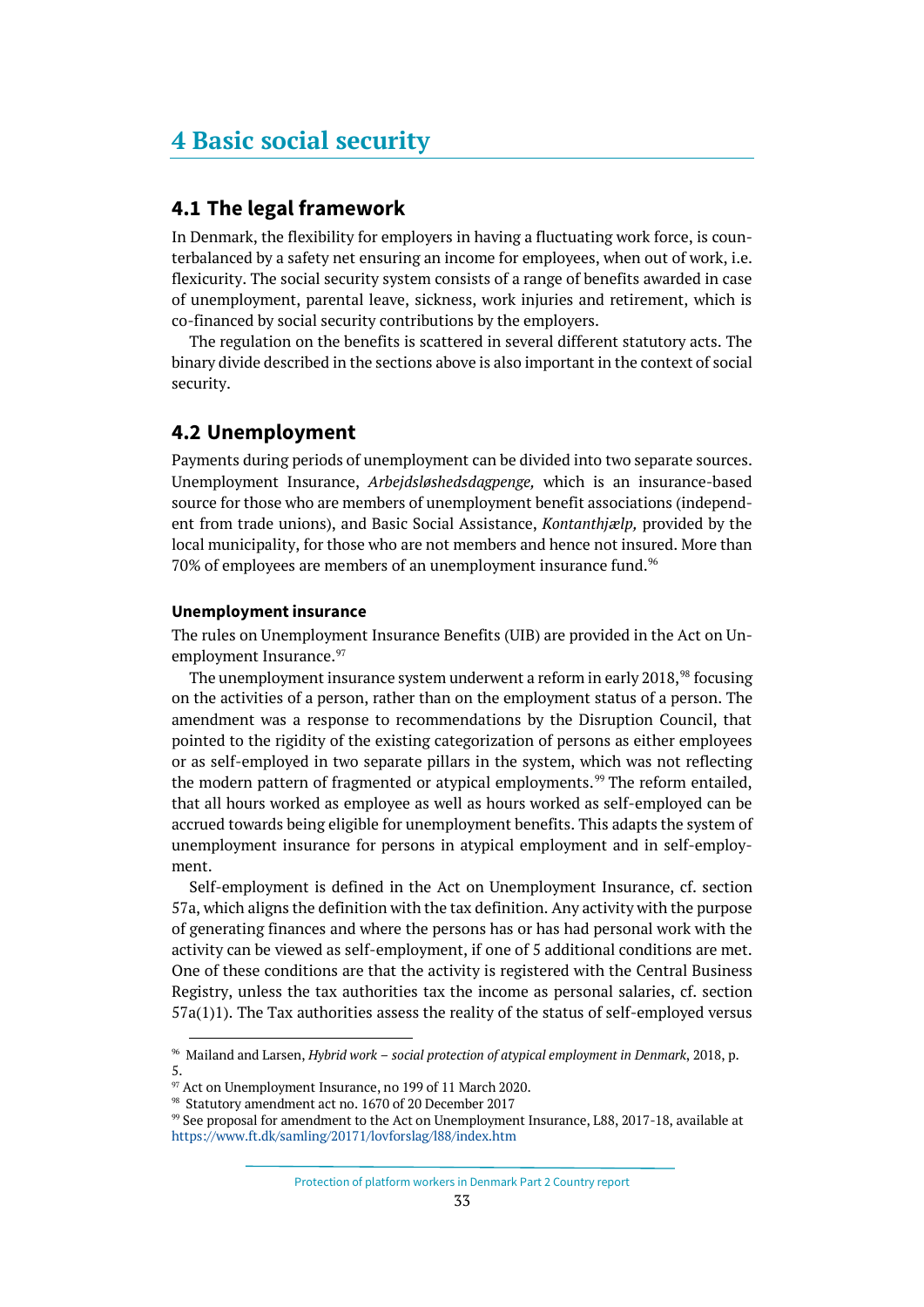employees which very much resembles the assessment in labour and employment law, cf. guidelines from the tax authorities.<sup>[100](#page-33-0)</sup> This means, that having registered a business with the Central Business Registry is not in itself decisive for status as genuinely self-employed in relation to unemployment benefits, but an individual assessment must be carried out.

In order to be eligible for Unemployment Insurance Benefits (hereafter UIB), the person must have been a member of a UIB for one year. [101](#page-33-1) All three groups can become members of an unemployment insurance fund.

Another requirement is, that the person is unemployed and at the disposal for possible job offerings with one days' notice. If a person is genuinely self-employed, and the activities as self-employed have been the primary or sole source of income for the person, the person must terminate the company, close down its activities, and terminate the registration at the Central Business Register. [102](#page-33-2) This is not the case, if the work as genuinely self-employed is purely a secondary or supplementing income to another primary employment.

In order to be entitled to full-time UIB's the person must document a level of income, currently DKK 233.376, earned within the last three years. All hours worked as an employee as well as hours worked as self-employed are accrued towards being eligible for unemployment benefits, cf. section 53(3) and (15). Supplementing secondary work, e.g. as genuinely self-employed, also counts. [103](#page-33-3) Income from employment must be performed in a traditional employment relationship, understood as aligned with the terms of pay and working conditions in collective agreements for the type of work performed, cf. section 53(6).

Once becoming eligible to UIB's, the person is entitled to benefits which are calculated as hourly rates, cf. section  $46(1)$  on the basis of former income, cf. section 49(2). All types of registered income are accrued to form the basis for calculating the rate of benefits, cf. section  $53(15)$ .<sup>[104](#page-33-4)</sup>

In regards to unemployment insurance, platform workers can be members of unemployment insurance funds, and can accrue working hours on the basis of their work as self-employed. If perceived as employees, the income can only count, if it is performed on terms similar to the terms of pay and working conditions in collective agreements. Platform workers who are not genuinely self-employed, cannot count working hours or income unless the work is performed on terms similar to those in collective agreements. In this regard, platform workers would themselves have an interest in being acknowledged as genuinely self-employed, in order to be able to include all hours and income from the work performed via the platform company.

For platform workers, who are genuinely self-employed, and where the work as self-employed is the main or primary income, eligibility for unemployment benefits would in addition require, that the company is unregistered and all activities are ceased. This means, that platform workers, who are genuinely self-employed, and has the platform work as their main or sole income, would not be eligible for full unem-

Nordic future of work project 2017–2020: Working paper 10. Pillar VI

<span id="page-33-0"></span><sup>&</sup>lt;sup>100</sup> Legal guidelines 2020-21, C.C.1.2.1 Self-employed work, delimitation towards employees, <https://skat.dk/skat.aspx?oID=2048530&chk=216701>

<sup>&</sup>lt;sup>101</sup> Statutory act no. 1213 11 October 2018 on Unemployment Insurance.

<span id="page-33-2"></span><span id="page-33-1"></span><sup>&</sup>lt;sup>102</sup> sections 13 and 20 of the administrative order on self-employment in the social security system Administrative order no. 1182 of 26 September 2018

<sup>103</sup> Ibid, p. 24.

<span id="page-33-4"></span><span id="page-33-3"></span><sup>&</sup>lt;sup>104</sup> Preparatory works to the amendment act no. 88 of 17 November 2017, p. 13.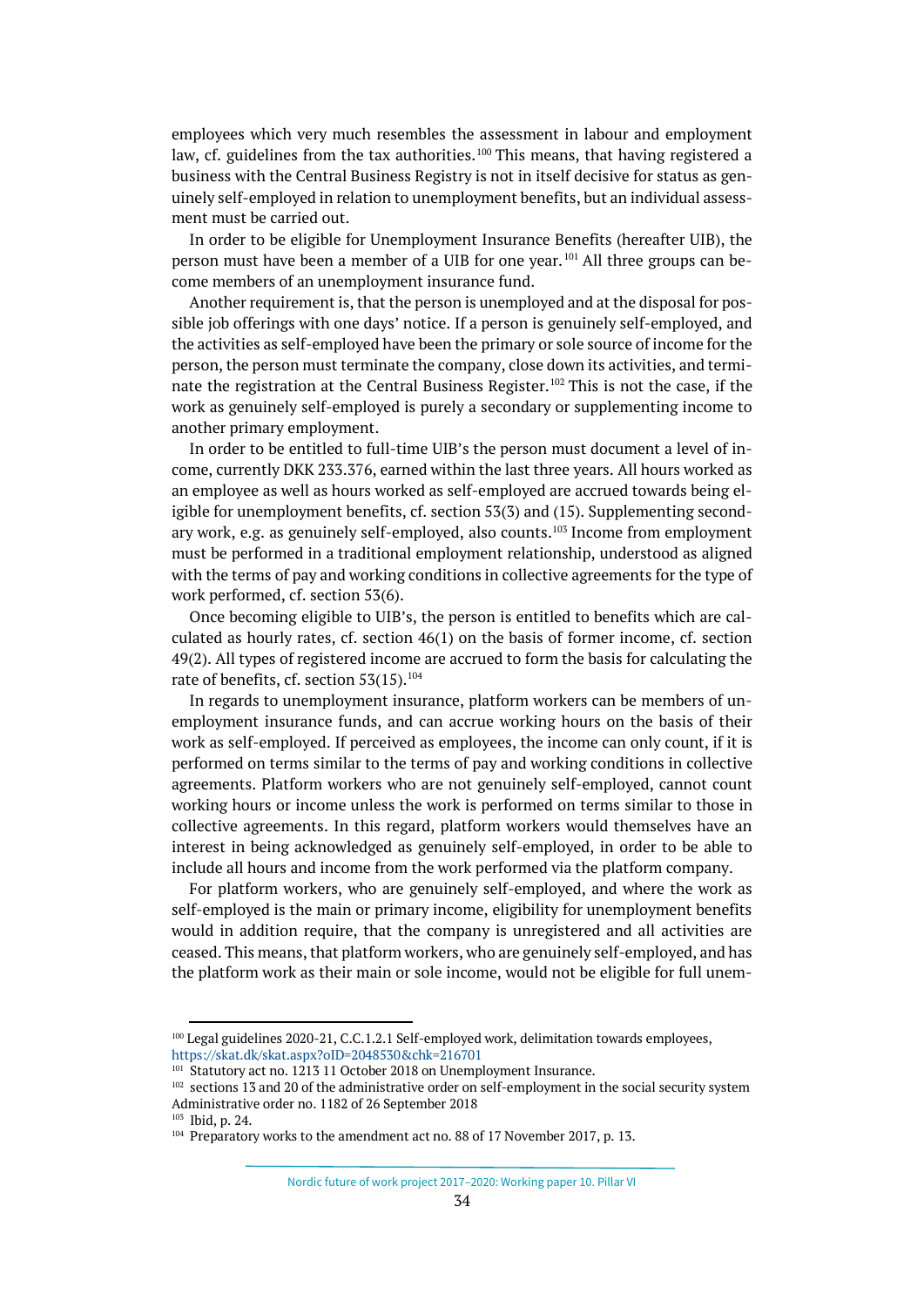ployment benefits unless they close down their company and cease providing services also via the platform company. This means, that unemployment insurance benefits between assignments would not be possible.

Unemployment benefits can be granted as supplementing unemployment benefits for work, that is less than full-time work, cf. section 59. This applies to work in employment and to genuine self-employed work as a secondary or supplementing source of income.

Platform workers, who are genuinely self-employed, but not has this work as their sole or primary income, and platform workers who are not genuinely self-employed but work in terms similar to those in collective agreements, can receive supplementing unemployment benefits for a period of up to 30 weeks, cf. section 60. Platform workers, who are genuinely self-employed and where the work as self-employed is the main or sole income, cannot receive supplementing unemployment benefits.

If all the weeks of full-time or supplementing unemployment insurance benefits have been used, a person must re-earn the right to be eligible for unemployment benefits. This requires new working hours to be performed as employment on terms that are similar to collective agreements or in genuine self-employment, cf. section 53(8). This element is left out of the report for the sake of simplicity.

### **Basic Social Assistance**

If a person is not a member of an unemployment insurance fund, the person can apply for Basic Social Assistance from the local municipality. The rules on Basic Social As-sistance (BSA) are provided in the Act on an Active Social Policy.<sup>[105](#page-34-0)</sup>

The Act on and Active Social Policy was not amended as part of the reform, and the Act continues to categorize the persons as either an employee or as a self-employed person.

BSA is offered to persons in unemployment who are unable to provide for themselves, who are not provided for by a family member, and who does not receive other benefits, cf. section 11(2).

In order to be eligible, the person must have had ordinary full-time employment for 2 years and 6 months within the last 10 years, cf. section 11(8). For persons genuinely self-employed, their working hours are calculated on the basis of their income from their business in the preceding calendar years, cf. section 11(9).

Furthermore, the person must be at the disposal for possible job offerings, and actively pursue employment, cf. section 13(1) and 13a. For genuinely self-employed persons, where this is their main income, this requires the person to close and liquidate all activities as self-employed.

If the person is married, the person is not perceived as pursuing employment, if he or she has not worked at least 225 hours within the last year, cf. section 13f(6). In this case, the person receives a reduced BSA, cf. section 13f(2). The same is the case for unmarried persons after having received BSA for one year, cf. section 13f(6) and (7). The necessary working hours can be accrued via employment on terms similar to those in collective agreements, cf. section 13f(14), or through income via secondary self-employment, cf. section 13f(15), or through genuine self-employment where the

<span id="page-34-0"></span><sup>&</sup>lt;sup>105</sup> Act on Active Social Policy no. 981 of 23 September 2019.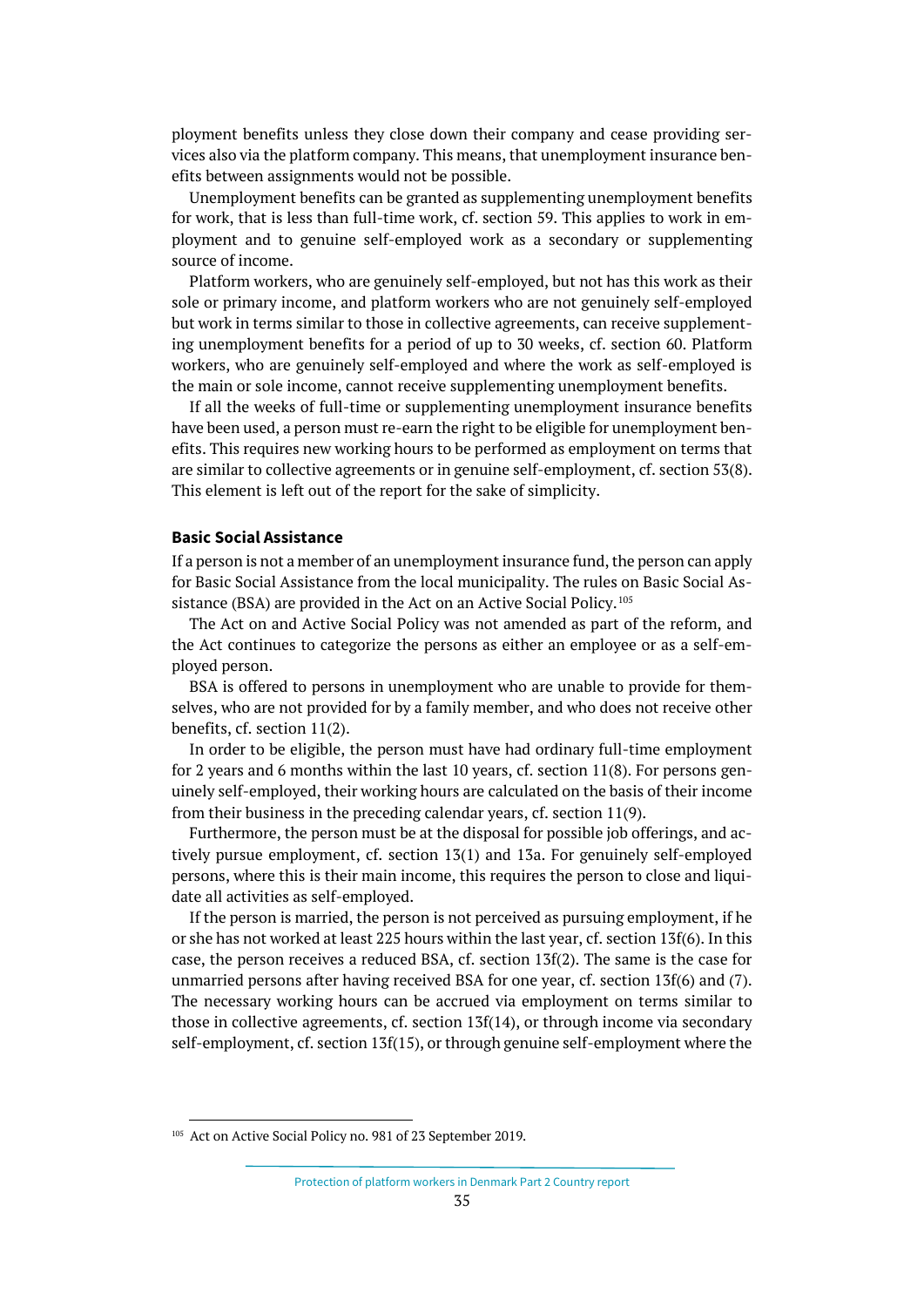level of activity is similar to ordinary employment for 20 hours per week, cf. section 13f(16)[.106](#page-35-1)

For platform workers, access to BSA requires, that the applicant has had ordinary employment for 2 years and 6 months within the last 10 years. Hours worked via platform companies only count, if the hours are performed as employees on terms similar to those in collective agreements.

Access to BSA furthermore requires, that the applicant is unemployed and available for work. For platform workers, who are genuinely self-employed, this means that the company has to be shut down completely. For platform workers, who are selfemployed but not genuinely self-employed, this most likely also would require that the company would have to be shut down.

The platform worker must in addition document work of 225 hours, if the platform worker is married or when the platform worker has received BSA for one year. The 225 hours of work must be performed in employment on terms similar to those in collective agreements, i.e. not by providing platform work, or must be performed in genuine self-employment in which case the work must be carried out with at least 20 hours of documented work per week. This would give married platform workers the opportunity to be eligible for BSA on the basis of platform work, but only if the work was performed as genuine self-employment. This would give unmarried platform workers the opportunity to remain eligible for BSA on the basis of platform work, but only if the work was performed as genuine self-employment, in which case the company would have to be shut down again if the platform worker was to apply for BSA again.

# <span id="page-35-0"></span>**4.3 Sickness and injury**

### **Sick leave benefits**

The right to sick leave benefits is provided in the Act on Sick Leave benefits.[107](#page-35-2) The right to sick leave benefits differ for employed and self-employed persons.

According to section 30 in the Act on Sick Leave Benefits, an employee, who is not entitled to paid sick leave, is entitled to receive the first 30 days of sick leave benefits from the employer, if the employee has been employed with the employer in the last 8 weeks prior to their sickness and has worked a minimum of 74 hours with the employer during those 8 weeks.

Employees can have a right to paid sick leave in statutory acts in collective agreements. In this case, the employee is entitled to the normal salaries during sick leave, and the employer will receive sick leave benefits from the municipality after the first 30 days of sick leave, as a reduction of the costs.

After the first 30 days of sick leave, an employee, who is not entitled to pay during sick leave, will receive sick leave benefits from the local Municipality.

Sick leave benefits compensate for the loss of income during sick leave, and is therefore conditional on the employee being employed and having missed work due to sickness. This presupposes normal mandatory working hours for the employee.

<span id="page-35-1"></span><sup>106</sup> Ministry of Employment Statement in collaborative economy and the basic social assistance system, Statement no. 9433 of 14 June 2018[, https://www.ft.dk/sam](https://www.ft.dk/samling/20171/almdel/BEU/bilag/378/1911151.pdf)[ling/20171/almdel/BEU/bilag/378/1911151.pdf](https://www.ft.dk/samling/20171/almdel/BEU/bilag/378/1911151.pdf)

<span id="page-35-2"></span><sup>&</sup>lt;sup>107</sup> Statutory Act on Sick Leave Benefits no 68 of 25 January 2019.

Nordic future of work project 2017–2020: Working paper 10. Pillar VI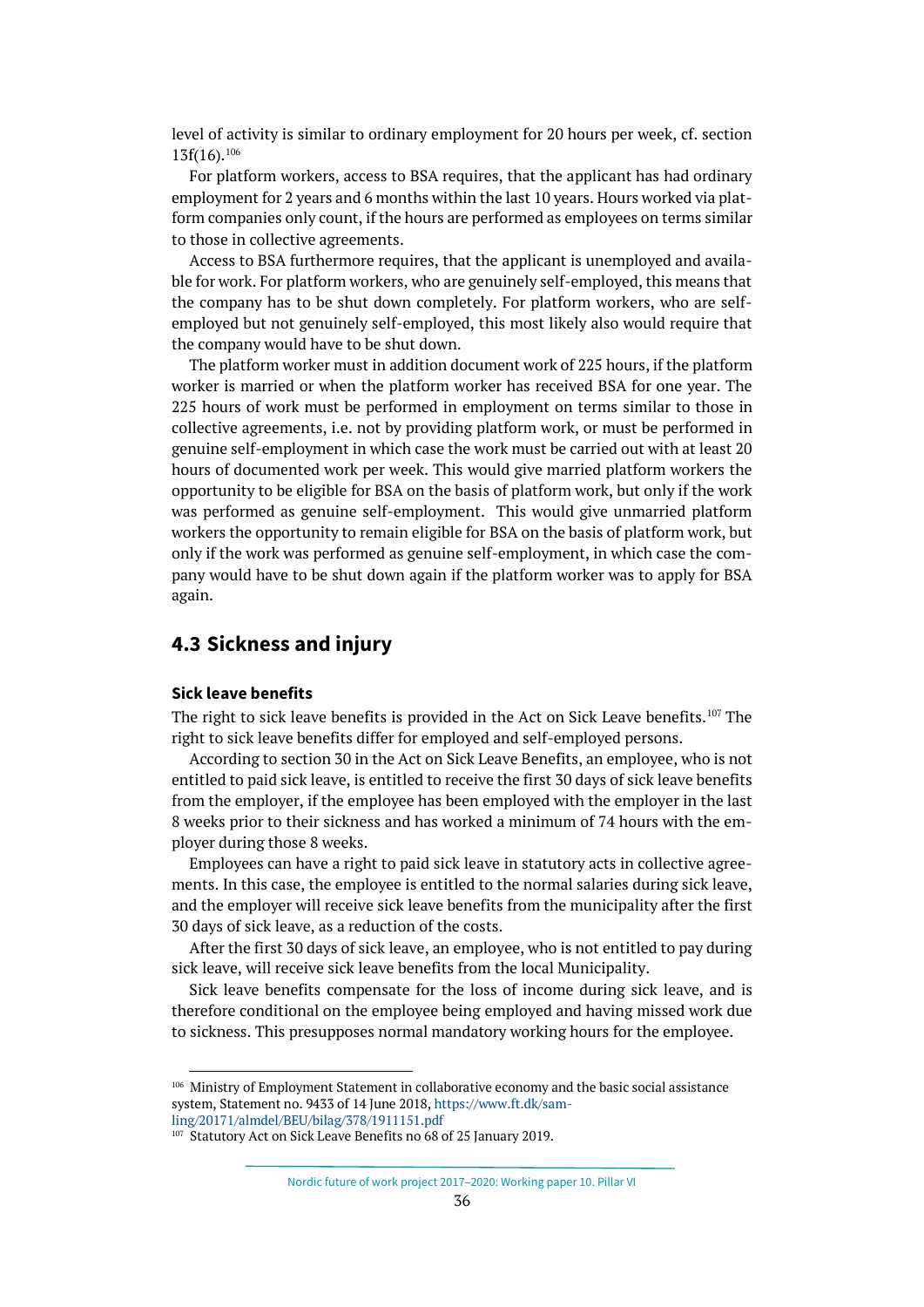Sick leave benefits are calculated at a certain rate, depending on the income level of the employee before the sick leave.

Platform workers, who are not genuinely self-employed, and who have worked for 8 weeks for the platform company and during those 8 weeks have worked at least 74 hours, would be eligible to receive sick leave benefits from the platform company during the first 30 days of sick leave. Sick leave benefits however presuppose planned or expected working hours during the sick leave. This element is very uncertain for platform workers, who are not obliged to work or guaranteed a minimum number of working hours per day or per week. Perhaps platform workers, who have worked regularly over a longer period of time, and have worked a considerable amount of hours, and where there are e.g. a number of assignment lined up for the future days, could be considered eligible for sick leave benefits from the platform company and the local municipality.

Genuinely self-employed persons are entitled to sick leave benefits from the municipality after two weeks of self-financed sick leave, cf. section 42 of the Act. Sick leave benefits from the municipality require, that the self-employed person has been conducting business to a substantial degree in at least 6 months out of the last 12 months, including in the last month prior to the sick leave period and that the person has worked in the business for at least 18, 5 hours per week, i.e. at least half of a normal working week.

The self-employed person can take out a private insurance for sick leave benefits granting a right to sick leave benefits from day one or day three of the sick leave period, instead of the standard two weeks of self-financed sick leave for self-employed.

Platform workers, who are genuinely self-employed, would as a starting point have to finance their own sick leave periods. The genuinely self-employed platform worker can receive sick leave benefits from the local municipality if having conducted work as self-employed for at least for 18,5 hours of work per week, i.e. via the platform, and if having conducted work as a business to a substantial degree for at least 6 of the preceding 12 months. If the self-employed person takes out private insurance, sick leave benefits from the municipality can be acquired from day one or day three. This means, that platform workers, who have worked less intensively with their business, i.e. for less than 18,5 hours per week, or who have worked intensively for less than 6 months, are not eligible for sick leave benefits from the municipality.

In reality this means, that most platform workers would be at a high risk of being ineligible for sick leave benefits from the platform company as employees, or from the local municipality as genuinely self-employed. Periods of being indisposed for providing work via platform work would to a large extent be at risk of having to be self-financed by the platform worker, regardless of their employment status.

## **Industrial injuries insurance**

Liability for industrial injuries are regulated by the Workers' Compensation Act.[108](#page-36-0)

The Worker´s Compensation Act covers persons engaged to perform work for an employer in Denmark, cf. section 2(1). The work can be paid or unpaid and may be permanent, temporary, or casual.

The employer is under a duty to take out occupational accident insurance for all employees, cf. sections 48 and 50.

<span id="page-36-0"></span><sup>&</sup>lt;sup>108</sup> Act on Worker's Compensation no. 977 of 9 September 2019.

Protection of platform workers in Denmark Part 2 Country report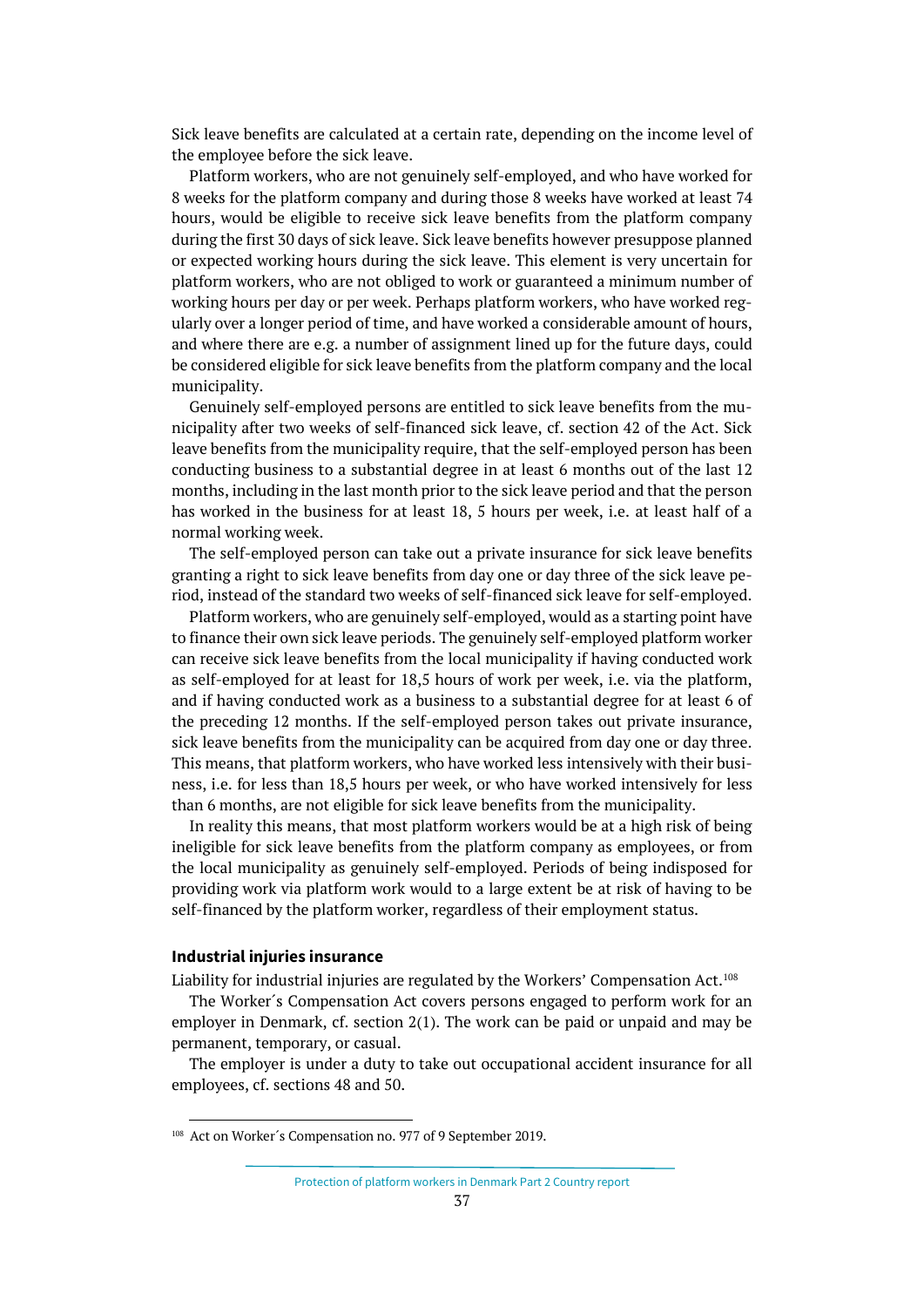The Act grants the employee a right to a number of compensatory benefits in case of injuries incurred when performing work, *inter alia* compensation for loss of ability to work and compensation for permanent injuries.

If an employee becomes injured at work and the employer has not taken out an insurance as prescribed, the public authority, the Labour Market Insurance makes advance payments of the benefits indicated in the act, cf. section 52, which ensures the employee the compensatory benefits irrespective of the violation by the employer. The funds are then retrieved by the Labour Market Insurance from the employer.

The notion of employee in the Workers' Compensation Act is wider than in the traditional employment law, as there is no requirement for remuneration or for the work to be of a permanent character. Most characteristic is, that an employer is viewed as the entity with an economic interest in the work as well as having the right to instruct and control the work. If this is not the case, an entity can be viewed as the responsible employer under the act according an overall assessment of the social and occupational status of the parties, as was established in early case law under the Act.<sup>[109](#page-37-1)</sup> In the overall assessment of the status of the parties, the formal setup of the self-employed company is assessed as well as the relationship between the self-employed and the alleged employer, with a view to pursue the social purposes of the Act in the interest of general society.

For platform workers this entails, that the platform company can be viewed as the employer, due to a traditional assessment of the relationship between the platform worker and the platform company, including an assessment of the degree of instruction and control of the platform company. Likewise, the overall social and occupational assessment will include the formal company setup of the platform worker. This is likely to make a difference, so that platform companies would in reality be obliged under the Workers' Compensation Act for many of the platform workers providing services as self-employed but without a formal setup of their own company apart from in relation to the platform company.

Genuinely self-employed are not covered by the definition of employee in the Act, and are not automatically insured by an employer. Instead genuinely self-employed has the option of voluntarily taking out an insurance on themselves, cf. section 48 (2). If the genuine self-employed has not taken out insurance against occupational injury, the costs must be borne by themselves unless a third party is liable for the injury according to personal injury law.

# <span id="page-37-0"></span>**4.4 Parental leave**

The right to take parental leave and to receive benefits during parental leave is governed by the Act on Entitlement to Leave and Benefits. [110](#page-37-2)

The purpose of the act is to ensure all parents a right to take leave in case of pregnancy, childbirth and adoption, and that parents, who are connected to the labour market, are entitled to receive benefits during these periods of leave, cf. section 1.

Nordic future of work project 2017–2020: Working paper 10. Pillar VI

<span id="page-37-1"></span><sup>109</sup> E.g. Supreme Court ruling U.1920.529 H, cf. detailed analysis in Magnus Nørgaard Sørensen, *Platformsøkonomien og arbejdsskadesikringsloven,* which won the Ministry of Employment award for best Master thesis in 2018, available at [https://law.au.dk/fileadmin/Jura/dokumenter/for](https://law.au.dk/fileadmin/Jura/dokumenter/forskning/rettid/Afh_2018/afh27-2018.pdf)[skning/rettid/Afh\\_2018/afh27-2018.pdf](https://law.au.dk/fileadmin/Jura/dokumenter/forskning/rettid/Afh_2018/afh27-2018.pdf)

<span id="page-37-2"></span><sup>110</sup> Consolidated act no. 67 of 25 January on Entitlement to Leave and Benefits in the Event of Childbirth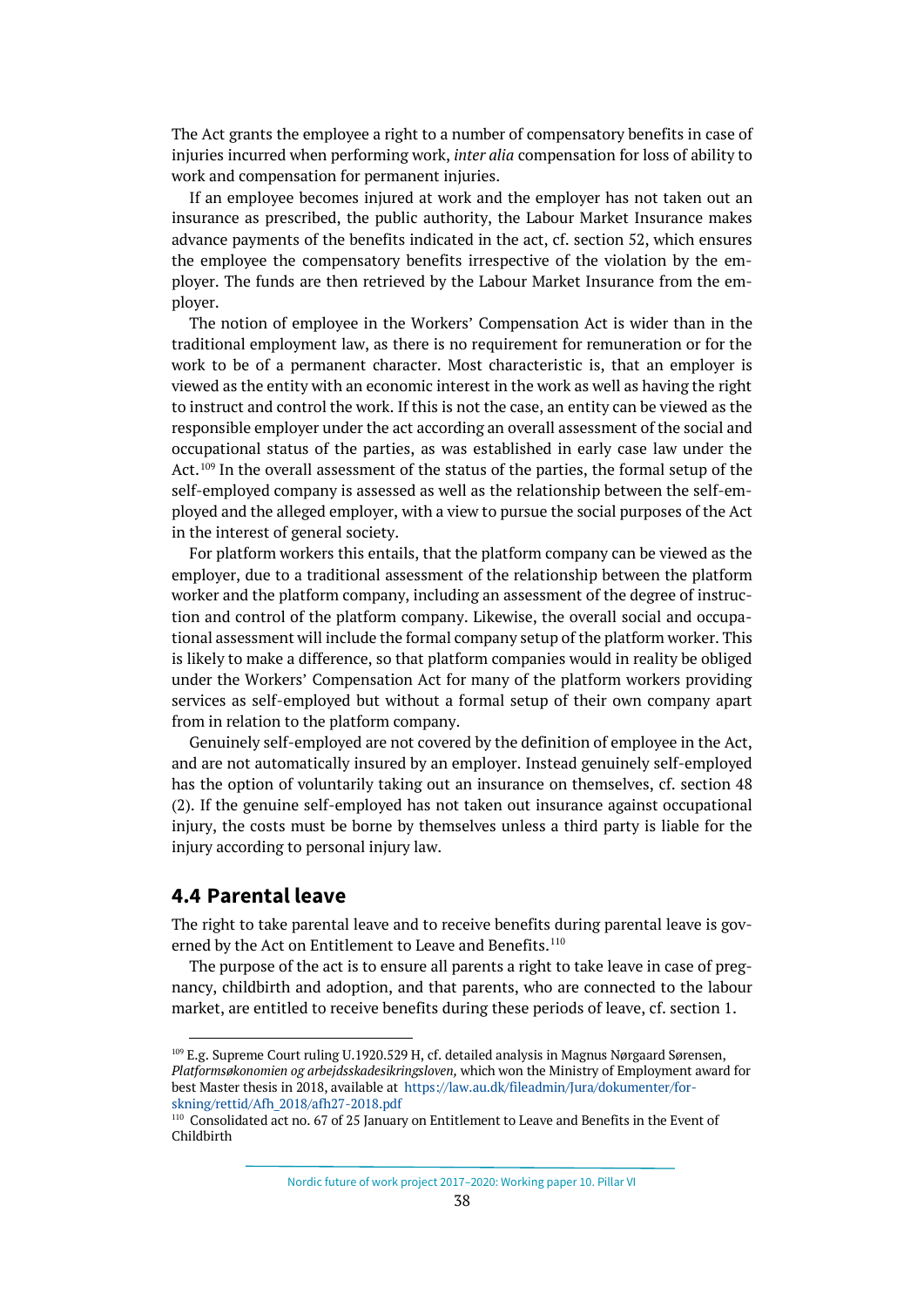The Act applies to all parents, cf. section 2, and both employees and self-employed have a right under the Act to receive benefits, cf. section 2(2). Employees and genuinely self-employed persons are in most aspects treated equally under the act.

One difference is, that the Act grants employees a right to take parental leave, which can be enforced vis-à-vis the employer. Self-employed persons must plan their own work schedules and their own periods of leave.

## **Criteria on work activity**

Another difference is the system for being eligible to receive benefits under the Act, i.e. having a connection to the labour market.

For employees, this requires that the person concerned is employed on the day before the leave, has been working at least 160 hours within the last four months, and in at least three of these months has been working a minimum of 40 hours per month, cf. section 27 (1)(1). Being employed on the day before the leave is to be taken very literally, cf. Guidelines on the Requirement of Employment for Maternity and Paren-tal Leave Benefits, section 2.1.<sup>[111](#page-38-0)</sup> Being employed means being in an employment relationship in a traditional labour law sense If employment ends just before the leave commences, the end date is decisive. Assessment of the end date for atypical employment patterns can be determined *inter alia* from a work schedule. [112](#page-38-1) Hours are counted on the basis of the income and working hours in a normal employment relationship registered with the tax-authorities, cf. section 27(2). If the hours are not registered with the income in the tax-registry (unknown working hours), the number of working hours are calculated on the basis of the registered income divided by an hourly income rate, set each year in January by the tax authorities, cf. Executive Or-der on Calculation of the Employment Requirement section 2(2).<sup>[113](#page-38-2)</sup> The rate of cal-culation for 2020 is an average DKK 202 per hour.<sup>[114](#page-38-3)</sup>

A self-employed person is entitled to parental benefits if the person for at least 6 months out of the last 12 months has had activities at a level similar to at least half of the normal weekly working hours, including during the last month before the leave, cf. section 28(1) of the Act. If the self-employed has had activities for less than six months as self-employed, periods of employment as an employee prior to commencing work as self-employed can be included. The authorities take as a starting point the information provided by the self-employed person for the number of hours in activities as self-employed, cf. Guideline section 3.1.[115](#page-38-4) If specific circumstances give rise to doubt, the authority can ask for further information in order to convine the authority that the registered hours are correct. This can be in the form of financial reports from the prior years in the company, sales tax registrations, or other information where it is likely that there has been a significant activity in the company.

<span id="page-38-4"></span>[fault/files/ukendt\\_arbejdstid\\_timeloenssatser.pdf,](https://indberet.virk.dk/sites/default/files/ukendt_arbejdstid_timeloenssatser.pdf)<br><sup>115</sup> Guideline 9510 of 26 June 2018, section 3.1.

<span id="page-38-0"></span><sup>&</sup>lt;sup>111</sup> Guideline no 9510 of 26 June 2018 on the Employment Requirement for the right to Maternity or Parental Leave Benefits, *Vejledning om beskæftigelseskravet for ret til barselsdagpenge*.

<span id="page-38-1"></span><sup>112</sup> Guideline 9510 of 26 June 2018, section 2.1.1.

<span id="page-38-2"></span><sup>&</sup>lt;sup>113</sup> Executive Order no 953 of 17 September 2019, on the calculation of the employment requirement and calculation of the rate of benefits for maternity and parental leave, section 2(2), *Bekendtgørelse om opgørelse af beskæftigelseskrav og beregning af barselsdagpenge mv.*

<span id="page-38-3"></span><sup>&</sup>lt;sup>114</sup> Executive Order no 953 of 17 September 2019, section 2(2), Executive Order on Supplemental Occupational Pension, Bekendtgørelse om Arbejdsmarkedets Tillægspension, no 1385 of 25 November 2015, section 2(8). The level in section 2(8) is amended each year, and in 2020 is set at DKK 211,93 for men and DKK 191,39 for women, cf[. https://indberet.virk.dk/sites/de-](https://indberet.virk.dk/sites/default/files/ukendt_arbejdstid_timeloenssatser.pdf)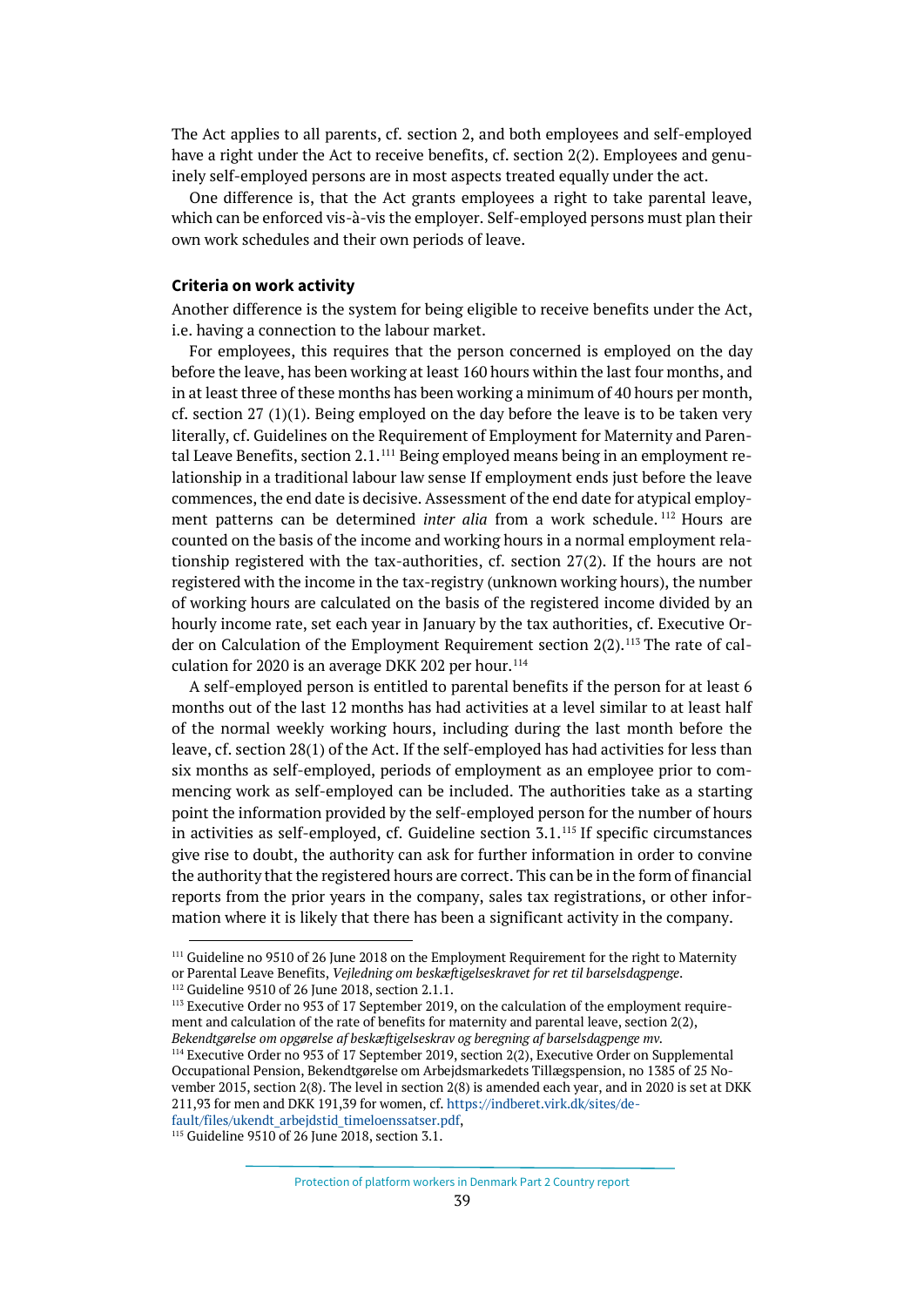The assessment of being employee or self-employed is based on the labour law assessment of the status, cf. section  $4(1)$  in Executive Order.<sup>[116](#page-39-0)</sup>

If platform workers are assessed as employees, or 'false' self-employed according to a traditional labour law assessment, they must be 'in employment' on the last day before the leave. An administrative ruling has assessed how to handle casual workers in this respect, cf. the Guideline section 2.1.2.10. and ruling 100-15.[117](#page-39-1) The ruling stated, that casual workers are only viewed as in employment in the periods, where the worker is actually currently working for the employer. If the casual work on the other hand has ended on a day earlier than the day before the leave, the criterion of being 'in employment' is not met. It must be assessed whether the worker is in a current employment relationship or not. Elements such as having agreed to an average working time, a notice of termination, how and for how far ahead the work is planned, whether the employer is obliged to offer assignments, and whether the worker is obliged to accept offers of assignments can indicate a current employment relationship. If the employment is assessed as current, it is of less influence that the worker is not performing work specifically on the day before the leave. If the worker on the other hand is not viewed as in current employment and is not working on the day before the leave, this criterion cannot be fulfilled for casual workers. In this case, there is no need to go on to assess whether the requirement of working hours has been met.

For platform workers, being 'in employment' is difficult to state, as mentioned in Report Part 1, Denmark. Likewise, the element of being in 'current' employment on the day before the leave. The typical contract of work for platform workers, that has none of the elements mentioned in the ruling indicating that the work is current. Most platform workers would most likely be assessed as not in current employment, if they did not perform assignments the day before the leave. The practice or reality of the relationship with the platform company could perhaps establish, that the employment relationship has not ceased, but is current even though work is not performed on the last day before the leave. An assessment could be made from a consistent work pattern of the platform worker, such as working a minimum number of hours over the last months or weeks, or working on specific days or every day. This is uncertain under the current legislation.

If the criterion of being 'in current employment' is met, then the platform worker must have performed work for at least 160 hours during the last 4 months, and for at least 40 hours during the last month. This would be calculated on the basis of income and working hours registered with the tax authorities, based in work in an employment relationship. If the hours are not registered the income will be used as the basis to calculate a number of working hours performed, using a calculation rate of average DKK 202 per hour. As most hourly rates for the platform worker is less than DKK 202 per hour, this means that the hours calculated for meeting the requirement of connection are less than the actual hours performed.

Platform workers, who are genuinely self-employed, must inform that authority that they have worked as self-employed for at least 18,5 hours per week during the last month prior to commencement of leave, and that they have worked with this

<span id="page-39-0"></span><sup>116</sup> Executive order no. 953 of 17 September 2019.

<span id="page-39-1"></span><sup>&</sup>lt;sup>117</sup> Guideline 9510 of 26 June 2018, section 2.1.2.10, cf. Appeal Committee Ruling 100-15 on the right to sick leave benefits[, https://www.retsinformation.dk/Forms/R0710.aspx?id=176826](https://www.retsinformation.dk/Forms/R0710.aspx?id=176826)

Nordic future of work project 2017–2020: Working paper 10. Pillar VI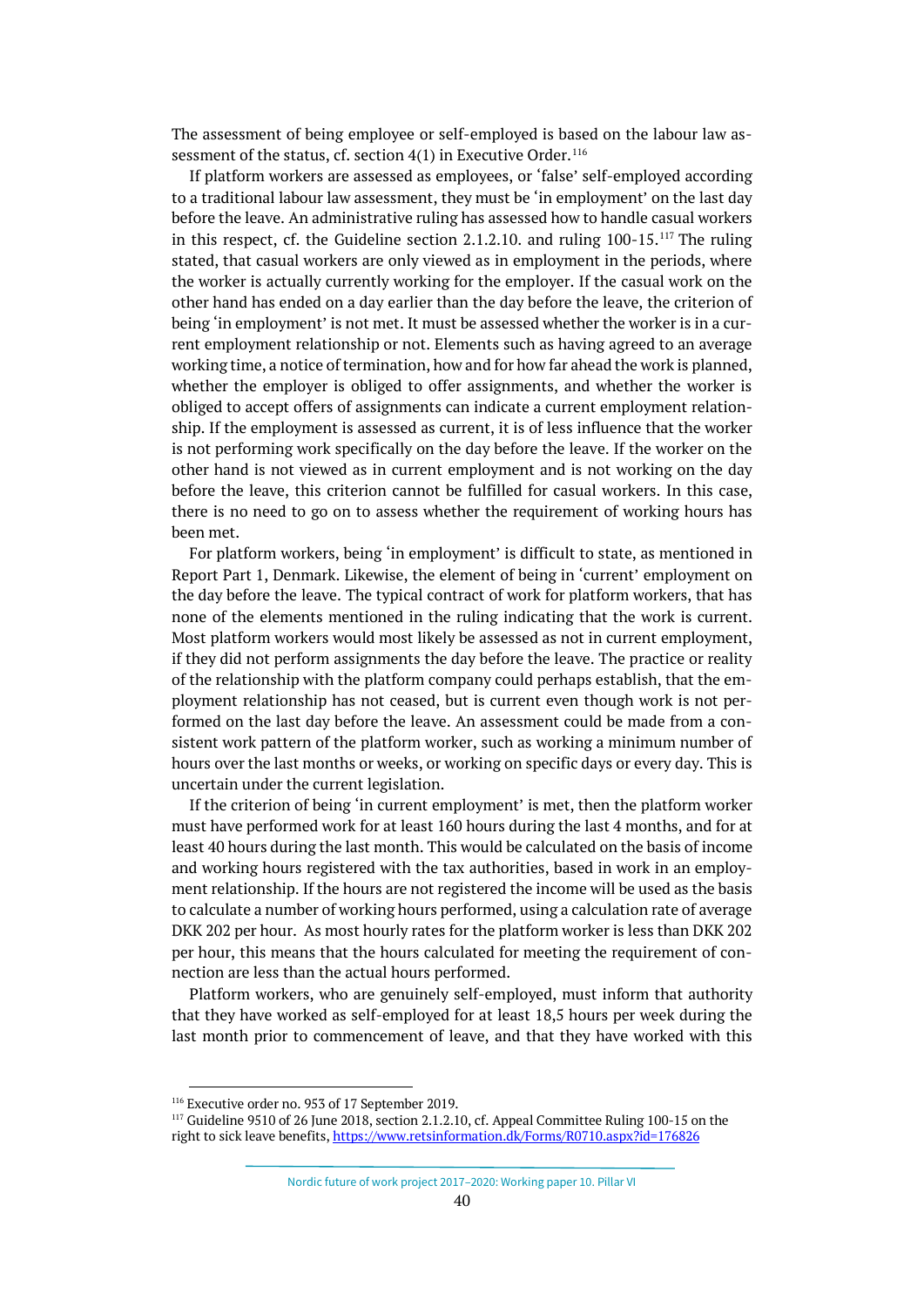level of intensity for at least 6 months during the last 12 months prior to commencement of leave. If the genuinely self-employed has not had activities for 6 months, hours in employment can be included. All hours with activities as self-employed can be included, and this is not limited to hours in assignments, cf. Executive Order section 5. Further documentation for the amount of working hours can be required, and in this the platform worker must provide any documentation that can give a convincing basis for the amount of working hours. This could be a number of assignments, transportation time, logging on time, before and between assignments would perhaps be included, whereas purely passive logging on time would probably not be convincing as 'activities'.

Platform workers, who are genuinely self-employed and work 18,5 hours per week or more, is in this sense in a better starting point with regard to establishing a connection to the employment market as they can include all working hours. Platform workers, who are assessed as employees, will have trouble establishing that they are 'in current employment' the day before the leave, and the calculation of their working hours are also made in a manner where fewer of their working hours count towards being eligible.

### **Calculation of benefits**

The calculation of the rate of benefits depends on the level of registered and other-wise documented income before taking leave, cf. section 32 of the Act.<sup>[118](#page-40-0)</sup> The income level can be calculated either on the basis of income in employment or on income as self-employed. The tax authorities' assessment is the starting point for categorizing the income, unless this would be in breach of a labour law assessment, cf. section 4 of the Executive Order.

For employees, the benefits are paid out in the basis of the weekly hours during the leave, and the average hourly income earned during the 3 months just prior to the commencement of the leave, cf. section 33(1). The total income is the income registered with the tax-authorities. The working hours can be registered with the income, in which case the registered working hours are used as the average weekly working hours. For employees, with varying weekly working hours, the number of hours will be calculated from the average working hours per week during the last 4 weeks before commencement of leave, cf. the Executive Order section 11. For employees, with unknown working hours, the number of hours are calculated using the total income and dividing it by the hourly rate set in the Executive Order on ATP, mentioned above, in 2020 in average DKK 202 per hour. For employees, where the employer has not registered working hours, the working hours will likewise be calculated with the rate set in the Executive Order in ATP. These calculations then arrive at a number of average weekly working hours, and an average payment per working hour, which is then the basis for the number of hours per week and the rate per hour for receiving benefits.

For self-employed, the rate is calculated on the basis of the yearly income as selfemployed, regardless of the hours worked, cf. Executive Order 953 section 6(1). The

<span id="page-40-0"></span><sup>&</sup>lt;sup>118</sup> The manner of calculation is provided in chapter 8 and 9 of the Act, in sections 6-21 of the Executive Order 953 of 17 September 2019, and further explained in the Guideline of calculating rates of benefits for maternity and parental leave, no 9829 of 27 September 2019, *Vejledning om beregning af barselsdagpenge*.

Protection of platform workers in Denmark Part 2 Country report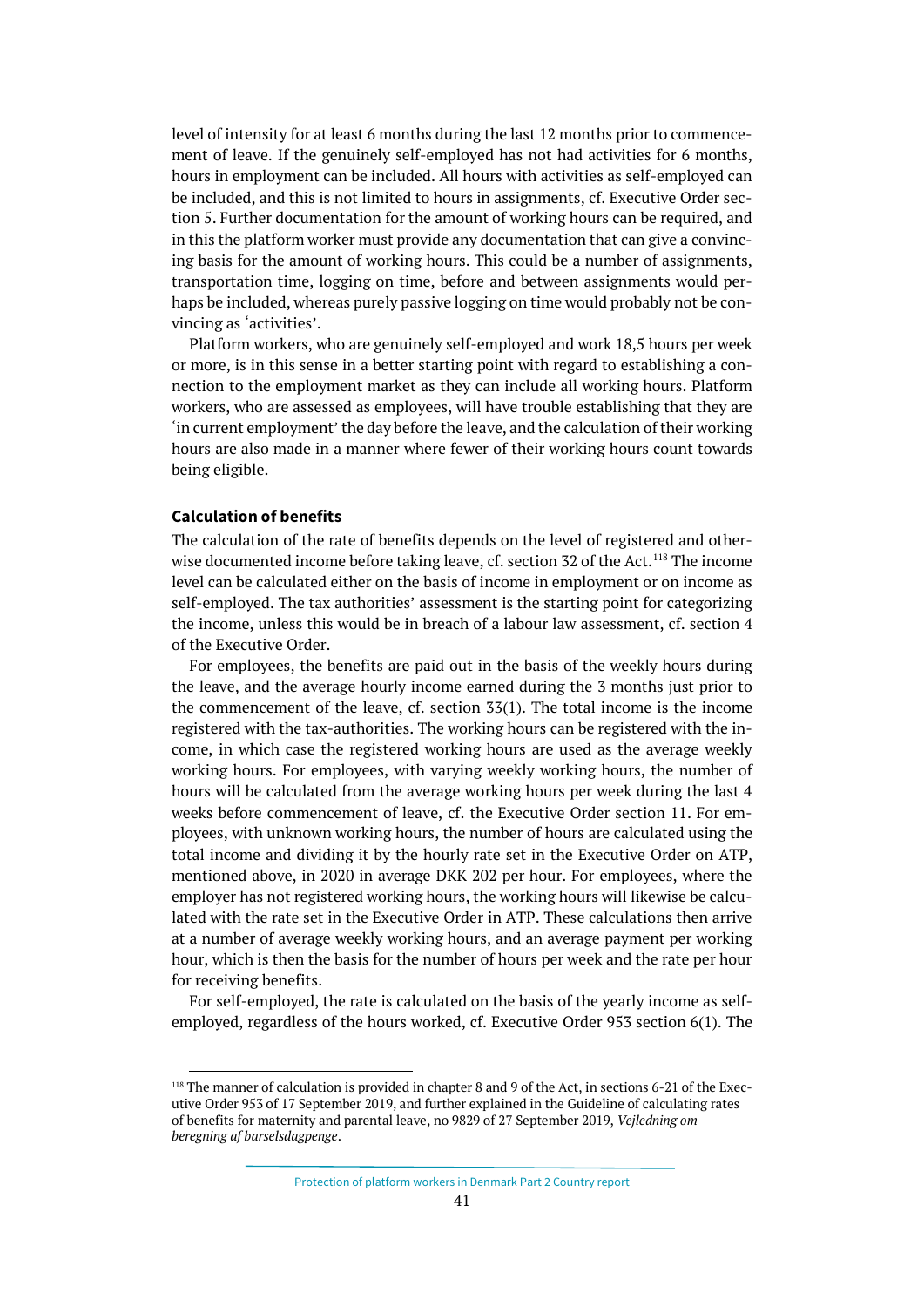yearly income is based on the annual income calculation, *Årsopgørelsen,* from the taxauthorities.

The Act sets a maximum level of benefits per week for employees and self-employed alike, cf. sections 35(1) and 37. The maximum level in 2019 is set at DKK 4355 per week.

For platform workers, who are employees, the benefits are paid out as a number of hours per week absent due to the leave, and at a rate per hour, that reflects the level of income before commencing the leave. Assessing the number of hours would most likely be based on 'unknown' working hours per week, i.e. calculated on the basis of the overall income from the work and divided by DKK 202 to reach a number of working hours per week. This would then be the same for the hourly income rate, meaning that in essence, platform workers would be eligible for fewer hours per week, at the highest rate of benefit. The highest rate of benefits DKK 4.355 per week, i.e. DKK 117,70 per hour. The platform workers would receive a considerably lower benefit per week, compared to if the actual weekly or monthly working hours was registered by the employer.

Platform workers who are genuinely self-employed, can receive benefits to the level of income earned in the year before commencing leave. The level of income is based on the registered profit with the tax-authorities in the year before the leave, cf. Executive Order section 6(2) and 7(1). The benefits will match the income, regardless of working hours, but cannot exceed the maximum amount set out in section 35(1) of the Act.

Benefits for leave due to pregnancy, childbirth and adoption are for all parents paid out from the public authority for payments, *Udbetaling Danmark.*

A right to obtain salaries from the employer during leave periods due to pregnancy, material or parental leave depends on legal basis elsewhere. Many employees have a statutory or agreed right to pay during parts of or the entirety of maternal or parental leave. Specific legal basis for part of full salaries are provided in the Act in Salaried Employees, section 7, in some collective agreements, and can in addition be part of shop level regulations and individual employment contracts.

A right to obtain salaries during leave due to pregnancy, maternity or parental leave for platform workers would depend on having status as employees, as well as being covered by either the Salaried Employees Act, i.e. performing work covered by the Act, or being covered by a collective agreement. This assessment follows the principles set out in Report Part 1, Denmark.

# <span id="page-41-0"></span>**4.5 Retirement and old age pension**

Pensions in Denmark consists of a different pension programs, both private and public, which form a three-pillar pension system. The three pillars are public old-age pension, occupational pensions, and voluntary private pension plans.

## **Public old-age pension**

The public old-age pension scheme is regulated in the Act on Social Pensions.[119](#page-41-1)

The public old-age pension is a universal, residence-based and non-contributory, statutory old-age pension scheme. The pension is paid out to everyone who resides

<span id="page-41-1"></span><sup>119</sup> Act on Social Pensions no. 983 of 23 September 2019.

Nordic future of work project 2017–2020: Working paper 10. Pillar VI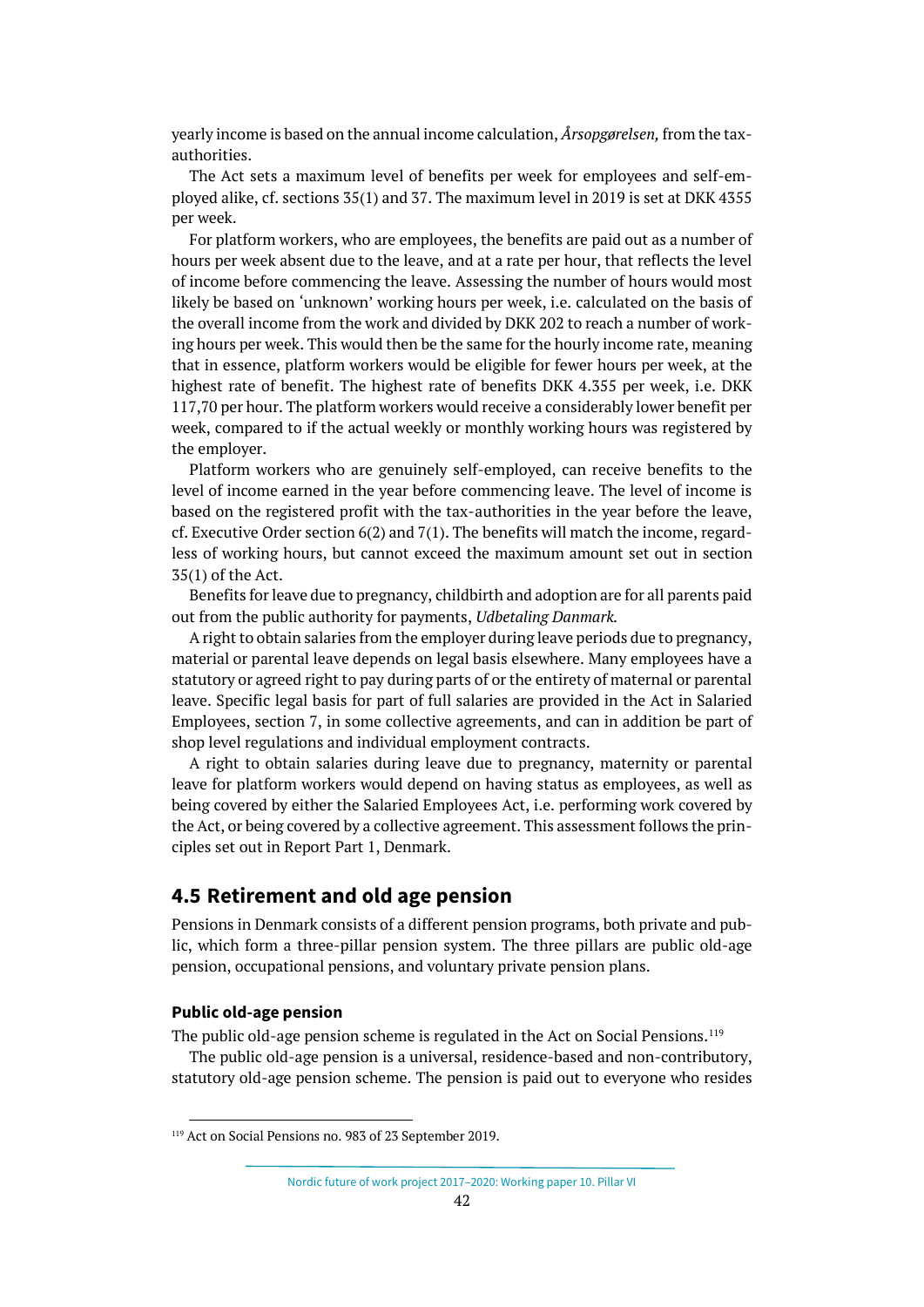in Denmark, and who has lived in Denmark for a significant part of their working life between the age of 15 and retirement age, cf. section 2 and 3. The question of residence of number of years required varies, and the moment starts at 30 years, cf. section 3(2).

A right to full pensions depends on having permanent residency in Denmark for a significant period of time, cf. section 5.

The public old age pension scheme is designed to secure a decent minimum standard of living for all citizens from the variable pension age starting from age 65. The pension scheme is the same for employees and genuinely self-employed, once they retire, and is irrespective of any earlier income levels.

The public old age pension scheme consists of a flate-rate benefit and a supplement that depends on the marital status and the household income whilst receiving public old age pension, cf. section 12 and 15. The pension rate is reduced with income earned whilst receiving pensions, cf. section 15 and 27.

For platform workers, regardless of whether they are classified as self-employed or employees, the right to public old-age pension depends on whether they have resided in Denmark for a considerable time of their adult life. The rate of pension payments can be reduced, if the recipient or his/her spouse, has additional income whilst receiving pensions. This includes work performed as platform work.

About 90 percent of all workers have a supplementary occupational pension plan, either as a Labour market pensions, labour market supplement pensions (SAP) or as an individual pension saving.

## **Occupational pensions**

Occupational pension schemes, which obligates the employer to make pension contributions in addition to wages, are provided out in collective agreements only. Contributions are typically set at an additional 12 percent of the wage in the private labour market and an additional 16 percent of the wage in the public labour market. The employer typically contributes two-thirds of the pension payments, while the employee contributes one-third out of the salaries.

The contributions must be deposited directly by the employer into the employee's account at an occupational pension provider. The employer is obliged to deposit the pension into the agreed to pension fund, and is not entitled to pay out the pension amount directly to the employee. This would be a breach of the collective agreement.

These binding occupational pension schemes are applicable only to employees, who work in a company that is bound by a collective agreement. The collective agreement in questions dictates, which groups of employees are covered. This could include traditional employees as well as freelancer, working on terms similar to employees. The collective agreements cannot give binding obligations to pay pension contributions for genuinely self-employed.

Regular binding deposits made into occupational pension schemes, with a lifelong pension plan, *livslange ydelser,* are tax-deductable. Ad hoc deposits made into occupational pension schemes with a set number of payments upon retirement, *kapitalog ratepensioner*, are tax-deductable up to a certain maximum amount per year.

Genuinely self-employed do not have access to the occupational pension schemes.

Platform workers, who are genuinely self-employed, are not covered by occupational pension schemes.

Protection of platform workers in Denmark Part 2 Country report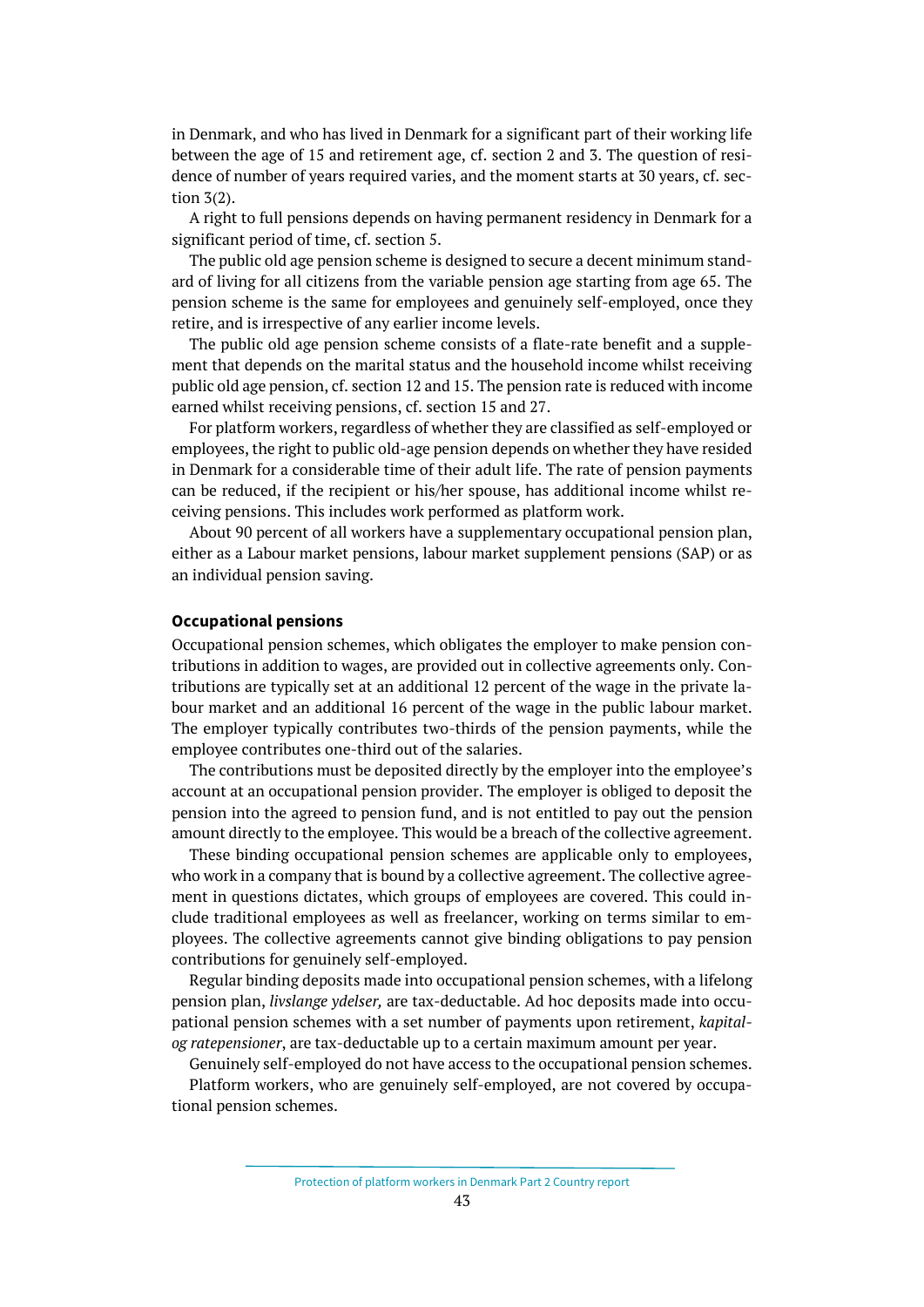Platform workers, who are employees, but work in a company without binding collective agreement with pension payments, are not covered by occupations pension schemes.

Platform workers, who are employees or 'false self-employed' can be covered by a collective agreement, which provides a duty for the platform company to make payments to an occupational pension scheme of the platform worker in addition to the wages earned for assignments.

### **Private personal pensions**

Anybody, employees and self-employed alike, can set up a private personal pension fund with a pension supplier. This depends entirely on the terms set by the private pension fund.

In this case, deposits to the pension fund would be made at the personal initiative of the platform worker, and would be taken out of the wages earned for assignments.

Deposits into regular pension plans, with life-long payments, are tax-deductible. Ad hoc deposits into pension savings with one time payments or a set number of payments are tax-deductible up to a certain maximum amount each year.

The platform worker, who is an employee and not covered by an occupational pension plan, and the genuinely self-employed platform worker, must establish their own pension plan with a pension fund at their own choice. Regular pension plans with a requirement of monthly or yearly deposits, and with life-long pension payments, are covered by the tax deduction scheme. Pension accounts, where the platform worker makes ad hoc deposits are also tax-deductable but only up to a certain maximum amount each year.

Engaging with additional pension schemes, as 90% of the workforce in Denmark, requires that the platform worker themselves take action to establish a pension plan with a private pension fund. Furthermore, the requirement of full tax-deductions for all deposits is perhaps difficult for the platform workers to adhere to, as the income may fluctuate considerably over the weeks and months.

A separate issue is, the question of earning interests on the pension deposits, where there could be a difference between the big occupational pension schemes, and the privately established pension schemes. This issue is not addressed in this report.

## <span id="page-43-0"></span>**4.6 Overall comparison**

With regards to unemployment insurance, platform workers can be members of unemployment insurance funds. Eligibility for unemployment insurance requires working hours to be performed on terms similar to those in collective agreements. Platform workers, who are assessed as employees, would on this basis not be able to count hours worked for the platform company. Hours worked as genuinely self-employed can be counted towards being eligible for unemployment insurance. However, platform workers who are genuinely self-employed and where the work as self-employed is the main or primary income, must close down their company and cease providing services before receiving benefits. Unemployment insurance is highly unlikely for platform workers of both categories. If the platform worker would be eligible for unemployment insurance, supplementing unemployment benefits can be given to employees, including self-employed as a secondary income, who work less than full-

Nordic future of work project 2017–2020: Working paper 10. Pillar VI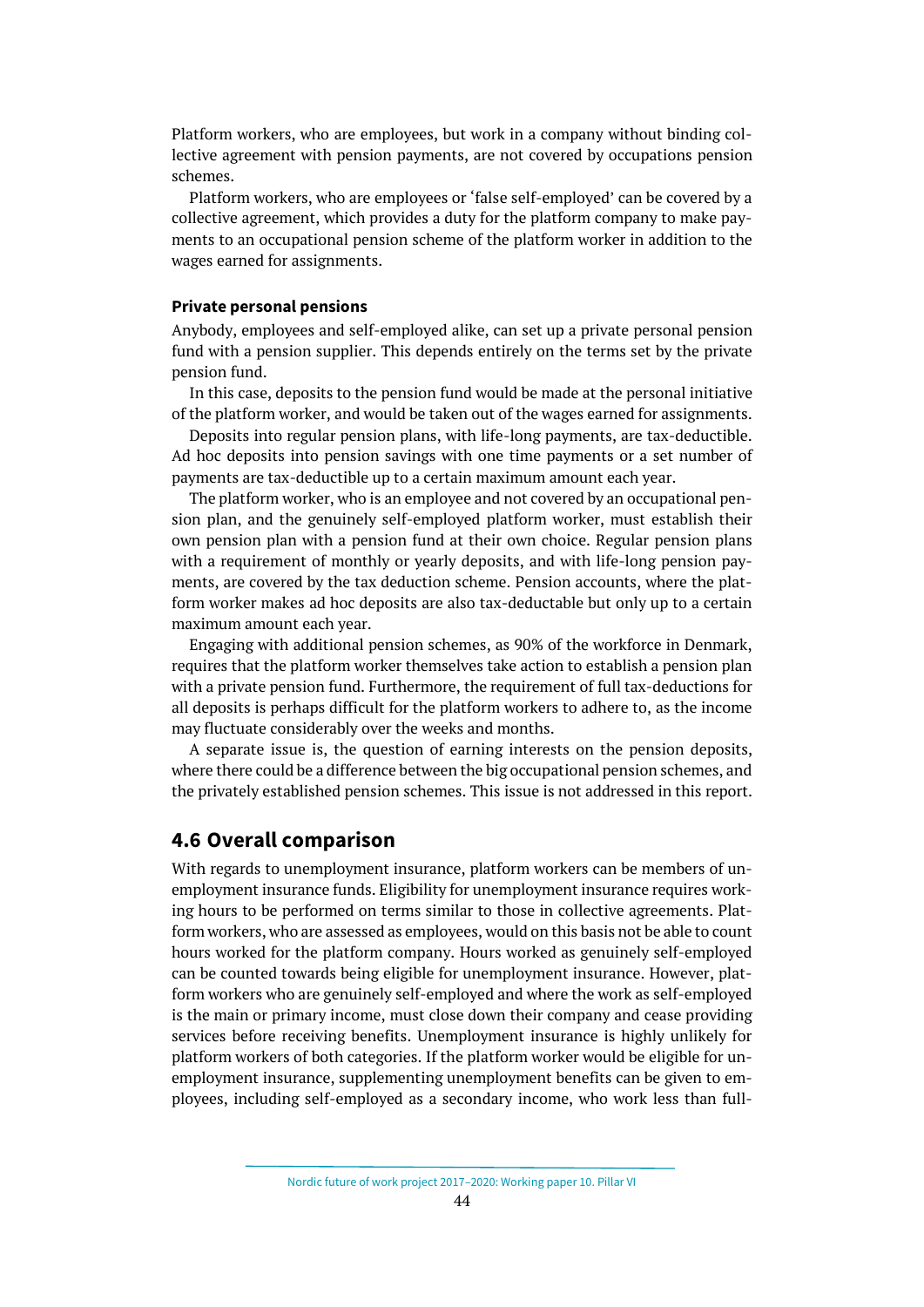time and who are available for full-time work. Supplementing unemployment benefits can only be given for a period of up to 30 weeks. Platform workers, who are genuinely self-employed and where the work as self-employed is the main or sole income, cannot receive supplementing unemployment benefits.

Platform workers who are genuinely self-employed are most likely to be eligible to receive unemployment insurance, but the system foresees a full closure of the activities in the company.

For platform workers, access to Basic Social Assistance requires, that the applicant has had ordinary employment for 2 years and 6 months within the last 10 years. Hours worked via platform companies only count, if the hours are performed as employees on terms similar to those in collective agreements. For platform workers, who are genuinely self-employed, the company has to be shut down completely. If the platform worker is married, or if the platform worker has received BSA for 1 year, the platform worker must in addition document 225 hours of work on terms similar to those in collective agreements, i.e. not by providing platform work. If the working hours are performed as self-employment, the work must be carried out with at least 20 hours of documented work per week.

Access to BSA is difficult and complicated for both types of platform workers, but slightly more accessible for genuinely self-employed. They however have to close down the company completely..

Regarding sick leave; platform workers, who are not genuinely self-employed, and who have worked a certain amount of hours for the platform company, would have a right to receive sick leave benefits from the platform company during the first 30 days of sick leave, only if 'employed' the day before the sick leave. This element is very uncertain for platform workers, who are not obliged to work or guaranteed a minimum number of working hours per day or per week. Genuinely self-employed persons are entitled to sick leave benefits from the municipality after two weeks of self-financed sick leave. Sick leave benefits from the municipality require, that the selfemployed person has been conducting business to a substantial degree in at least 6 months out of the last 12 months, including in the last month prior to the sick leave period and that the person has worked in the business for at least 18, 5 hours per week, i.e. at least half of a normal working week. The information provided by the self-employed platform worker is as a starting point used.

The system for sick leave is difficult for platform workers as employees, due to the assessment of being in 'current' employment. Genuinely self-employed are more likely to be eligible for sick leave benefits, but this is only after the first two weeks if sick leave.

With regards to liability and insurance for occupational injuries, the platform company can be viewed as the employer in more situations than in the traditional sense, due to the protective purpose of the regulation. Platform companies could be obliged under the Workers' Compensation Act for many of the platform workers providing services as self-employed and without a formal setup of their own company apart from in relation to the platform company. Genuinely self-employed are not covered by the definition of employee in the Act, and are not automatically insured by an employer. Instead genuinely self-employed can out voluntary occupational injury insurance for themselves.

The system for occupational injury insurance is a little more accessible for platform workers, as the platform company is likely to be assessed as the employer with

Protection of platform workers in Denmark Part 2 Country report